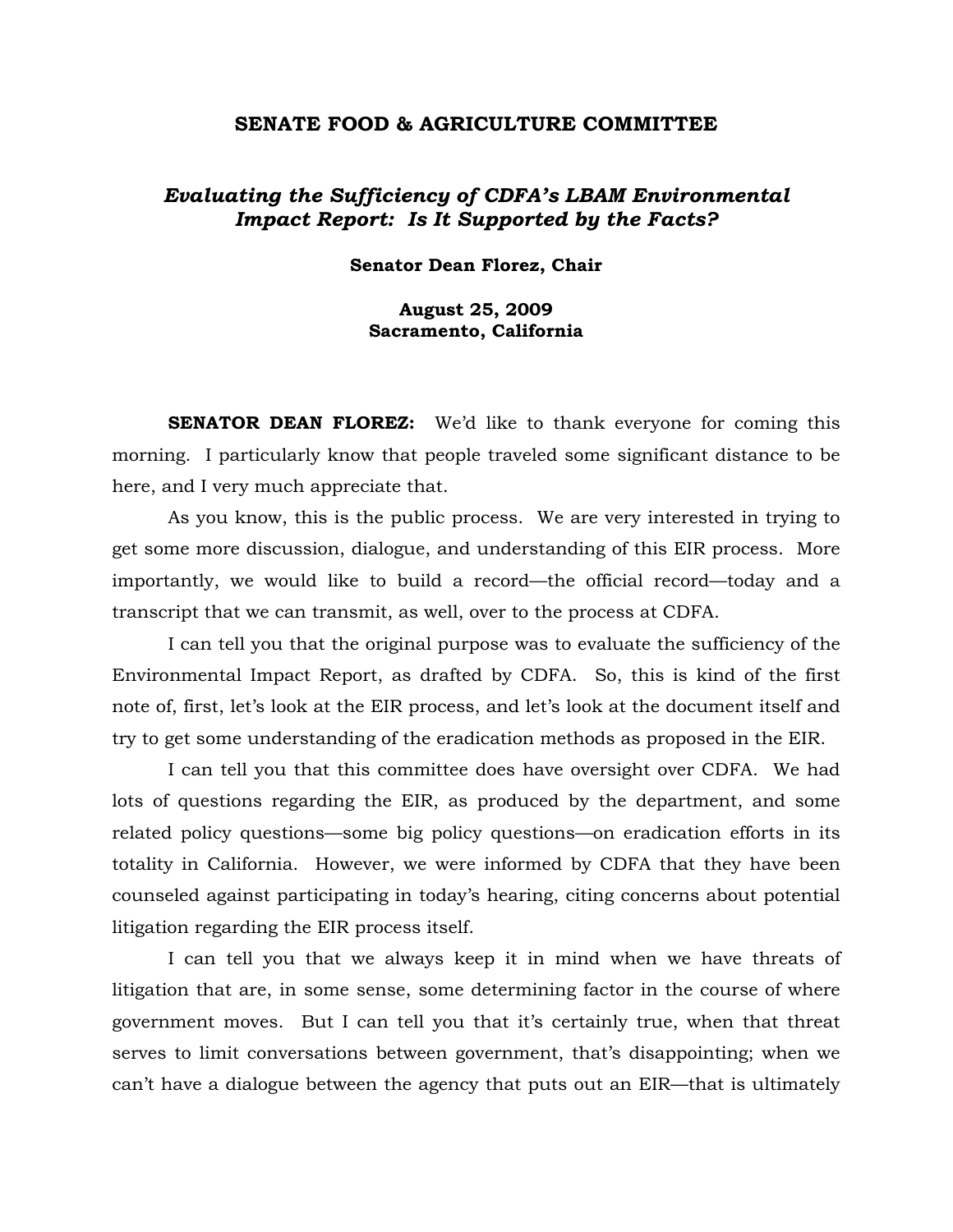the decision-maker of the EIR—and you have an oversight committee in the Legislature whose job it is to oversee the actions of that agency and they, in essence, hide behind the veil of litigation. I've been in this Legislature, in and out, since 1987—that's twenty-plus years—and we've always found a way to have folks testify, and they simply have to say, in many cases, *I'm not privy to speak on that point*, and we move on to other questions. That didn't occur today and it's very disappointing.

 I believe, as most of you know, that government should be open and transparent and true dialogue should occur, particularly in the halls of this Capitol. And I do believe that holds true for the EIR process itself. The EIR process should be as transparent as anything. And so, to have that discussion here today would have been a great process to have as this EIR is now out.

 I can also tell you that we will continue to monitor the EIR process. We will continue to monitor CDFA's activities as it relates to LBAM. And we will not hesitate to hold further hearings in order to hear from CDFA in terms of its final actions.

 So, let me just notice right now, on September 28th, when all is said and done and the EIR is closed and CDFA is about to make its decision, we will have a hearing prior to that, because we still want to understand what it is that the Secretary is going to be looking at in terms of judging all of the comments before it and what he found that had value and what he felt may have not been valid. I think that's important prior to a decision. So, we're going to go through this exercise one more time with CDFA. We thought this would be a good venue, as indeed, they are out taking public comment throughout California.

 I can tell you that getting some public comment today, again, will be extremely important. We look forward to getting your comments on the record, and we would, of course, like to submit that as the official record of a Senate Food and Ag Committee hearing, duly noted in this Capitol, and forward that on to the Secretary and to the Department of Food and Ag.

 So, with that, let's go ahead and begin, if we could, with Panel 1. We'd like to have Roy Upton and Dr. Daniel Harder, Dr. James Carey, and Derrell Chambers. If you could all please come up, in however order you'd like to proceed.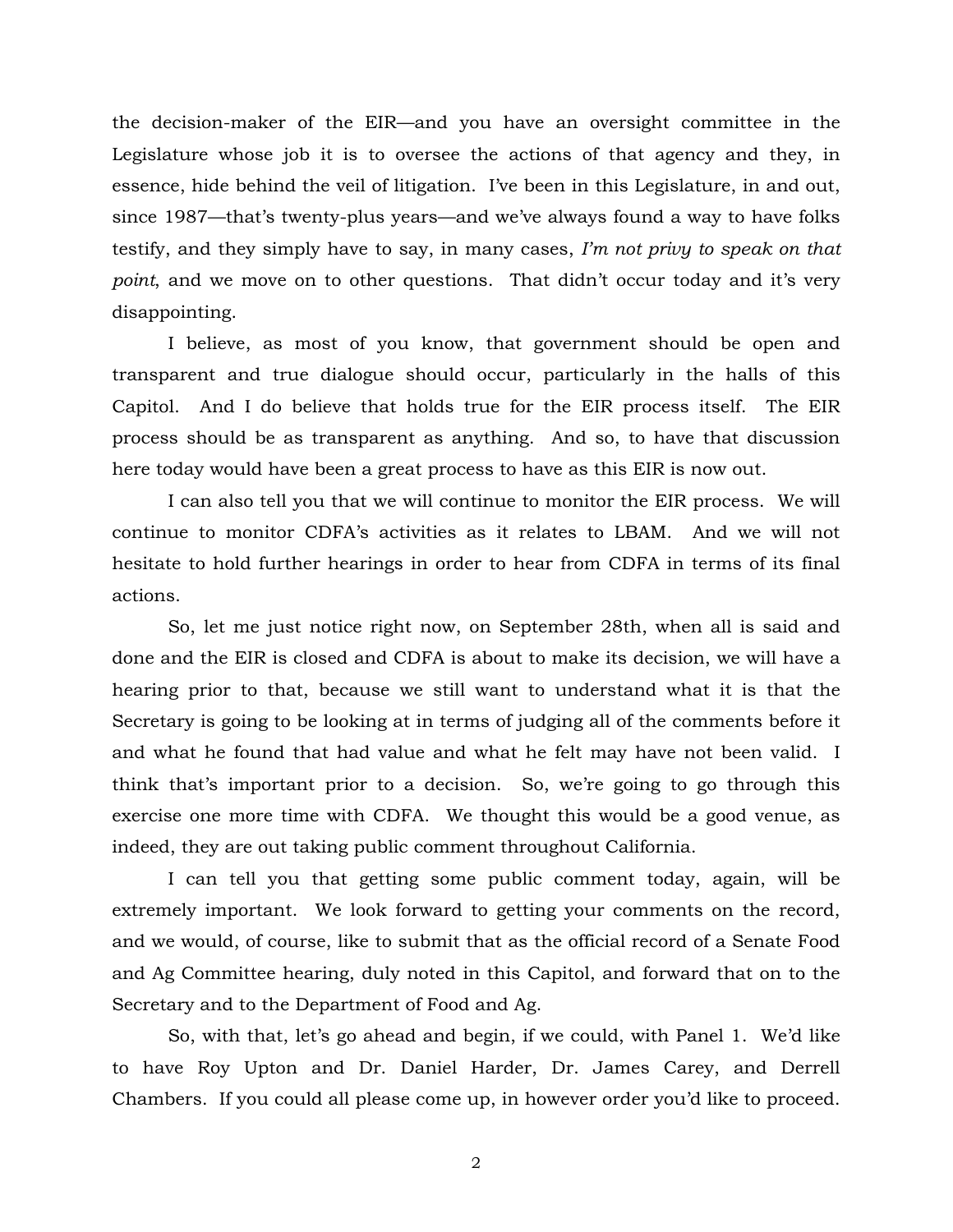Of course, we'd like to start in the order that you would like to move on. And then we'll call up some more folks as we move on.

**MR. ROY UPTON:** I guess I'll jump in and say good morning and say thank you for allowing us to be here this morning.

 My name is Roy Upton. I represent a citizens public health and environmental organization known as Citizens for Health. We have 90,000 members nationwide; 8,500 members in California.

 When we initially opposed the aerial spraying, it was based on a philosophical basis that human populations should not be sprayed with untested pesticides, especially for an alleged problem that had not yet been established, i.e., the light brown apple moth. Between the various cities that were sprayed, there was a potential exposure to 1.2 million people between Monterey and Santa Cruz. And CDFA proposes to do this for three or four days every month, for up to six or seven years. They said it would take several years in order to do this. They're also proposing to do this in the entire Bay Area and many cities in California outside of Santa Cruz and Monterey.

 Literally, within days of the spraying—the first spraying in Monterey—we started to receive phone calls and emails regarding human adverse events. This included a near fatality of an 11-month-old boy named Jack Wilcox, in Monterey, who had never had respiratory problems before, and within the next day, the very next day after the spraying, started developing respiratory symptoms; and by the third day after the spray had to be admitted to the emergency room with severe respiratory failure, literally his eyes rolling back into his head and almost dying. Not one person from the state or from the county ever contacted Mr. and Mrs. Wilcox to talk about their son. Several other children in Santa Cruz and Monterey experienced similar, though not as potentially fatal, reactions as did Jack.

 Literally, on the environmental side, seabirds literally were drowning and dying by the droves, washing up on the beaches around Santa Cruz, starting on the very morning after the spray. Dead land birds were being found in people's backyards. One gentleman in Santa Cruz reported thirty of them just in his neighborhood. He had lived at Pleasure Point for thirty years and never seen anything like that, but within two days after the spray, these land birds were all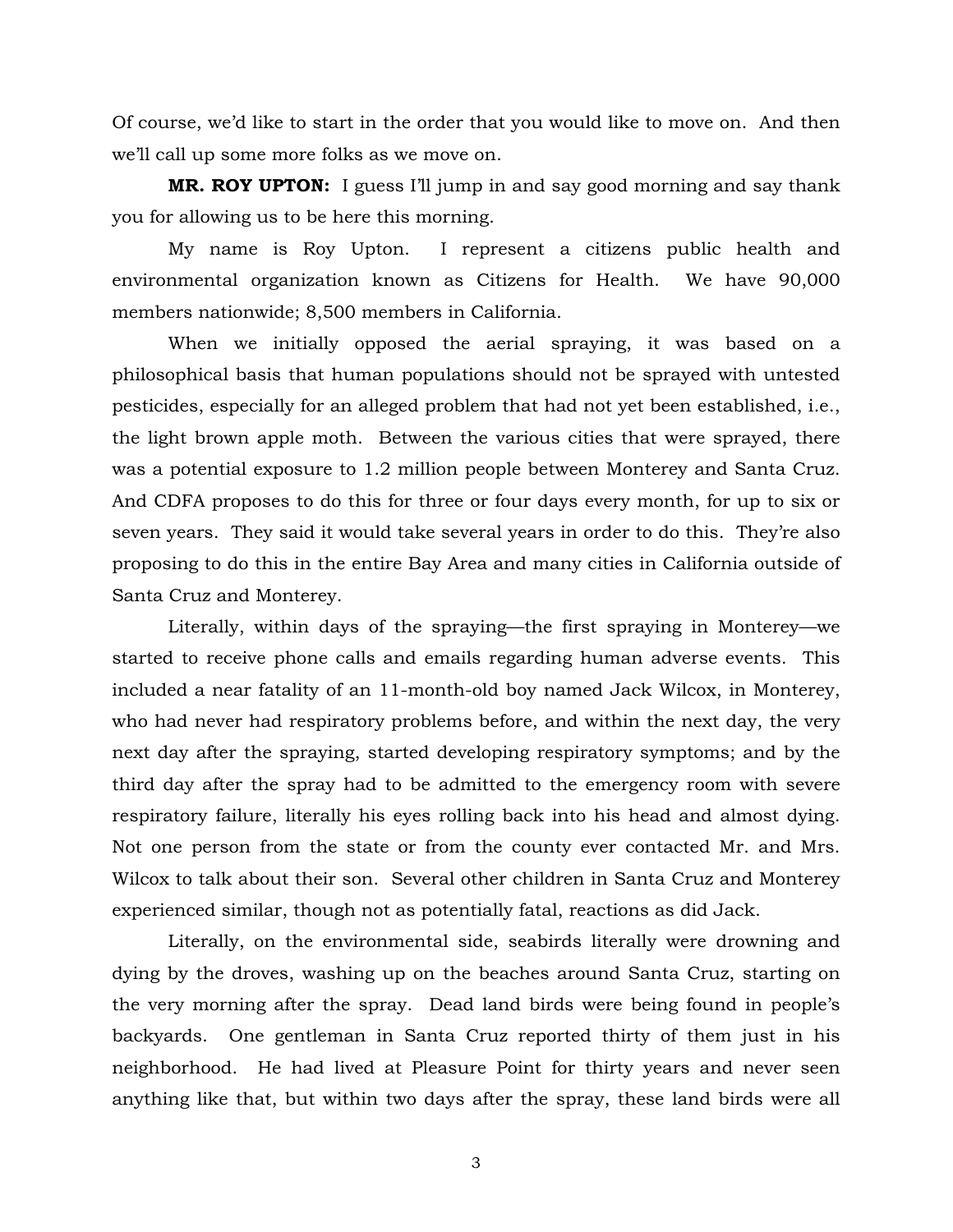over his neighborhood, dead, without any other reason. People in Monterey lost dogs and cats, goats. One woman who raised rabbits in Monterey lost entire litters—that had never happened in twenty years of her raising rabbits—literally the morning after the spray. All of these were from unexplained causes.

 Now, most of these went uninvestigated, except for the birds. The official cause of death of the seabirds was "red tide," but the same yellow-greenish oily stuff that was on the dead seabirds was also on some of the pets that were exposed, or in people's planter boxes, on their decks, on their cars. So, we have no idea how red tide could have ever gotten into people's backyards. But this was the official cause of death given for the seabirds.

 Within a few weeks, we had gathered more than 450 human adverse events, mostly respiratory in nature, which would be predictable from aerial spraying. And we reported at least 650 dead seabirds. That was actually the official state tally, with 650; and when you look at the scientific literature, when you find 650, it's usually representing only 10 percent of what actually occurred as what's not found, of the dead things that are not found.

 Again, I highlight these because, contrary to popular opinion, according to this EIR, aerial spraying is not off the table. They've said they've limited aerial spraying to rural areas, but most of us live in rural areas. My niece and nephew and their new baby live in a rural area. This is not acceptable to us. Farmworkers live and work in rural areas. This is still not acceptable to us.

 Citizens for Health is also a science-based organization. We try very hard to determine whether or not there is cause for our philosophical belief and whether these programs should be opposed or supported. Regarding LBAM, we contacted LBAM experts worldwide: in Australia, New Zealand, Hawaii, United Kingdom; anywhere where LBAM was endemic or naturalized. We found people in farms, entomologists, government officials in forestry and in agriculture.

 The response we got was almost unanimous: *Why are you asking us about such an insignificant insect? This is not a big problem to us.* A few months back, when CDFA alleged damage to raspberries in Watsonville, they said 20 percent to 50 percent of their crop was lost. We contacted raspberry growers in Australia and New Zealand, and again, unanimously the comment was, *This is no problem to us*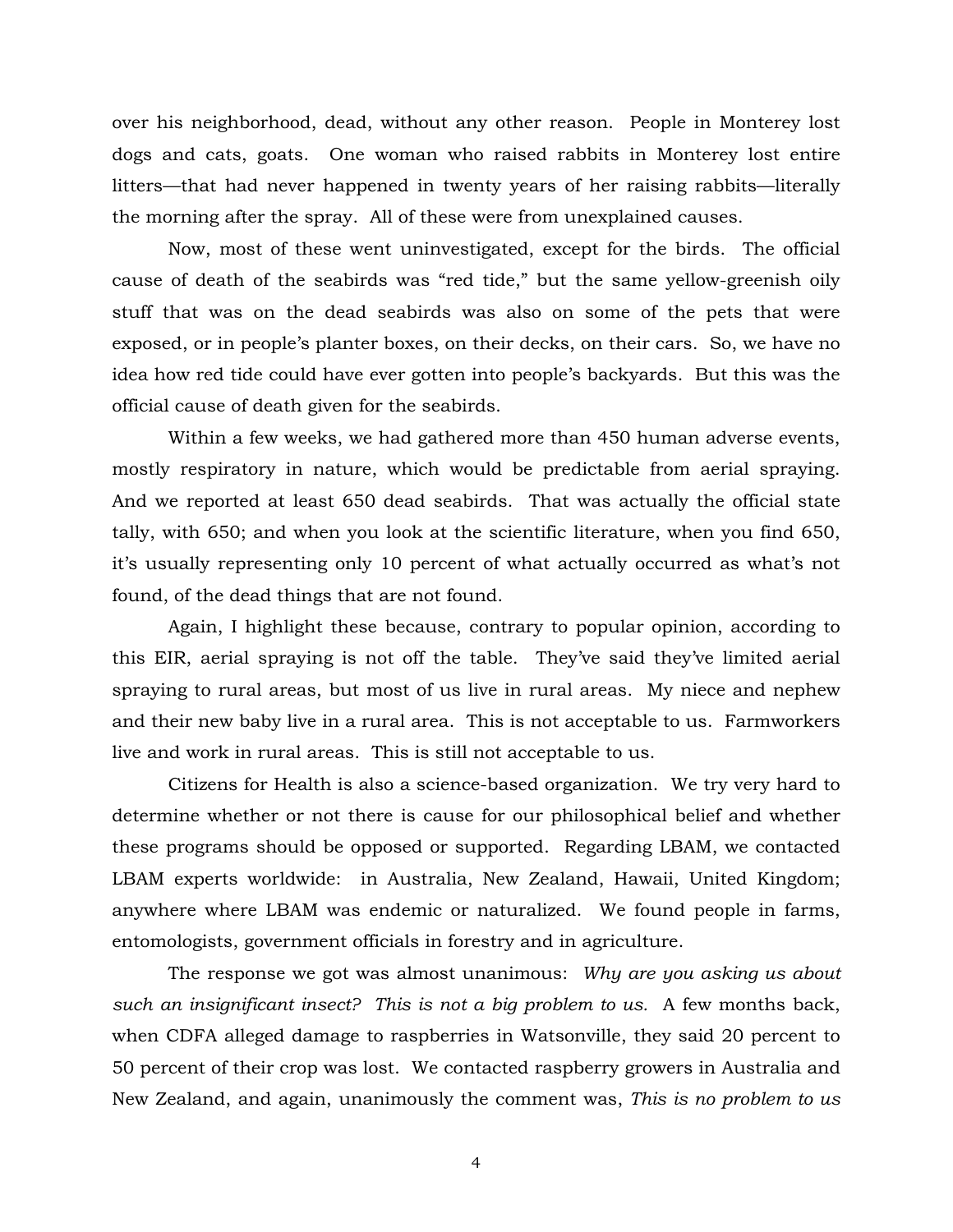*in raspberries whatsoever. We can talk about other pests but not LBAM with regard to raspberries.* One reviewer actually said, *Don't waste your time calling anyone else. They'll tell you the same exact thing*.

 The biggest thing that we brought to the table is we reviewed published literature that made any reference to LBAM, going back for more than seventy years. It was, again, consistent. LBAM is a very minor insect that only becomes a pest of significance when pesticides are used excessively and destroy the natural predators that would typically keep LBAM at bay. This is consistent throughout the literature.

 There was also relative consensus that even when LBAM populations are high, you rarely see any damage that's done to any crop. And this is similar to the many native leafrollers that we already have native in California. They're superficial. The damage that they do is transient. It's minimal; it's very rare; sometimes—most of the time—nonexistent and easily managed in agricultural systems. So, of little economic and biological consequence, contrary to what we've been told.

 Government officials and representatives of fruit growing organizations in those same countries stated that they neither had any problem managing LBAM nor shipping their products internationally. And this is the basic premise of the EIR: that we will lose revenues because we can't ship our products. But this is not a problem for any country where LBAM is endemic.

 We also contacted people in Hawaii, where LBAM has been since at least 1896. They never, until the USDA quarantines were issued in 2007, never had any problem shipping anywhere in the world due to LBAM, and they never had a find of LBAM in any crop, nor were they ever quarantined for any LBAM in a crop, nor did any farmer ever report any damage to any crop due to LBAM. And there's never been a report of any damage to native forests or native flora due to LBAM. And again, this is all contrary to what we're told by CDFA.

 This statement actually is confirmed by USDA records that show that in New Zealand, 99.9 percent of their produce can be shipped to the U.S. despite having very strict quarantines against LBAM, which means that they easily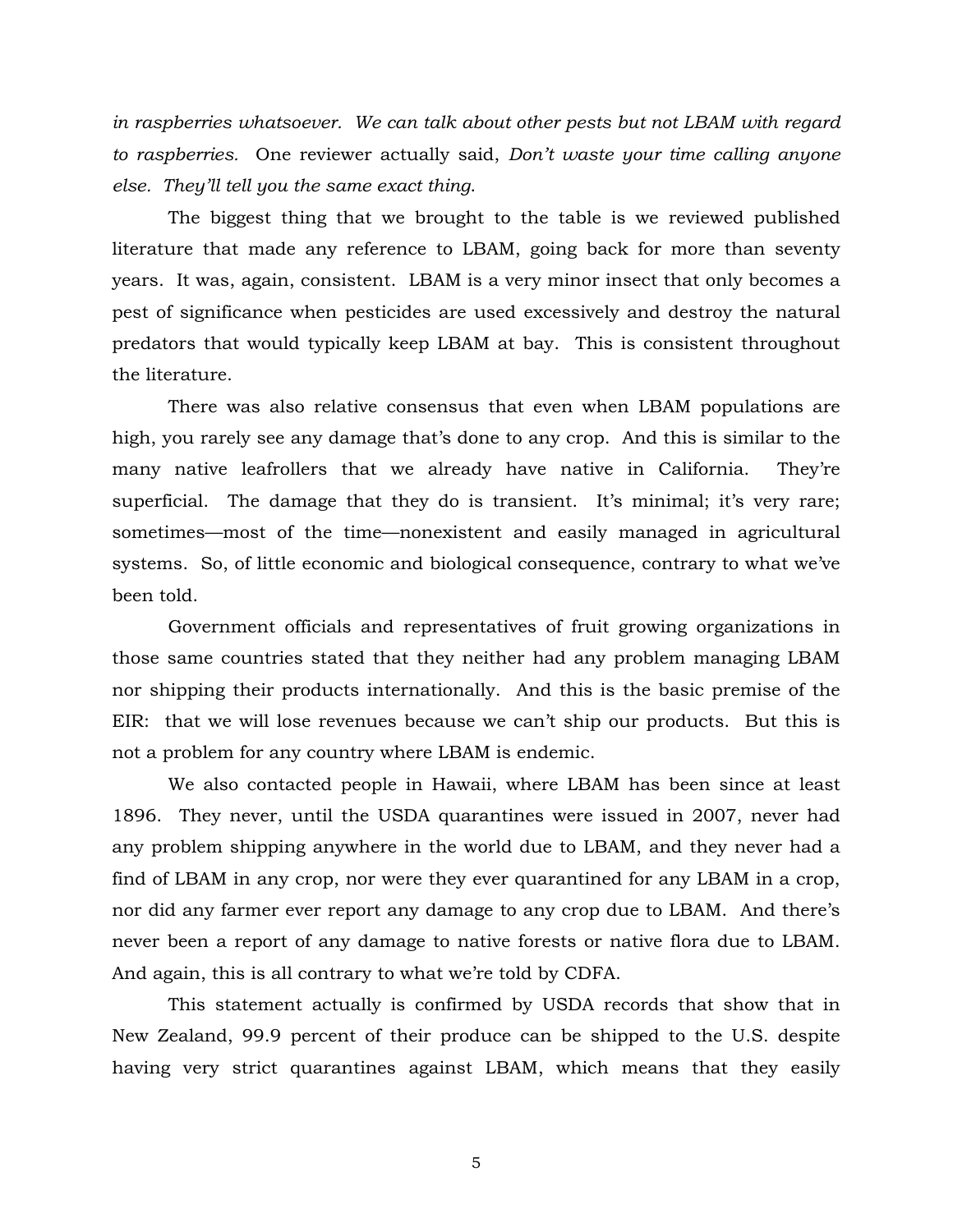manage it as a crop quality issue. And that's where we think this should go, is as a crop quality issue.

 Right now, a \$3 million ad campaign is telling Californians that LBAM threatens our food supply, our precious redwoods, oaks, and cypresses, and even our way of life. This is what the ads are saying. We reviewed numerous formal insect population surveys of LBAM in forests. . . or insects in forests where LBAM is naturalized, including all the countries that I mentioned before. And again, not one of those surveys lists LBAM as any kind of problem to native flora; though again, they tell us that this is going to wipe out our redwoods and our cypresses and oaks and even endangered species in the United States.

 We contacted horticultural experts and officials in those countries. Again, the response was exactly the same:*LBAM, to our knowledge, has never been a problem in any of our native forests*, and this is even in New Zealand and Australia where LBAM is native. Natural predators keep LBAM at bay, and there's no risk and no threat to native flora whatsoever.

 Two California courts ruled that there was no evidence of an emergency due to LBAM that USDA or CDFA could produce in justifying their emergency. They came to this Legislature saying that there was a dire emergency associated with LBAM and that they needed to do something very quickly because they only had a small window in which they could eradicate LBAM. They said at that time that window there was three to six months; now it's up until 2015.

 Three years ago, USDA's LBAM Technical Working Group believed that LBAM could be eradicated from California, but their opinion was predicated on three basic principles: 1) that LBAM was a recent introduction and that current populations were very small and localized; 2) that eradication was justified based on projected crop damage and restriction of markets due to trade quarantines; and 3) establishment of LBAM would result in an increased use of pesticides in agriculture and home use. Those were the premises on which the LBAM Technical Working Group of the USDA said that LBAM could and should be eradicated. Well, three years later, we know there's no support for any of these points; none at all.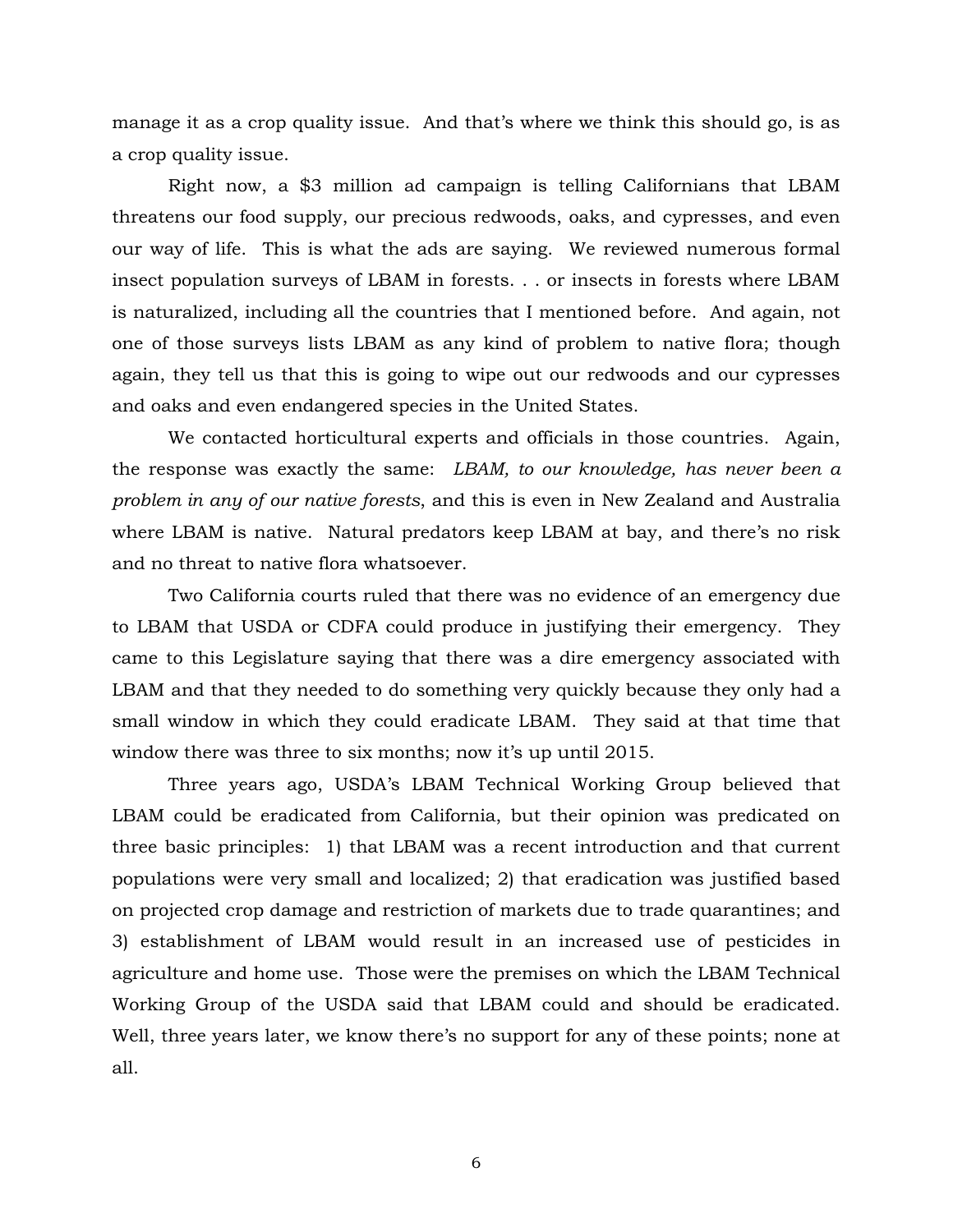What CDFA has not told this Legislature and the California public is that LBAM is not a recent introduction to the U.S. USDA has been intercepting LBAM at points of entry into the U.S. since 1984. But they also have not told this Legislature that at the time that the TWG meeting occurred, according to trapping data of CDFA, there was only a single find in 1,441 traps. TWG members didn't have any idea that, in reality, millions of LBAM occupied a span of 23,000 miles across California, which is where it is today. And CDFA will tell you that LBAM populations are increasing and spreading, but that's not really the case. What's really spreading is their trapping program. The more traps they put in more places, the more LBAM they find. It's not that LBAM is growing; their trapping program is becoming more efficient.

 The TWG—the Technical Working Group—specifically noted that feasibility and probability of a successful eradication was greatly lessened if there were significant expansion of the known infested areas. At that time, they knew that LBAM existed in Santa Cruz County and in San Francisco County. They didn't know that it was across fifteen different counties in California. Thus, the original premise that eradication can succeed, because LBAM was a recent introduction, or based on existence of very small and localized populations, is no longer supported. We know that three years in hindsight.

 As evidenced by international trade, products from Australia, the European Union, Hawaii, New Zealand, the U.K, LBAM is easily and cost-effectively managed as a crop quality issue in those countries, and it's the USDA quarantines that are hurting California farmers, not really LBAM.

 Regarding the other premise—home use of pesticides—before the USDA started their \$3 million campaign just recently, people at home had no idea that they had to be afraid of the little moths that were flitting around their light bulbs. Now, if home pesticide use increases, it will be not because of LBAM but because USDA and CDFA have put the fear of this moth of mass destruction into the minds of Californians who think they have to take a can of Raid and spray their porch lights.

 Now, there are many specific criticisms we can highlight with the EIR itself, and we'll do this in written comments. However, the fact that the very premise for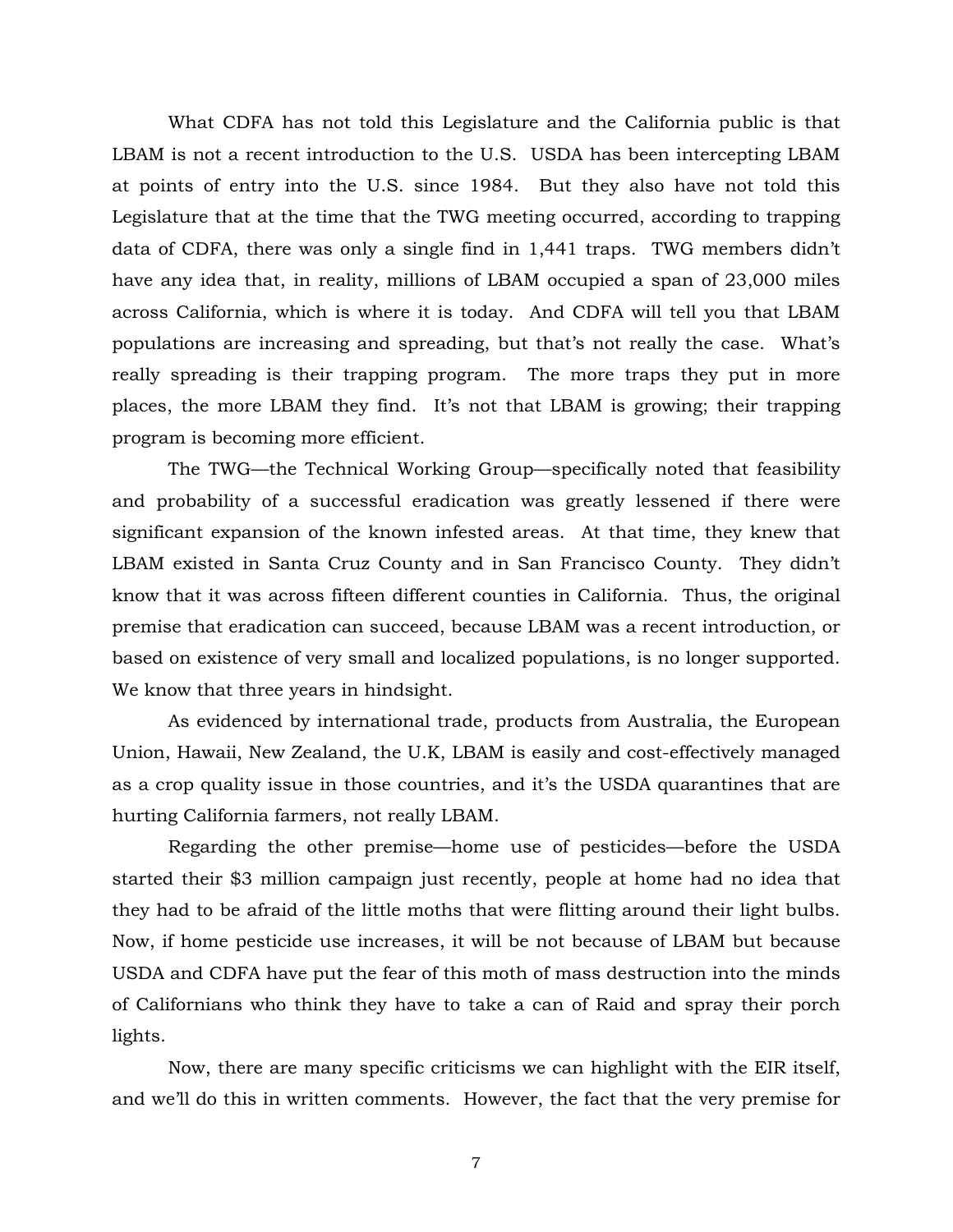the LBAM eradication program is lacking makes all else meaningless, in our opinion. One thing this committee should know, that the company hired to conduct this independent environmental review—which is Entrix—publicly stated that they would be getting most of the information for this Environmental Impact Review directly from CDFA. I don't know how that constitutes an independent review, but it does not constitute that for us. There is no independence in this review whatsoever, in our opinion.

 Now, in conclusion, Citizens for Health would like to formally ask this Legislature to consider the following.

One is to convene an oversight hearing to give the public and independent scientists a forum to present a broader representation of the science than has been allowed thus far.

 Two is to have the California Legislature commission its own independent review of LBAM and eradication feasibility through the University of California system. If we have to raise funds in order to do this, we will, in the public. That's what we've been told thus far, that California has no money. We'll go out and get it if we can and if we need to.

 Three, request from USDA, the LBAM Technical Working Group, their formal opinion of whether they continue to believe that LBAM can biologically be eradicated from California, considering its occupation over 23,000 square miles, and to provide documentation if they believe that it can still be eradicated. I'll tell you now, I would be willing to bet that most of those members no longer feel it can be eradicated, but they haven't been asked that opinion for at least two years, to our knowledge.

 Four, request from CDFA precise numbers of how much actual economically significant crop damage has occurred in California, not by the USDA quarantines but directly and conclusively linked with LBAM damage itself. You will find none. In one field in Watsonville, you will find three berries that may have been eaten by LBAM out of millions of berries. And that's it.

 Lastly, direct CDFA to cease all participation in the LBAM eradication program; no labor, no general funds, no infrastructure, not even another photocopy. If this is an important enough program for USDA, let them take it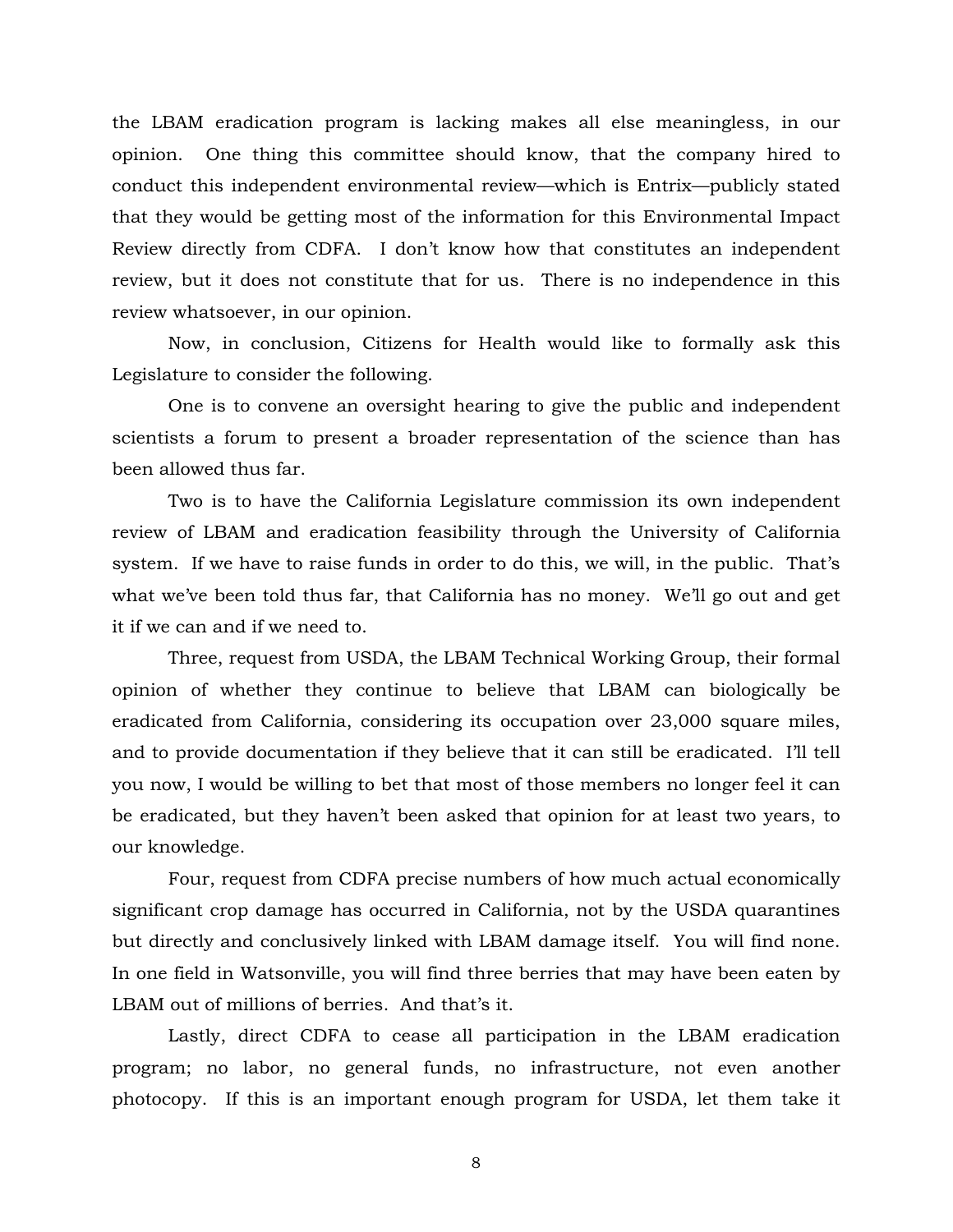over. Let them take over the management, the administration, and the implementation of the program, and if they do, we'll take the fight to them in Washington and leave you guys alone here.

 In closing, I want to say thank you and appreciation for the opportunity to be able to present our views here. I'm happy to field any questions that you might have, and I'm ready to defend any position or point that we've made today; or, if USDA were to challenge anything, I can provide documentation for everything that I've stated today and would be glad to do that.

So, thank you.

**SENATOR FLOREZ:** I have some questions for the panel after, so let's keep moving through.

Why don't we hear from Dr. Daniel Harder.

**DR. DANIEL HARDER:** I want to thank the chair and the committee for allowing us an opportunity to speak on this issue.

 This is a professional and personal issue for me, and I've followed it from the beginning. I'm disappointed that, once again, CDFA has elected not to attend a public hearing on LBAM. They claim they welcome an open and honest debate on the scientific foundations of the program from the beginning; yet, they've never given us the opportunity to receive answers to our many questions.

 Based on my knowledge of the literature, firsthand experience with LBAM and leafrollers in California and in New Zealand, and having conversations with many scientists with decades of experience with LBAM in New Zealand and Australia, I conclude:

- 1. That the justifications for eradicating LBAM from California have not been presented or supported by the science or modern experience.
- 2. There is little chance that LBAM could be eradicated by any method. It is already naturalized in California, and its known distribution is widespread; as Roy mentioned, 23,000 square miles over fifteen different California counties. And,
- 3. There's no need to eradicate LBAM in California, as it's considered a minor pest of little concern and consequence. Modern methods exist to effectively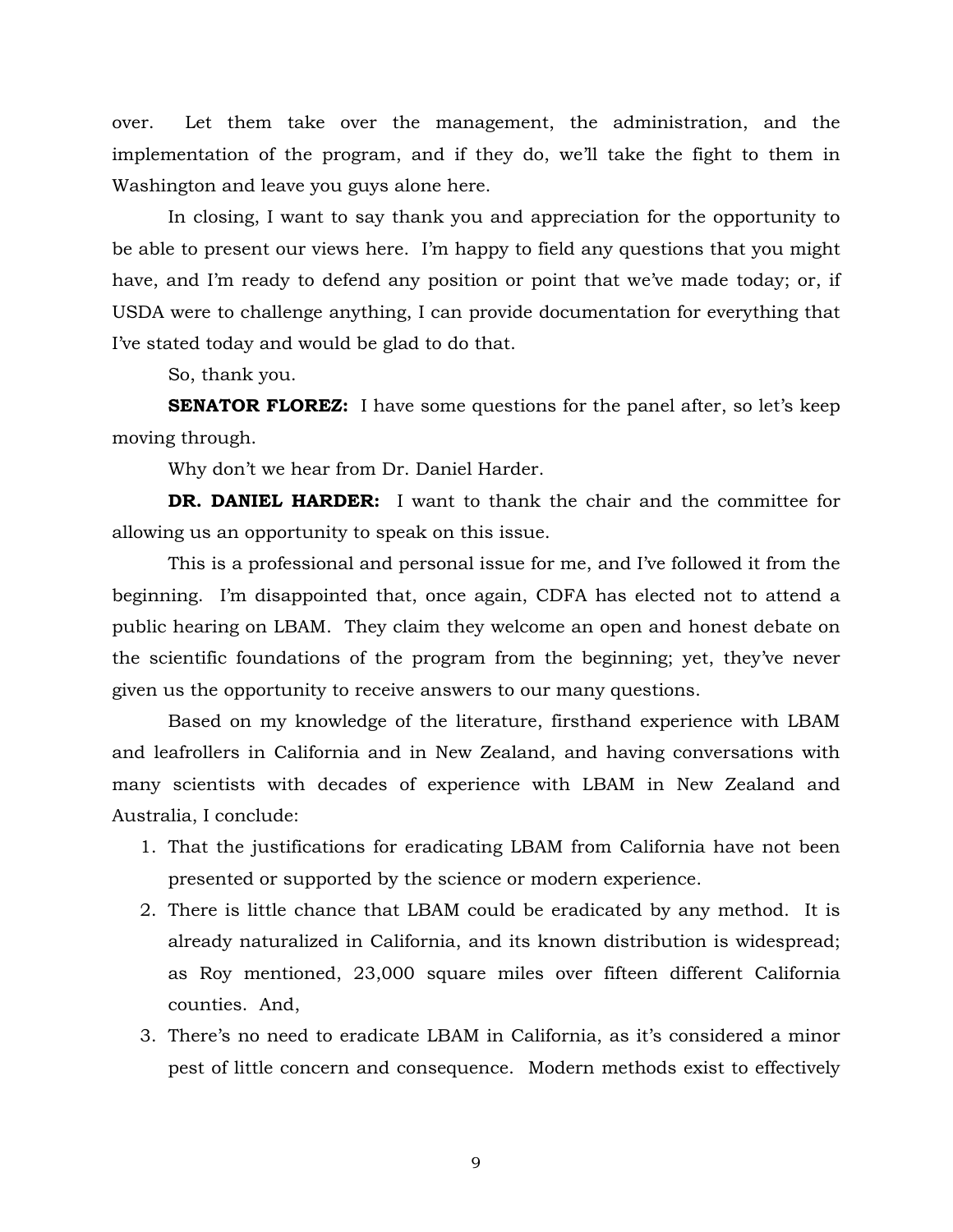control LBAM in agriculture to zero tolerance levels to meet any export or distribution requirements.

 The collections of the University of California, Santa Cruz Arboretum, which I am the director of, are unrivaled in the U.S. for its size and diversity of plants from Australia and New Zealand, where LBAM is native and where it's been introduced. For more than forty-five years, leafrollers have been controlled. . . we have not tried to control them there, and we have never had enough damage to warrant any kind of pesticide application for any leafroller, including light brown apple moth.

 When looking at the Draft EIR, and the charge of my testimony to look and assess the adequacy of the Draft EIR, one of the public's main concerns and requests were for CDFA to clearly show and present evidence in supporting the necessity to eradicate LBAM. CDFA has never provided a review of the literature nor presented evidence regarding the threat posed by light brown apple moth, the need for eradication, and the likelihood that eradication can succeed. The entire premise for the program has not been provided by CDFA, and what has been provided is based on speculation without scientific reference or peer review.

 The Draft EIR states repeatedly that the light brown apple moth is spreading in California. There is no proof to this statement since trapping only began recently, and to track spread, comparable annual information is necessary. Trapping by CDFA and USDA is simply uncovering existing populations, as Roy stated. Trapping showing that LBAM is widespread in California confirms this.

 The Draft EIR continues the misinformation regarding LBAM and its damage in agriculture and natural forests. Overstating and focus on recent minor damage and using this minor outbreak involving LBAM and native leafrollers is propaganda. There simply is no report of damage from LBAM to native forests anywhere in the world, and the Draft EIR relies on speculation alone to make this claim. Just because LBAM can host on a plant does not mean LBAM can ever decimate it.

 The no-program alternative is based on the premise that private landowners will increase the use of pesticides due to LBAM, causing more environmental damage than the proposed treatments. This no-program alternative is fear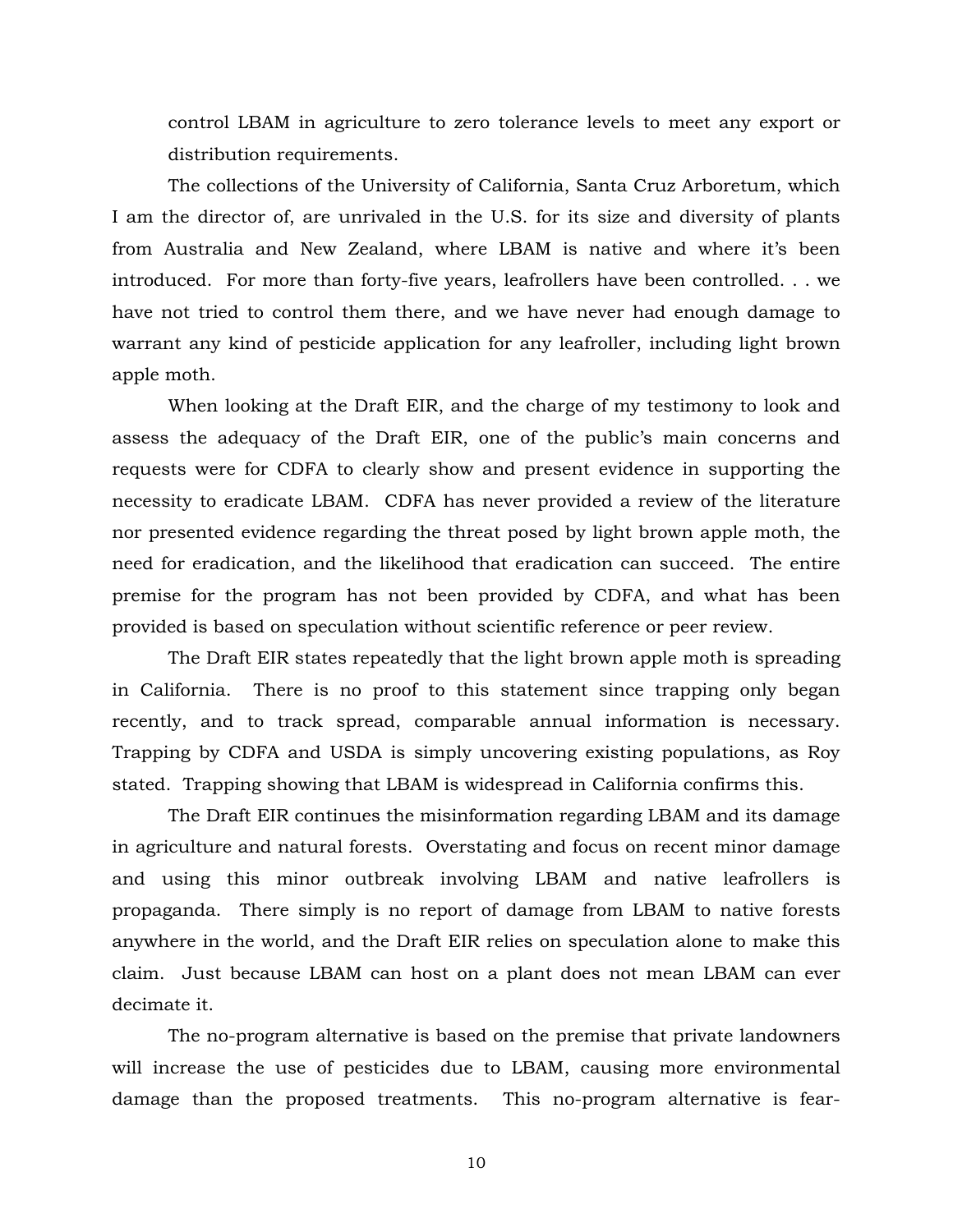mongering and based solely on internal memos by a CDFA staffer who happens to be the LBAM program manager—Robert Dowell—and who is also the preparer of the Draft EIR. These memos are not peer-reviewed, and they contain unsubstantiated claims and very few references.

 Our petition to reclassify the light brown apple moth provides the comprehensive review of the literature and moderate consideration of its effective management. CDFA relies on their own scientists and publications, many by CDFA personnel, to justify the policy for eradication, while science and the experience in California and worldwide continues to verify LBAM remains a minor pest and is easy to control. It is also impossible to eradicate, and there's no need to eradicate it. The entire program of CDFA is not based on science; only speculation built upon speculation. CDFA credibility is damaged and is diminishing as they continue to falsely promote the LBAM eradication program.

 Growers knowing that LBAM is a crop quality issue, and are under extensive pressure, do not speak out because of the imposed quarantines and the restrictions that are being caused by the program. CDFA needs to be trusted because there are other pests that will arrive here, and they'll need to be dealt with in a way that controls them. These control programs need to have public support. There's very little public support for the light brown apple moth program. The light brown apple moth is not one of these pests.

 I also think that the UC can provide necessary independent review and analysis of potential pests and advice to CDFA. CDFA claims a willingness and effort to be open and inclusive, but in reality are exclusionary, not available, and not willing to engage the public and address views critical of their own. It is interesting to note their behavior when the science does not support their conclusions and actions and what has become a program wasteful of taxpayer money.

Thank you very much for the opportunity. I look forward to questions.

# **SENATOR FLOREZ:** Thank you.

Let's go on to Dr. James Carey.

**DR. JAMES CAREY:** Thank you, Mr. Chairman, for allowing me to testify this morning.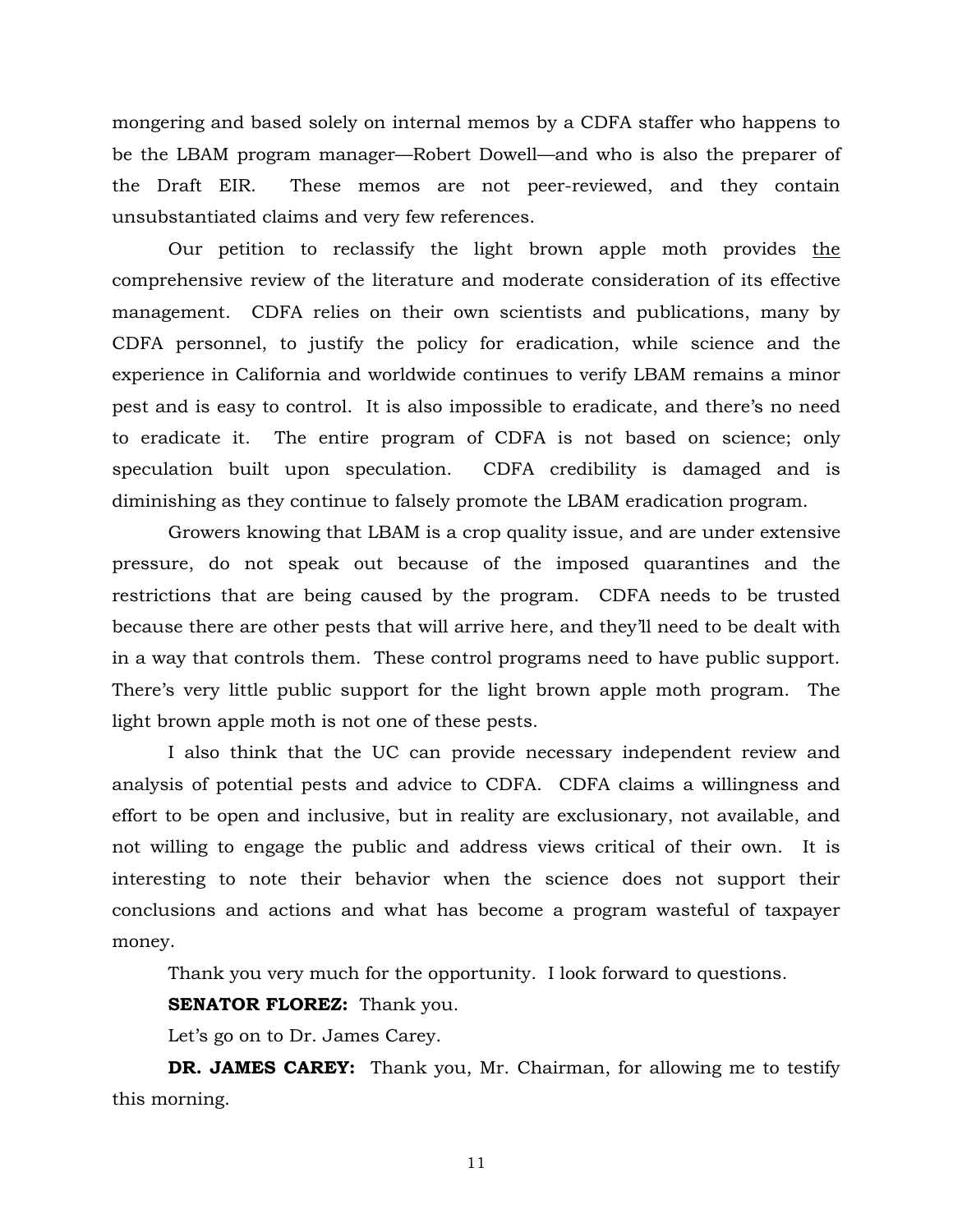Just as background, I'm a professor of entomology at UC Davis. I've been involved with exotic pests since 1980, when I first was appointed as faculty. I served on the CDFA Medfly Scientific Advisory Panel from 1987 through the mid- '90s, along with Dr. Chambers to my right here. I have published in organized workshops in invasion biology and published a whole collection of articles on that and also a paper on revisiting eradication with some of the most prominent invasion biologists in the country.

 So, let me set the stage by briefly reviewing the status of LBAM. As my colleagues here on the panel have noted, the known distribution in California is fifteen counties and 23,000 square miles. There's every reason to believe—indeed, I believe certainty—that the distribution of LBAM really is in every county in the state. In light of this biological reality, LBAM should be viewed less as an invasion in progress and more as an invasion that is completed. It follows, then, that to consider eradicating this pest is to consider eradicating what is effectively a resident insect, not unlike any number of exotic residents, ranging from the cabbage moth to bark beetles.

 Now, as I see it, the central problem with the EIR follows from the reality of this LBAM invasion and the state's proposal to eliminate it completely; that is, eradicate it. I consider it a fatal flaw of this EIR that it's based on the erroneous assumption that eradication is possible. Nowhere in the document do they address, much less provide, evidence for this assumption. It's difficult for me to overstate the difficulty of eradicating a pest that is as widespread and as entrenched as LBAM. Eradication programs are not unlike military operations. They have checkpoints for preventing movement of material, the application of control tools known to be effective—none of which we have that are effective—the ability to monitor populations at extremely low levels, measures put into place to prevent reintroduction, and so forth. A program that was honestly concerned with eradicating this pest would be honest to itself and acknowledge the enormity of this mission.

 Now, here's the issues with the EIR. First, contrary to what is stated, there is no precedent for eradication of any moth species anywhere in the world. The pink bollworm they cite, as cited there, as well as the codling moth in British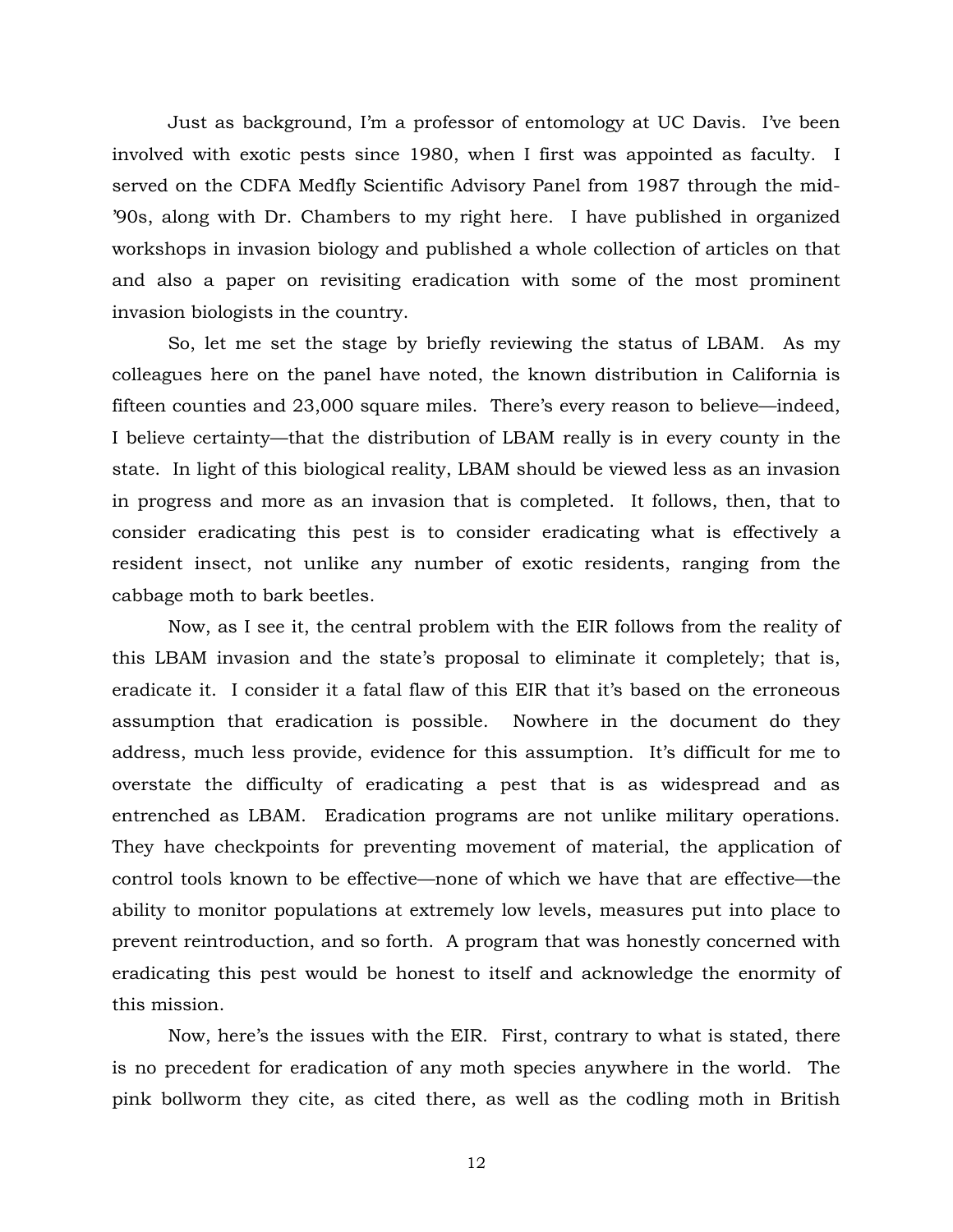Columbia, these are not withstanding. Indeed, both of these programs are control and not eradication. They simply have not been successful.

 Second, contrary to what's implied in the EIR, the Moss Landing facility production will not even be remotely close to what would be needed to have a chance at eradication. That's even conceding that SIT would be effective, which I don't concede.

 Third, even if SIT was effective, there is no way that you can eradicate simultaneously in all these areas. This is a huge undertaking. Therefore, you end up with this endless cycle of population reduction in one area, and then you go to the next and you have resurgence in the one you just left and so forth. It's just this cycle. They cannot engage all of these areas in eradication simultaneously, and so you end up with this reintroduction problem.

 And the fourth issue here, too, is the criteria for declaring eradication is based on political expediency and not on biological reality. This idea that eradication is achieved after three generations of noncaptures, regardless of the pest biology, the effectiveness of the monitoring tool, or seasonality, is really biologically ridiculous.

 Now, the recommendation I would have for this EIR is that CDFA be asked to add an addendum that contains an honest and scientifically based and vetted account in which the following questions are addressed:

- What is the precedent for eradicating LBAM?
- Two, what is the likelihood of success based on entomologists' views? and with detailed explanations of why.
- Third, what is the definition of success?
- And fourth, given that the eradication concept is time-limited—otherwise, it's control—at what point do they decide that this is no longer feasible?

 This should be vetted by objective scientists familiar with the principles of invasion biology and have no ties to CDFA.

 And let me just close, too, with a mention of a policy paper that I just read about in the *Journal of Science* last week. And this is "Science for Policy Project." Its advisory board is Senators George Mitchell, Howard Baker, Tom Daschle, and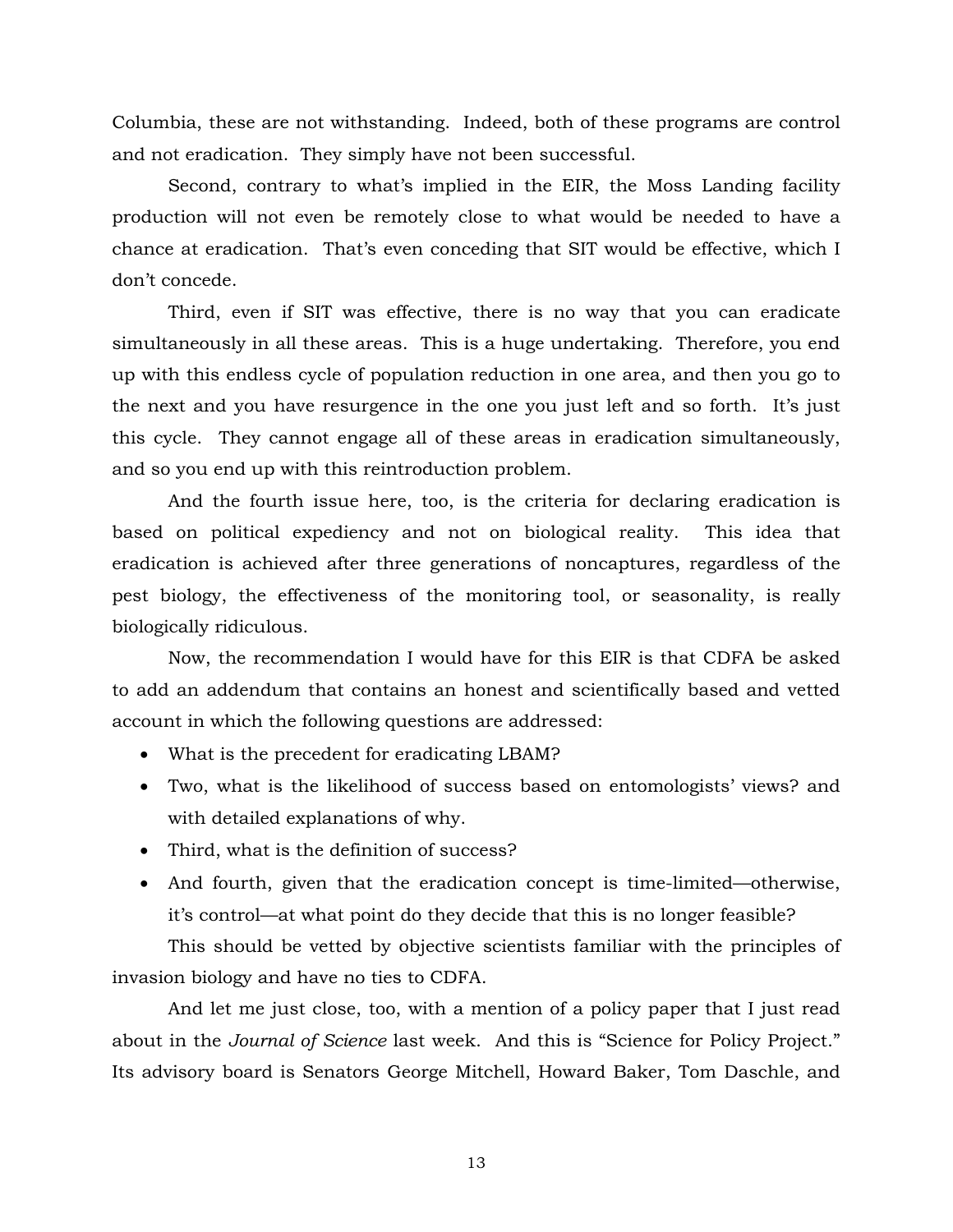Bob Dole. It's regarding how to couple the science and the policy itself. It seems like this would be required reading for this committee as well as CDFA.

Thank you.

**SENATOR FLOREZ:** Thank you.

Dr. Chambers? Or who's . . . ?

**DR. DERRELL CHAMBERS:** Since you have no representation from APHIS or USDA or CDFA, maybe I can stand in for them, because that's my lifetime.

**SENATOR FLOREZ:** Sure.

**DR. CHAMBERS:** I have going on fifty years of work with the U.S. Department of Agriculture as an agricultural research service and APHIS researcher, and about forty years of a relationship with the CDFA in providing direction, advice, and consultation on precisely this kind of program.

 I have to say, I had very high regard for CDFA in the way it developed those programs, and I'm primarily talking about the medfly and some of those efforts. I'm here to tell you that I'm extremely disappointed, as a professional in this line of work, in what is essentially a smoke-and-mirrors effort to conduct a program that is in no way what it purports to be.

 You've already heard that the bug is distributed beyond the veil of eradication. You've already heard that it's really not a problem anywhere that it's been well-established or is endemic. So, I want to tell you that the technologies of pheromone application and sterile insect technique, as purported to be applied here, cannot work. They would not have worked if it had been found as a small infestation in Santa Cruz. At the time they found it, it wasn't a small infestation in Santa Cruz; it was all over the place. But they told us that it was still early and it could be eradicated.

 There's such a list of reasons why pheromones applied in this way cannot work. It's beyond the time that I have to tell you, but the bottom line for me here is that it's not about the technology and it's not about the distribution and it's not about the biology that most disturbs me.

 Let me give you an example of what's going on here for APHIS. I was part of a team that went to China to help convince the Chinese that our program for medfly—a combination of pheromone attract in some trapping and suppression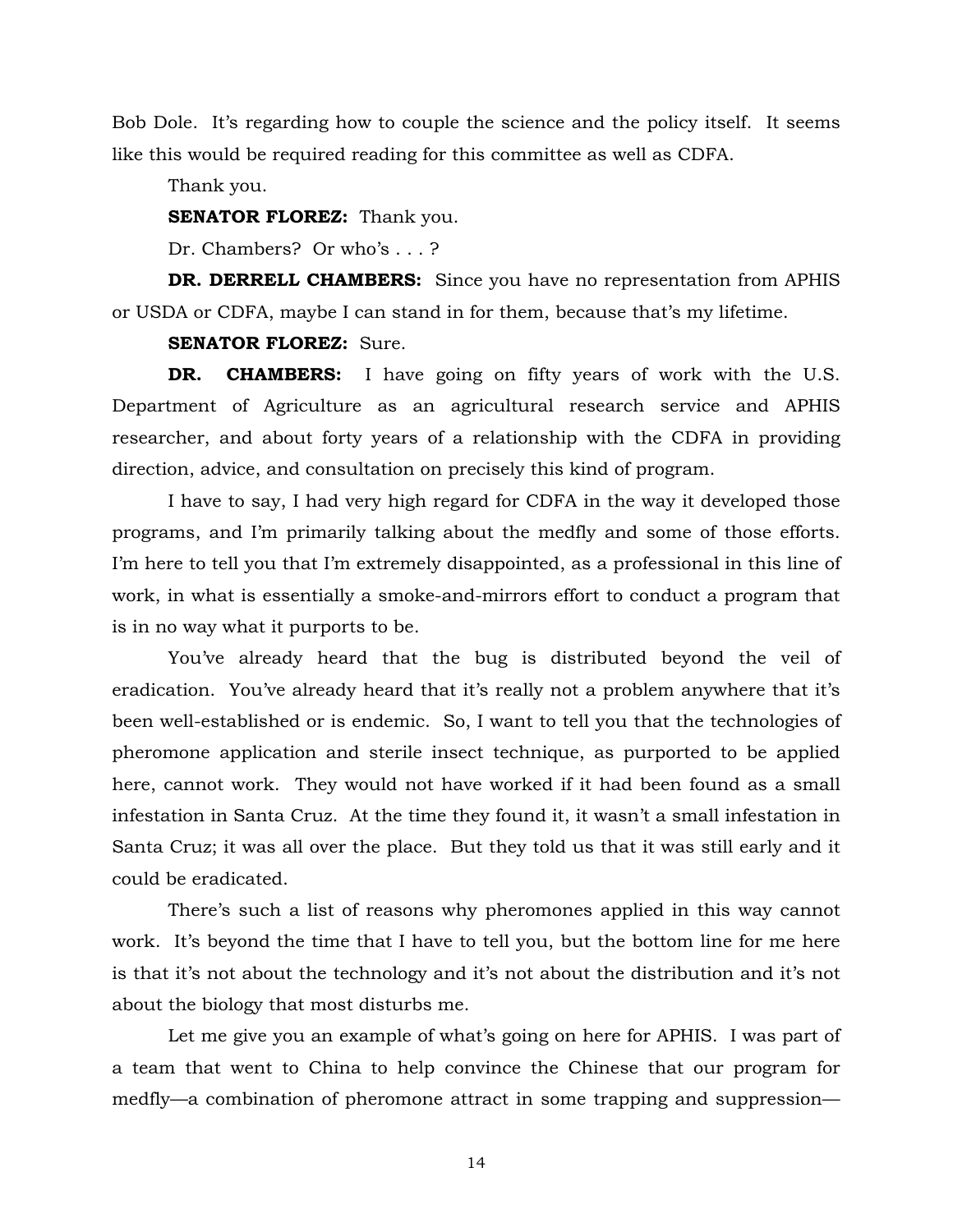was adequate to allow the Chinese to accept California citrus. What was going on, really, was the Chinese wanted to trade some of their products for our citrus. This is an issue about trade. It's not an issue about eradication. This is an insect that is miscategorized as a red-label bug, and in that sense, it triggers quarantine activity. So, this is a quarantine issue that is being passed from the grower's responsibility to the public sector.

 As you've heard, in New Zealand they're totally capable of applying these same technologies at the grower level to allow them to export their products. And that is where it ought to be applied here. It ought to be applied that way here because it is so far beyond the public realm in terms of its distribution and its permanent insertion into the environment that the public program cannot work. We need to accept that this is an insect that is now endemic in California and which should be referred to the industry itself to apply these techniques, which will work at their level but which cannot work in the environment at large.

 And I repeat that I give you this opinion from forty-five years of experience as a pheromone, hormone, selective pesticide development specialist for the Department of Agriculture. I was director of the U.S. Department of Agriculture's primary laboratory in Gainesville, Florida, for the development of pheromones. My experience in that realm of time tells me we're way beyond using these techniques for eradication in California. Let it pass to the responsible party, the affected party: the growers themselves.

Thank you.

**SENATOR FLOREZ:** Thank you.

Yes.

**MR. TOM KELLY:** Good morning, Chairman Florez, committee members. Thank you for the opportunity to testify regarding the adequacy of the Draft Programmatic EIR on the light brown apple moth eradication program. My name is Tom Kelly. I'm a member of the Pesticide Watch Advisory Board and Stop the Spray-East Bay Steering Committee.

 Our groups were among the many health and environmental advocacy organizations that lobbied for an objective scientific review of the apple moth program under the California Environmental Quality Act and submitted many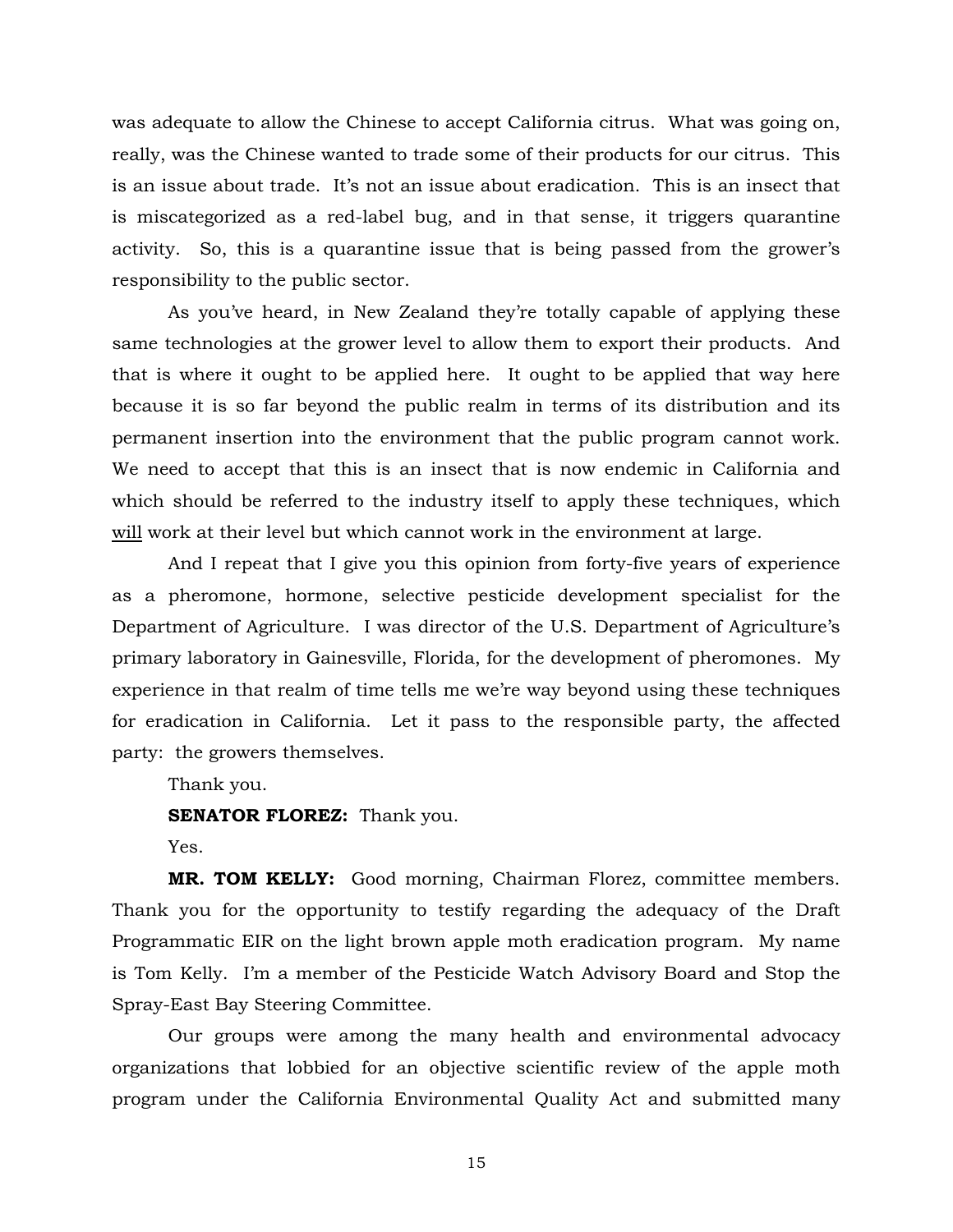comments on this Draft EIR. We've concluded that this EIR is an incomplete and inadequate analysis that is based on assumptions about the apple moth that have led the authors to unsupportable conclusions. The EIR:

- Ignores significant facts showing that the moth is not dangerous to agriculture.
- Contends that the apple moth should be eradicated, although the CDFA has never been able to do more than control pests that pose a real danger to California agriculture.
- Bases its conclusions on flawed assumptions and is vague about program specifics.
- Assumes without substantive evidence that the no-program alternative will cause significant health effects, especially to children.

 The Draft EIR does not adequately evaluate the health, environmental, and food safety risks of the program. It ignores the hundreds of illness reports made after the 2007 apple moth aerial pesticide spray in Santa Cruz and Monterey counties and, remarkably, finds that the proposed aerial and ground pesticide spray causes no negative health effects. The EIR relies on flawed health and environmental studies by state agencies. One study examined only a fraction of the health complaints filed after the spray in 2007 and concluded that (quote) "It's not possible to determine whether or not there is a link between any of the reported symptoms and the aerial spraying" (end quote).

 Another study involved a small number of very short-term toxicity tests of only the active ingredient in the pheromone-based pesticides, which bears no relation to what actual exposures will be from a multiyear spraying program. For the EIR to simply repeat, without further analysis, the state's prior carefully crafted conclusions is an egregious abdication of the purpose of EIRs under CEQA.

 The EIR does not evaluate the safety risks of the program as a whole. Instead, it looks individually at each proposed apple moth treatment from aerial and ground pesticide spray to shooting blobs of glue laced with toxic pesticide onto trees and telephone poles, even though these treatments would be used in combination in the program. The EIR evaluates some health risks and not others. Although it finds health risks to children from the no-action alternative, it does not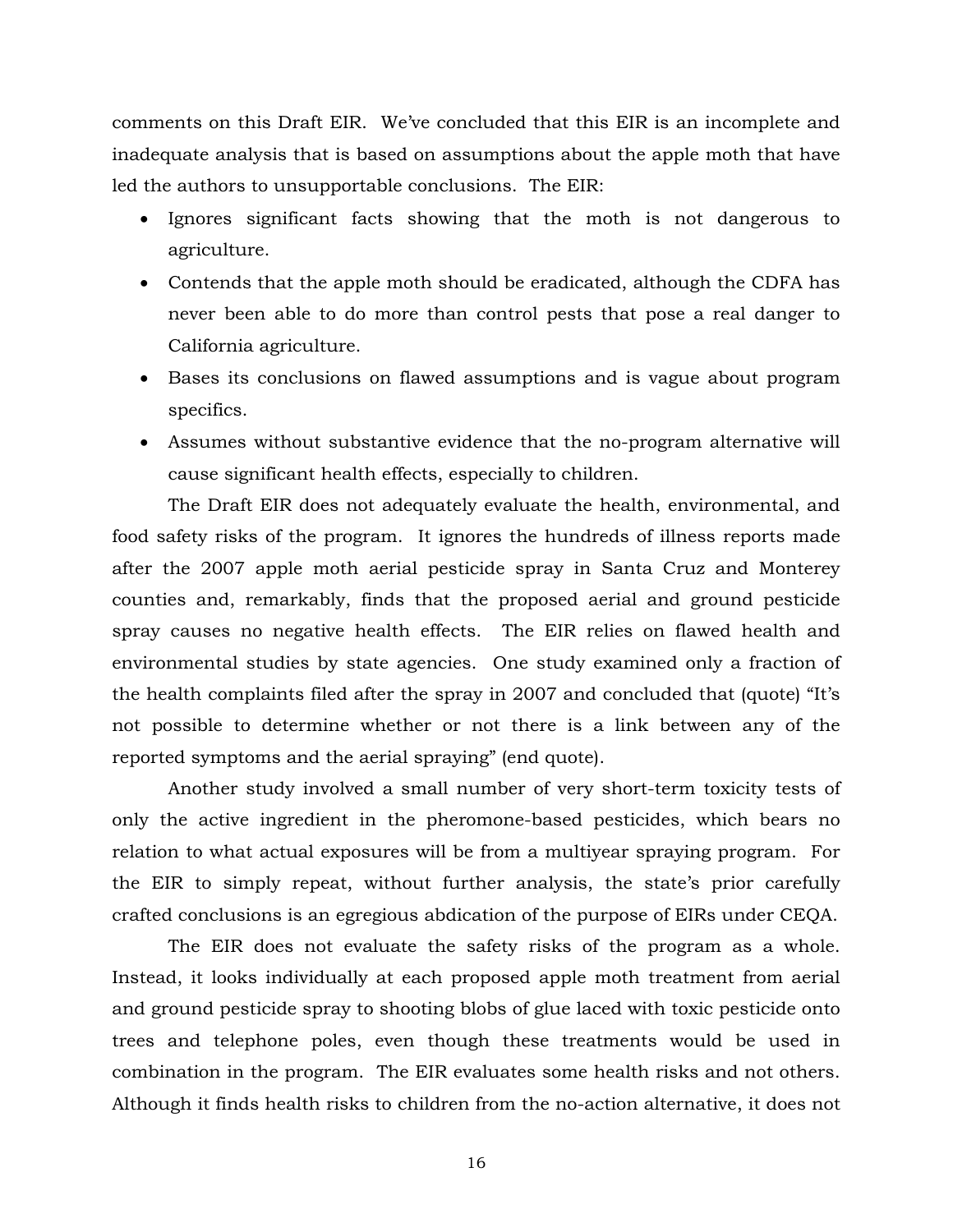consider that children could pick up and eat the aerially sprayed pesticide flakes. The EIR does raise the question of how likely it is that aerial sprayed vegetables would be washed before eating. So, the risks that the spray flakes might be eaten was on the authors' minds.

 The EIR relies on a number of flawed and unsupported assumptions that many of the panel members have mentioned previously. The EIR defines the noaction alternative unreasonably as entailing mass pesticide use by private landowners, even though there's no real evidence to support that scenario, other than Dr. Dowell's two documents that have neither been published nor independently reviewed. The EIR exaggerates the risk of the moth, including the recent isolated incident in which an unconfirmed species of moth did modest damage to a single blackberry field in Watsonville. This is the only alleged evidence of apple moth damage in California that the CDFA has produced in the past two years. And they've even noted that it's difficult to determine whether or not the moths and larvae that they're looking at are actually apple moths, and have asked the Legislature to support funding for better DNA testing so that they can determine the identity of the moth.

 The EIR defines almost the entire state as the potential apple moth treatment area without offering any specifics about which treatment would be used, where or how, and what the impacts would be, given local geography and climate. Despite repeated requests for clarification, the CDFA has never specified where aerial spraying will take place, saying only in forested and agricultural areas. Would that include the parklands adjacent to cities, such as parks in the East Bay Hills or Mount Tamalpais? How far from the aerial spray zones. . . how far will they be from populated areas? Drift in the 2000 spray was detected more than three miles from the spray zone.

 I'll conclude with two observations. Our groups appreciate that this committee is looking at the adequacy of the EIR now rather than allowing a deeply flawed and expensive process to continue unchecked at a time when teachers are being laid off, state parks closed, and essential services cut. It makes no sense to continue spending taxpayer money on an unnecessary program.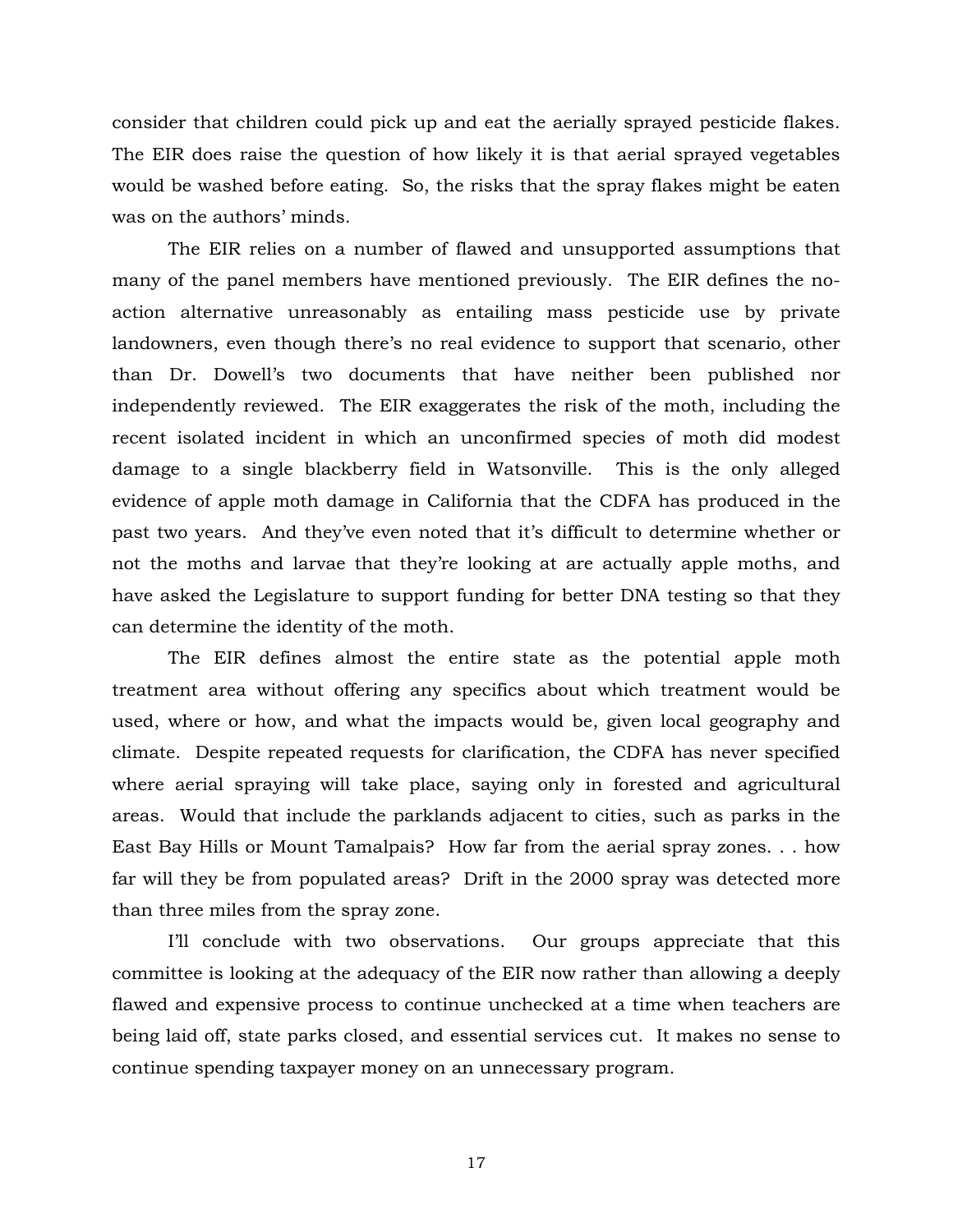Our interest here is in opposing a poorly conceived multiyear, multimillion dollar program of the CDFA. We are fully supportive of California farmers and recognize that they are being unfairly punished by inspections that damage their crops and requirements to use chemicals that they would not otherwise apply, and by quarantines that prevent them from shipping produce that their counterparts in other countries, where the moth is naturalized, can freely ship to this country.

 I thank you for your attention and concern for this important issue and look forward to any questions you may have.

#### **SENATOR FLOREZ:** Thank you.

 Anymore testimony on this particular panel? We have David Chatfield as well.

**MR. DAVID CHATFIELD:** Thank you very much, Senator Florez, for the opportunity to come and address your committee. My name is David Chatfield. I am the executive director of Californians for Pesticide Reform. It's a large coalition working on pesticide issues around the state.

 I am not an expert on this issue. You've been addressed by multiple experts on this issue. I'd just like to say a few words and try not to repeat everything that people have said already.

 We think that the fundamental problem of this EIR is that it gives answers to the wrong questions. It's an EIR that's based on flawed assumptions of the LBAM program; that LBAM should be, in fact, an actionable pest and that eradication is a necessary and achievable goal. As you've heard considerable testimony, that's very, very unlikely.

 What should CDFA be doing? Well, we think that it should join the California public interest groups, like Citizens for Health, in calling on the USDA to reclassify LBAM, to remove the requirement for emergency eradication, and persuade the federal government to treat this as a trade policy issue, as Dr. Chambers suggested. I think that the \$3 million that's being spent on this scare campaign on television—"They're Here and They're Hungry"—would be much, much better spent trying to push for those kinds of changes.

 One issue that I haven't heard brought up here is the question of the scope and the size of the light brown apple moth in California. Some of the folks here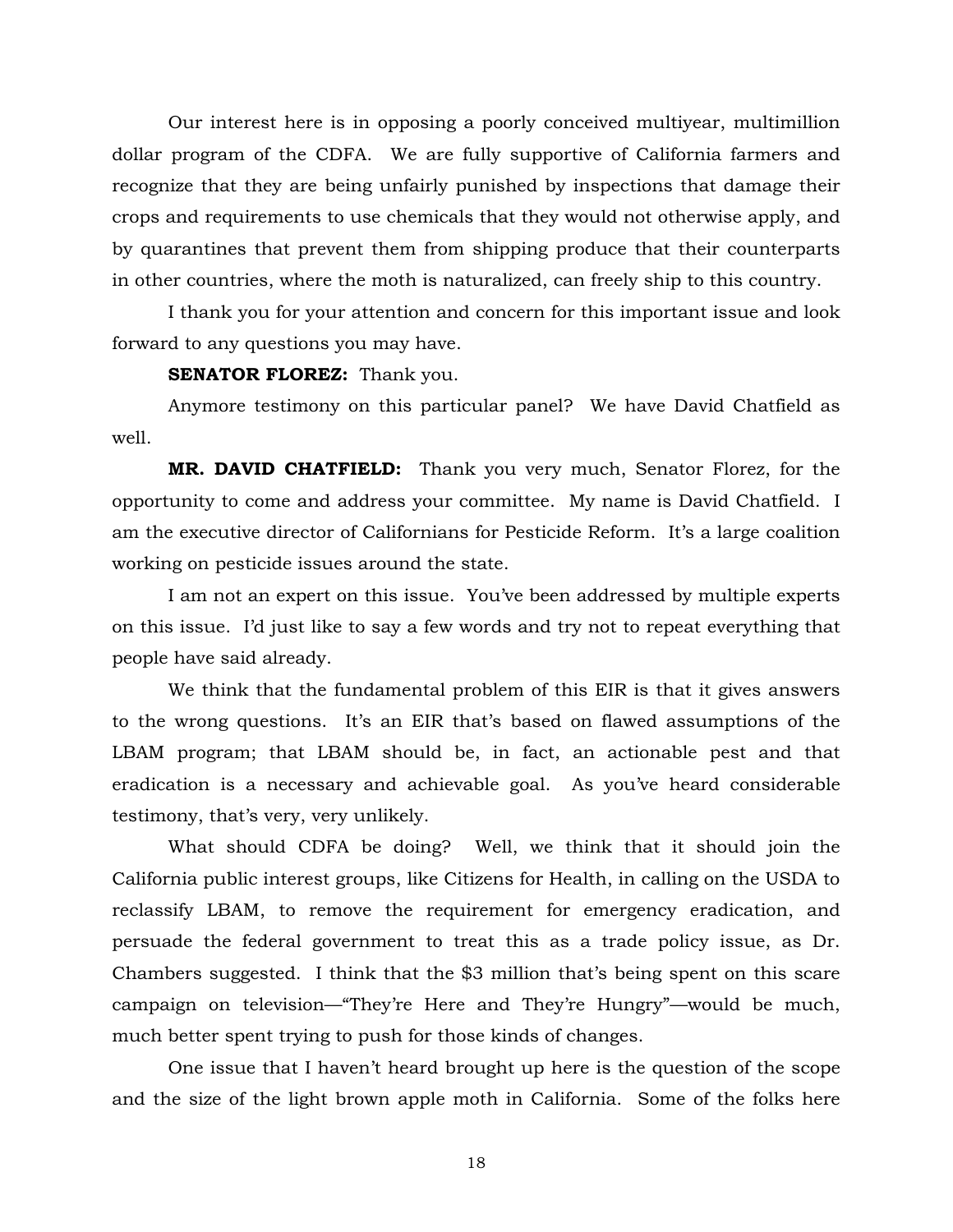have said that it's probably already where it's going to be. There is a recent study that's been done at UC Berkeley, that's a temperature-driven predictive model of likely distribution of LBAM in California and Arizona, that suggests that it may not be where it's predicted to be in this EIR and suggests that its likely ecological and economic impacts would be less than previously assessed by USDA and that its current pest status warrants reevaluation. I have this report, and I would like to send it to the staff of this committee. To whom should I send that?

**SENATOR FLOREZ:** You can send it to John.

**MR. CHATFIELD:** Okay, thank you.

 I'd like to add that, although quarantines aren't necessary, quarantine areas have actually been expanded. And as the previous speaker said, it's the quarantines themselves, not LBAM, that is hurting agriculture right now and that it is likely to continue hurting agriculture. That's just essential that that is stopped. And I think that CDFA could play a creative out-of-the-box role in doing that if this committee and the Legislature pushed them to do that.

 Finally, I'd just like to say that the no-action alternative that's been discussed here simply isn't supported by any evidence. It seems to us that it is at least as likely, probably more likely, that a no-action alternative that is truly no action would result in the gradual emergence of natural predators that could keep LBAM's damage modest, at the most.

 So, I'd like to thank you very much for holding this hearing. I think it's terrific that the committee has decided to enter into this discussion early and to get the facts out.

Thank you.

**SENATOR FLOREZ:** Thank you. Okay. I'd like to, if we could . . .

**SENATOR LONI HANCOCK:** Senator Florez?

**SENATOR FLOREZ:** Yes.

**SENATOR HANCOCK:** If I could. I am going to be chairing my own committee meeting in two minutes, so I'm going to have to leave. I would simply like to thank you very much for having this hearing.

 The eradication proposals that have been quoted in the past have been of enormous concern to people in my district, which is a densely populated urban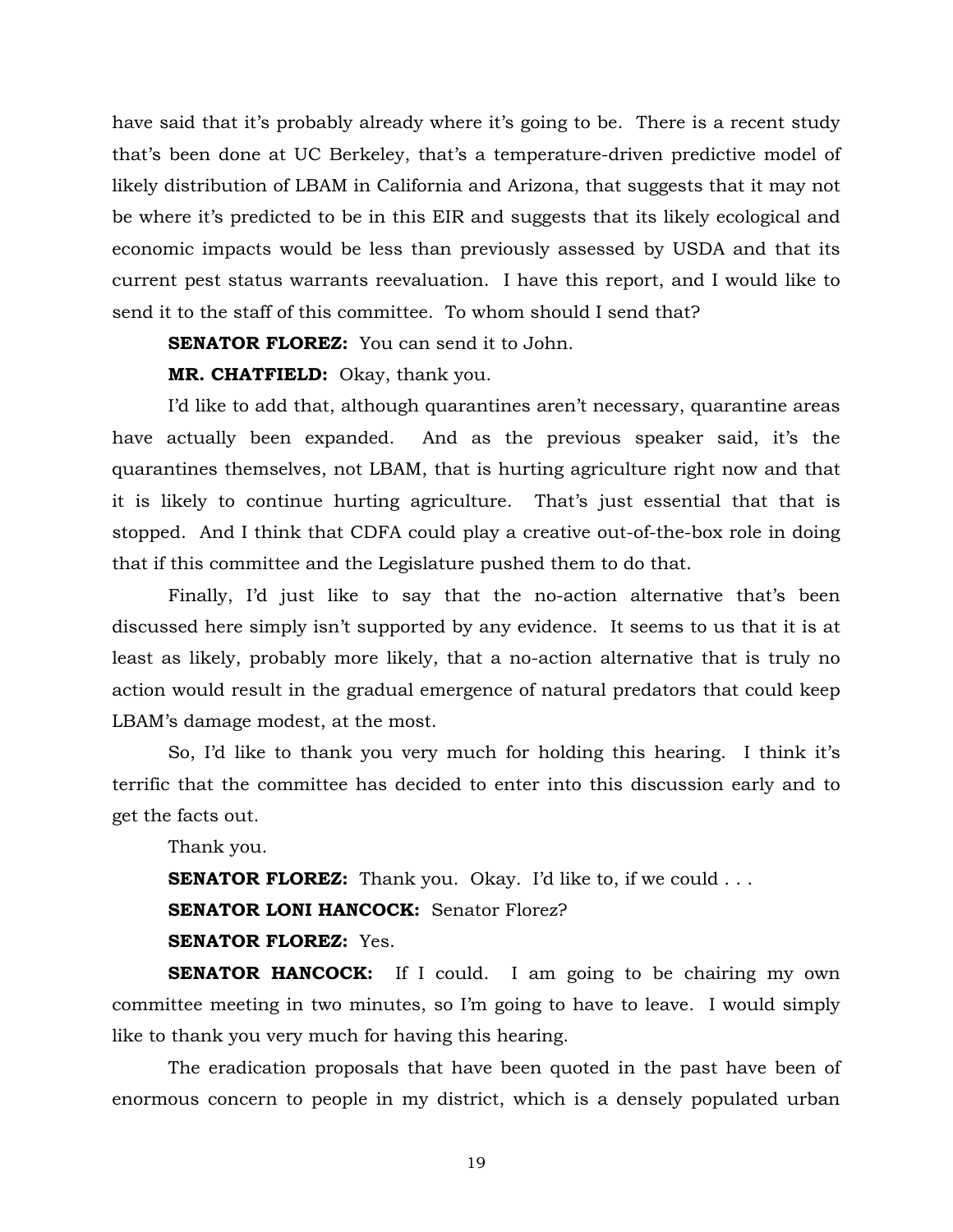area that was going to have aerial spraying in the middle of the summer, in the early evening, when many people are outdoors.

 I appreciated the material you provided and would have questions, but I do have to go and chair my own committee.

 But thank you all so much for being here. And I hope that we can engage in a constructive dialogue with CDFA. I'm disappointed that they apparently are not going to be here today?

**SENATOR FLOREZ:** They're not. That's right. Thank you, Senator. And we'll make sure we have the full transcript to you as well so you can review this.

 I have a few questions, and I know Senator Maldonado will have a few questions.

#### **SENATOR ABEL MALDONADO:** I don't have any questions.

**SENATOR FLOREZ:** No? Okay. He always does, though somehow in the middle of this. Watch. But let me start with a couple of just basic so I can understand some of the testimony.

 I'd like to start first with the premise; and the premise, at least from the testimony presented today, to most Californians is, very simply put, is this an issue or isn't it? In other words, most of the testimony today reflected—and I'll use Dr. Chambers' words of "smoke and mirrors"—or maybe some comments by Dr. Carey which said that this is a resident insect versus something that we can actually eradicate. Can you speak a little more on whether or not this whole process, this EIR and what will come out of the EIR, the various methods that are being promoted within the EIR, speak to the fact that this will be treated as a resident insect? Does anything in the EIR move us in that direction, or is this simply moving within the model of eradication? That's maybe the first threshold question I have.

**DR. CAREY:** This is right on the money here because the assumption is that, first, it's a serious pest; and secondly, that it can be eradicated. Neither one of those fundamental questions are really addressed at all.

 I, along with two colleagues—Dr. Frank Zalom, National Academy of Sciences scientist, and Bruce Hammock—last year sent a letter to the Secretary of Agriculture making those two exact points. Frank was the IPM director, statewide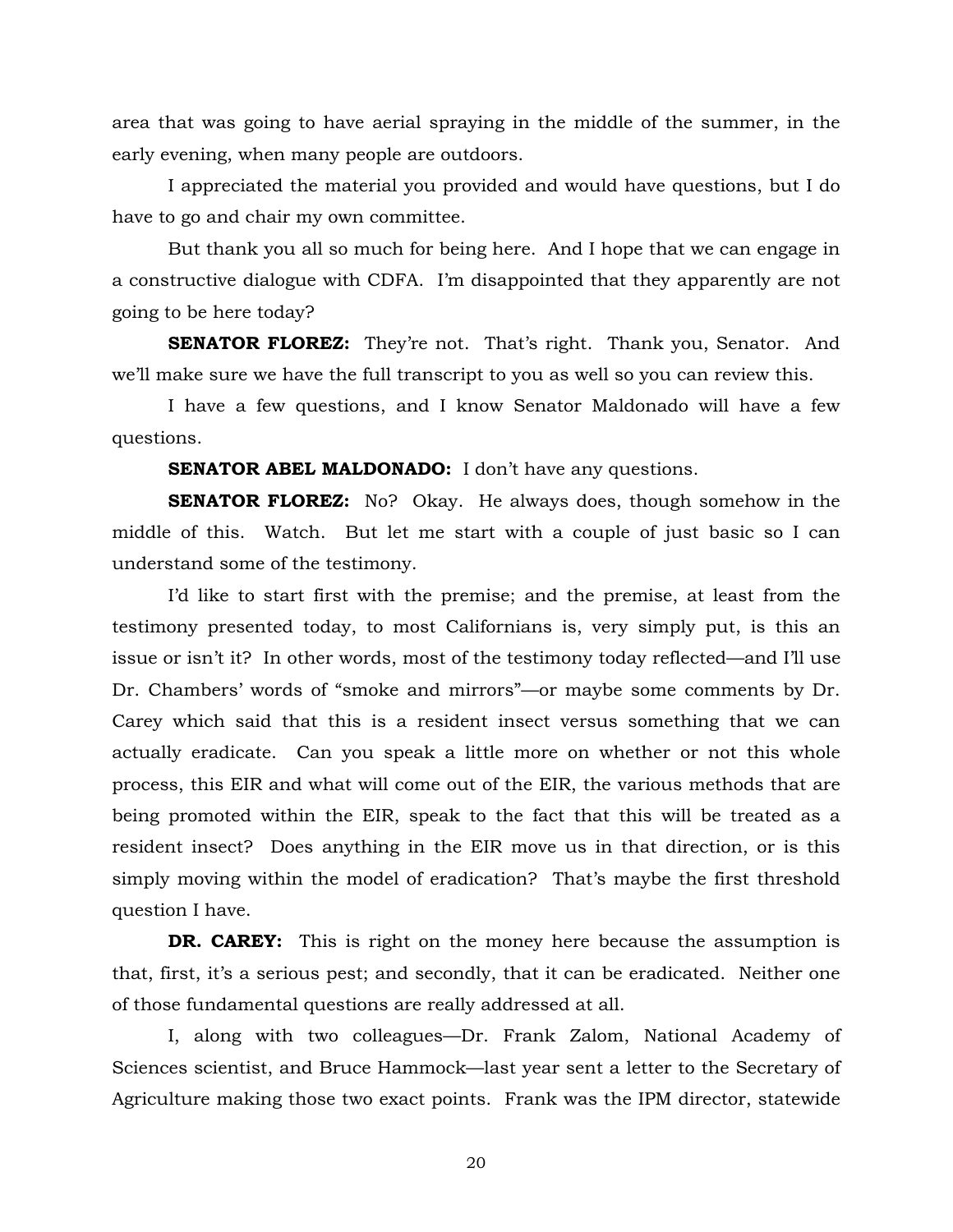director, at UC for ten years. He knows this business as one of the world's foremost authorities here. He views this just as another leafroller that's not anything to be that concerned about, any more than any of the ones that are currently resident. So, I defer to him and he believes that.

 And then, also, regarding the eradication, I come back to comments that were made about the technical advisory committee. I know a few of these people or, actually, most of them—and I'm not speaking for them, but the general consensus in the entire entomological community is that this pest cannot be eradicated. It's not even a close call. It's puzzling why they're going forward with this. I mean, it's not puzzling in a political sense, but certainly biologically, this is simply unrealistic. And it's not addressed in this EIR.

**SENATOR FLOREZ:** The reason you say that, I assume, is that within 2,300 [sic] square miles, within fifteen counties, if I were to set a trap up in one of the counties that we haven't found it in yet, and if I were to put up hundreds of traps, I bet I would find it. In other words, I think as Mr. Upton said, the more traps you put out, the more likely you're to find some sense that this is a growing problem, because, as you put more traps out, you find more, I guess is the assumption. Correct?

**DR. CAREY:** That's right. The analogy I use is that this is—and it's, I think, an appropriate one—that is, that this is a cancer-like process. And so, you're not eradicating an LBAM population; you're trying to eradicate a million of these, because every little metastases can regenerate the population. So, anything short of a hundred percent effectiveness is really controlling that eradication. That's even, in concept, the difficulty with eradication.

**SENATOR FLOREZ:** Yes. And if you guys can identify yourself right before you speak, that would help us with the transcript. Thank you.

**MR. UPTON:** Roy Upton. I think there's something very important for this committee to understand, is when this program first started, you could say honestly that there may have been a scientific basis for implementing the program. LBAM was on a list. USDA/CDFA believed at that time that it was a pest of economic significance. So, I give them credit for that. They moved. They moved very fast. And, as these experts would tell you, they often move on programs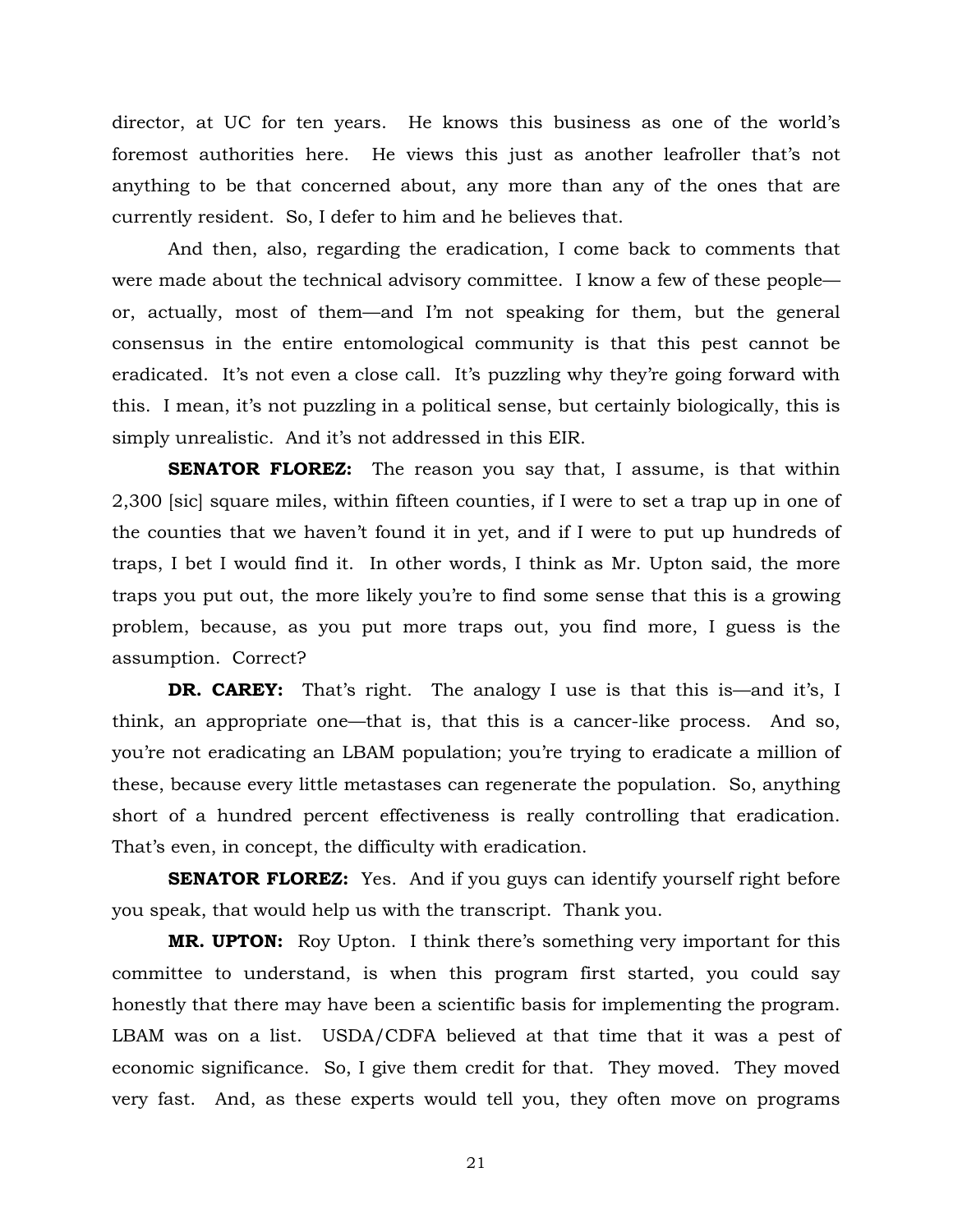before science. So, they don't get the science in because they don't feel they have the time in order to attack the pest at its early stage. So, I give them credit for that.

 But now, this is two-and-a-half years later. We have had a chance to look at the science. Only, they've dug their heels into a program that now no longer has scientific support. When they sprayed Santa Cruz and Monterey, they never asked their Technical Working Group, *Is this a feasible strategy?* The Technical Working Group, all they said originally was that aerial spraying may be part of an effective eradication program. And then, CDFA moved ahead, as their sole eradication tool, which Dr. Chambers will tell you very clearly, pheromones were never developed to be an eradication tool. It's a control tool.

 So, they've dug their heels on a program that they once thought had value, and now, I believe, they have to defend that position. I think that's the very first thing that this committee should understand, the history of it. But now that we have two years or three years of looking at the science, it's just no longer supported.

#### **SENATOR FLOREZ:** Yes.

**DR. HARDER:** Daniel Harder. We also have the advantage of looking at places where light brown apple moth arrived as an invader: New Zealand and Hawaii, where it's been there for over a century. And we know it's been here in California, and we know how it's been controlled in New Zealand to very high levels by parasites that will lay eggs in the larvae or will take advantage of the different life forms and use them as a food source. Since we had this precedent in New Zealand—and I visited there and talked to people—I started looking at parasites. So, I started gathering larvae, as I saw them, in the collections at the Arboretum and raising them out in jars and found that over 200 larvae, that I've raised over the last three years, 90 percent of them have been infected by a wasp or a fly and other things. By me removing that larvae from that plant, I'm also preventing it from being eaten by birds and wasps and other things that will actually predate on it.

 We know, from a study that was funded by CDFA—a researcher at University of California, Berkeley—that there are seven parasites that affect light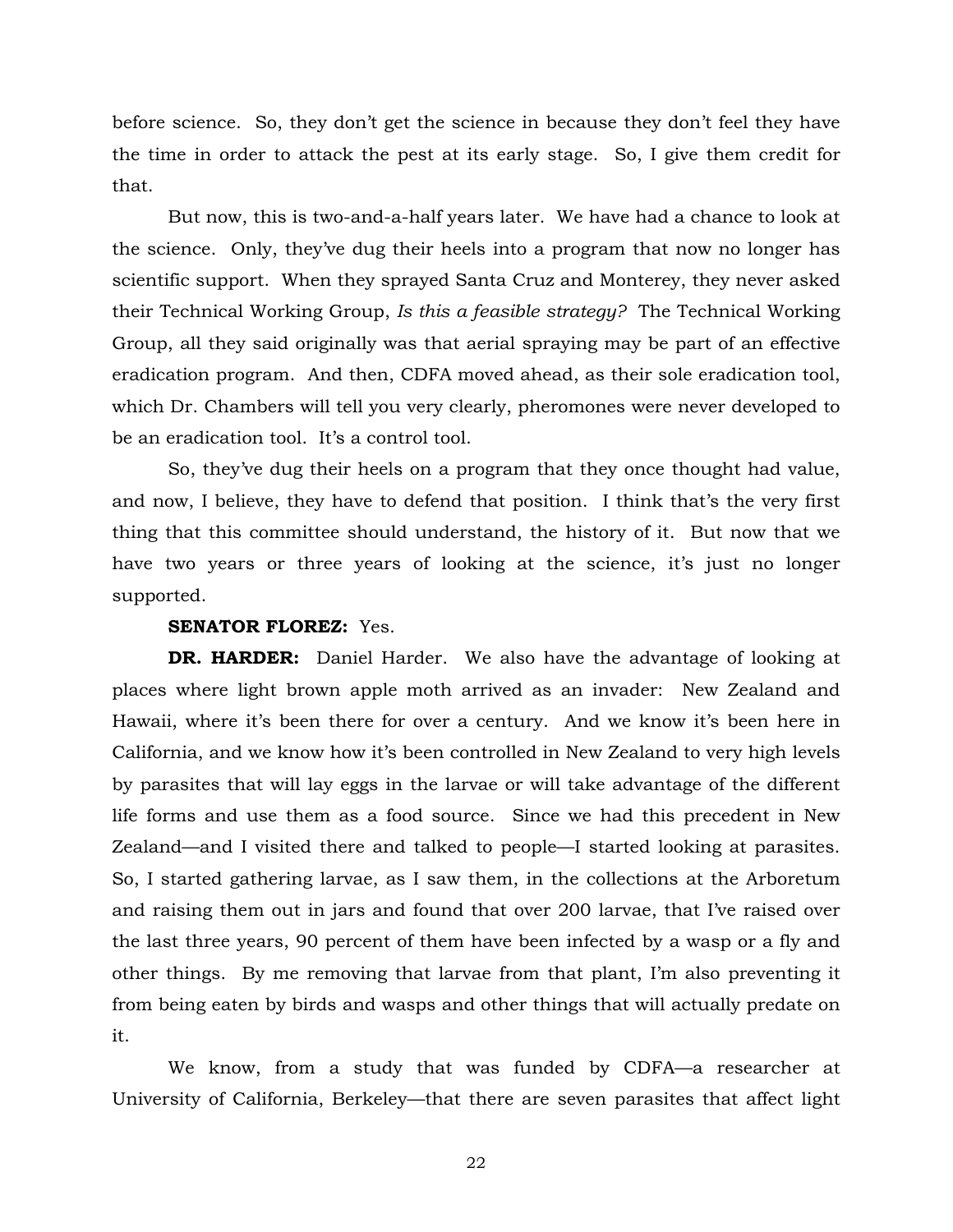brown apple moth in California and over seventy different things will use it as a food source. So, we know that it's been here long enough to establish a relationship with these parasitic wasps, which is simply seeing light brown apple moth larvae as similar larvae to what they've laid eggs in before. We find that light brown apple moth—and this study showed that—that light brown apple moth is parasitized to higher levels than our native leafrollers. So, there's actually enhanced control of this invaded moth in California over what we have in controls of our own natives, which are not a source of problems in agriculture, nor are they a focus of any eradication attempts.

**SENATOR FLOREZ:** Maybe just another question on the CDFA's decision to move to EIR; and the reason for that, again, was a court. . . so, in other words, if we had not had a court decision, what would CDFA be doing at this point in time? Do you have any speculation?

**MR. UPTON:** Roy Upton. I live in Soquel, which is right outside of Santa Cruz, so I was involved in the beginning. Had they obviated the EIR process, which is typically mandated by law under the declaration of an emergency—that they actually declared themselves—they were brought to court, both in Santa Cruz and Monterey counties, and both courts ruled that neither CDFA nor USDA provided any evidence that any emergency existed; and therefore, they did not have any right to negate the EIR. So therefore, before they were to implement aerial spraying again, they needed to do the EIR. And then, I expect, because of the massive opposition to aerial spraying California-wide, they knew they couldn't go back to that. So, they moved to sterile insect releases, their primary eradication tool.

**SENATOR FLOREZ:** And so, CDFA now is on this path. Their due date, I assume, is September 28th for the closure of this, and then they're going to make a decision based on the amount of comment that has been produced. Has this been the process for the way we deal with eradication programs in the past at CDFA? I know they're not here. It was one of the questions we were going to ask them. But we go out, in essence, poll folks and ask them, you know, *Give us your comments*, but yet, we're still going to be the decision-makers in this. There's been some mention of Mr. Dowell's writing of a memo at the beginning of the process. I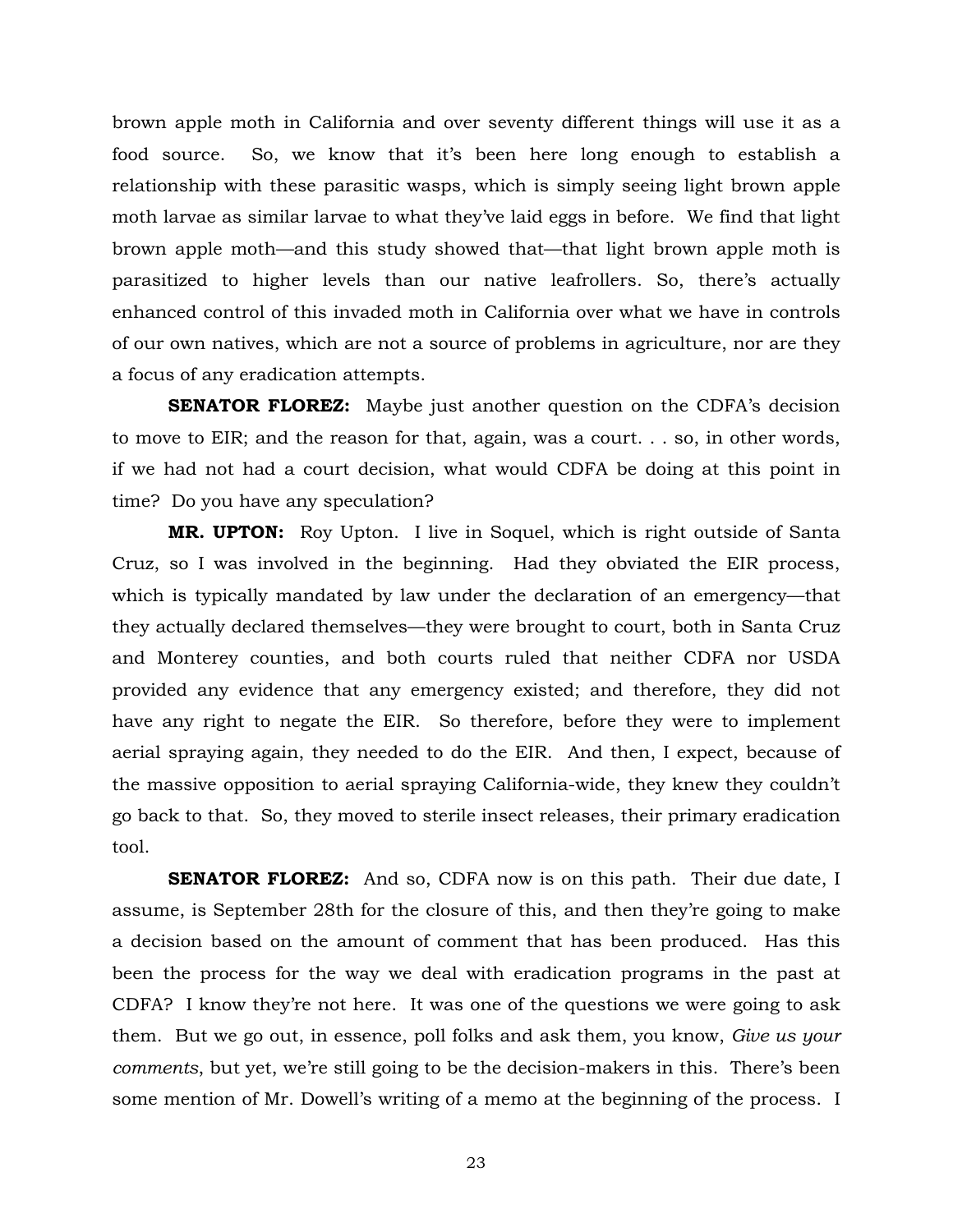assume he'll be part and parcel of making a decision on this EIR, if the had been looked at from a peer review perspective, someone looking at this going out. So, I have a lot of questions, but maybe first start with: Is this the way we normally do these types of programs?

**DR. CHAMBERS:** Derrell Chambers. Because I was chairman of the Fruit Fly Science Advisory Panel, I was always involved in the process of implementing a new project. This never happened. There seemed to be freedom to proceed without much political input. There was always a lot of public input. I've been screamed at by lots of people that didn't want to be sprayed with malathion, but we got past that.

 I want to give you a couple of other examples of what will happen. Because this is so broadly spread, once they start using either pheromone or sterile insects, they immediately become blind. The pheromone that they will apply in order to confuse the males' ability to find females is the same pheromone that's used in the trap. So, they can't find the trap. And secondly, once you release a lot of sterile insects, you're involved in a huge problem of sorting the sterile moths from those that are wild. And these have historically been programs that are extremely vulnerable to the failures of implementation that are human and that are technical. There's not a single sterile insect technique application that has not failed, maybe multiple times, and had to be restarted and reinstituted, or the rearing had to be moved, or a new technique had to be employed.

 Finally, my example is, again, a medfly example. As I mentioned, the issue was quarantine. They wanted to move product out of California to countries that don't have medfly, so implemented a program in Los Angeles: the whole of the L.A. Basin is being covered with sterile insects. That's not an eradication program any longer. That is a permanent program, basically a permanent program, of suppression that, in its implementation, masks finding medflies. But it's adequate to satisfy trade partners that the products can be moved. And that's what would happen here if this was implemented, and that's why I say it's smoke and mirrors, because they know that's what's going to happen. They know that that's what it's about, and they know that they cannot succeed in eradication. They really can't even succeed in good suppression over this large area with these techniques.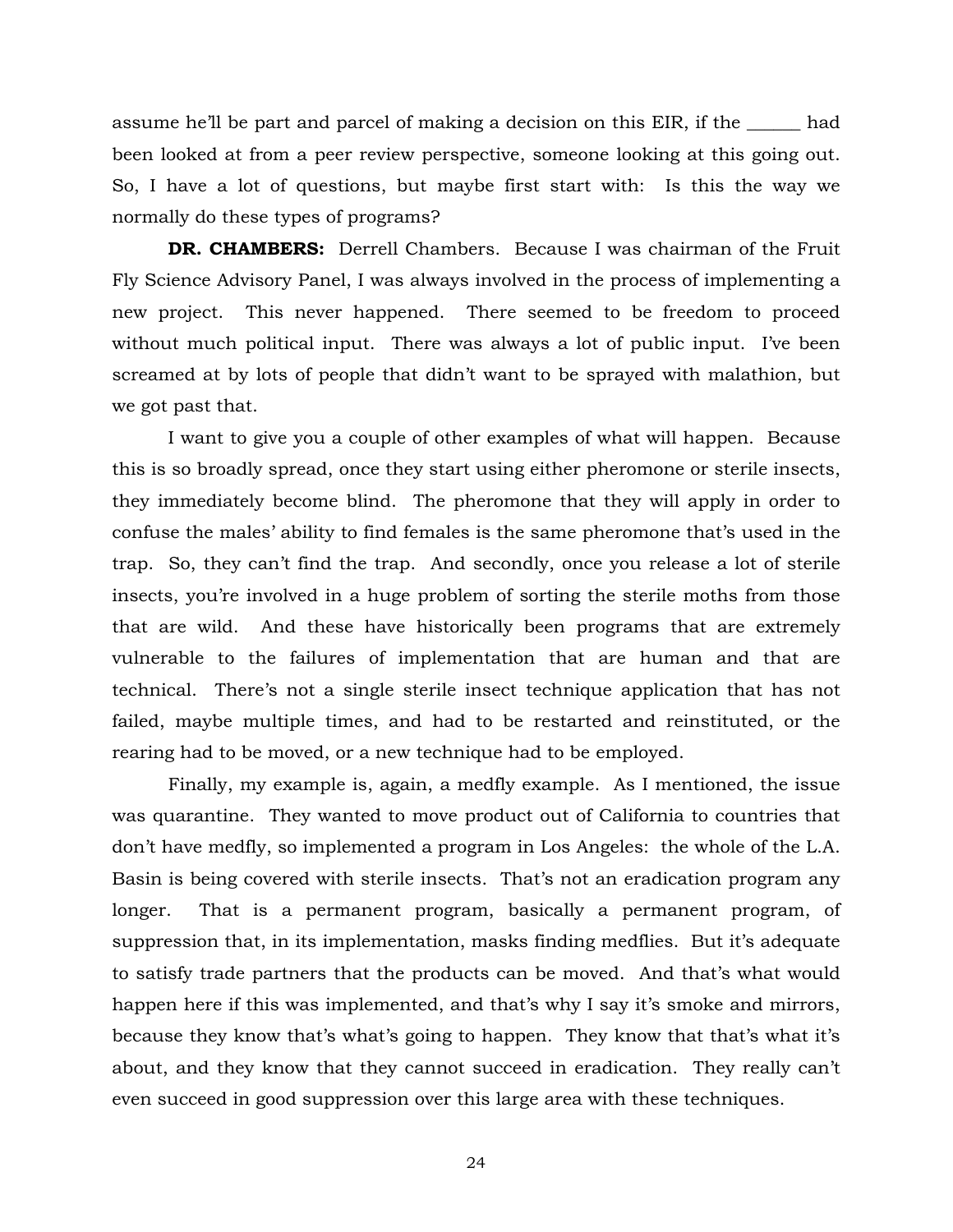**SENATOR FLOREZ:** Let me follow your comment up with the fact that... I mean, I guess all of us read everyday—and some care and some don't—but I'm sure that Senator Maldonado and I both pick up that the quarantine areas are growing. It's like pretty soon there's a quarantine area, and there's another quarantine area, and another quarantine. Do you see these quarantine areas ever dissipating or getting larger, so soon California itself—every county—becomes a quarantine level? How does that fit in with this program that ultimately. . . is this going to end the quarantines? How do those two fit?

**DR. CHAMBERS:** The way to end the quarantine is to end the classification of this insect as a red-tag bug.

**SENATOR FLOREZ:** Yes, that's what I'm wondering. You mentioned that.

**DR. CHAMBERS:** And that's where pressure from within the state ought to be applied at the APHIS level. This is an APHIS problem. APHIS is not very good at developing and implementing policy. They are not policy experts. They are policy appliers. So, they need to be convinced that they need to look at the policy that's involved here, not the implementation.

**SENATOR FLOREZ:** And you can flesh that out a bit more.

Yes.

**DR. CAREY:** Jim Carey. For perspective here, what's happening and what needs to be accelerated is a shift in paradigm. When I first got into this business, it's really a dichotomy. You have the academics that deal with the IPM, and you have the USDA and APHIS and so forth dealing with what they call "area-wide management." And what's happening now, the trend—and this is just a recent "Book 2" of the movers and shakers and the SIT and the USDA and so forth—is that it's a trend away from eradication in two area-wide IPM. And so, you have these two paradigms. It used to be a dichotomy—still are to an extent—where they're beginning to merge. So that rather than eradicating, you really have areawide IPM, or you have—and this is what Dr. Chambers is talking about—it's in the growers' hands where you have an agreement between a buyer and a seller that you have "X" number of traps out, you don't catch any, and therefore, it's a low risk and you can ship. But it should be in their hands, and that's where things are moving. That's where I believe that the program should be focused.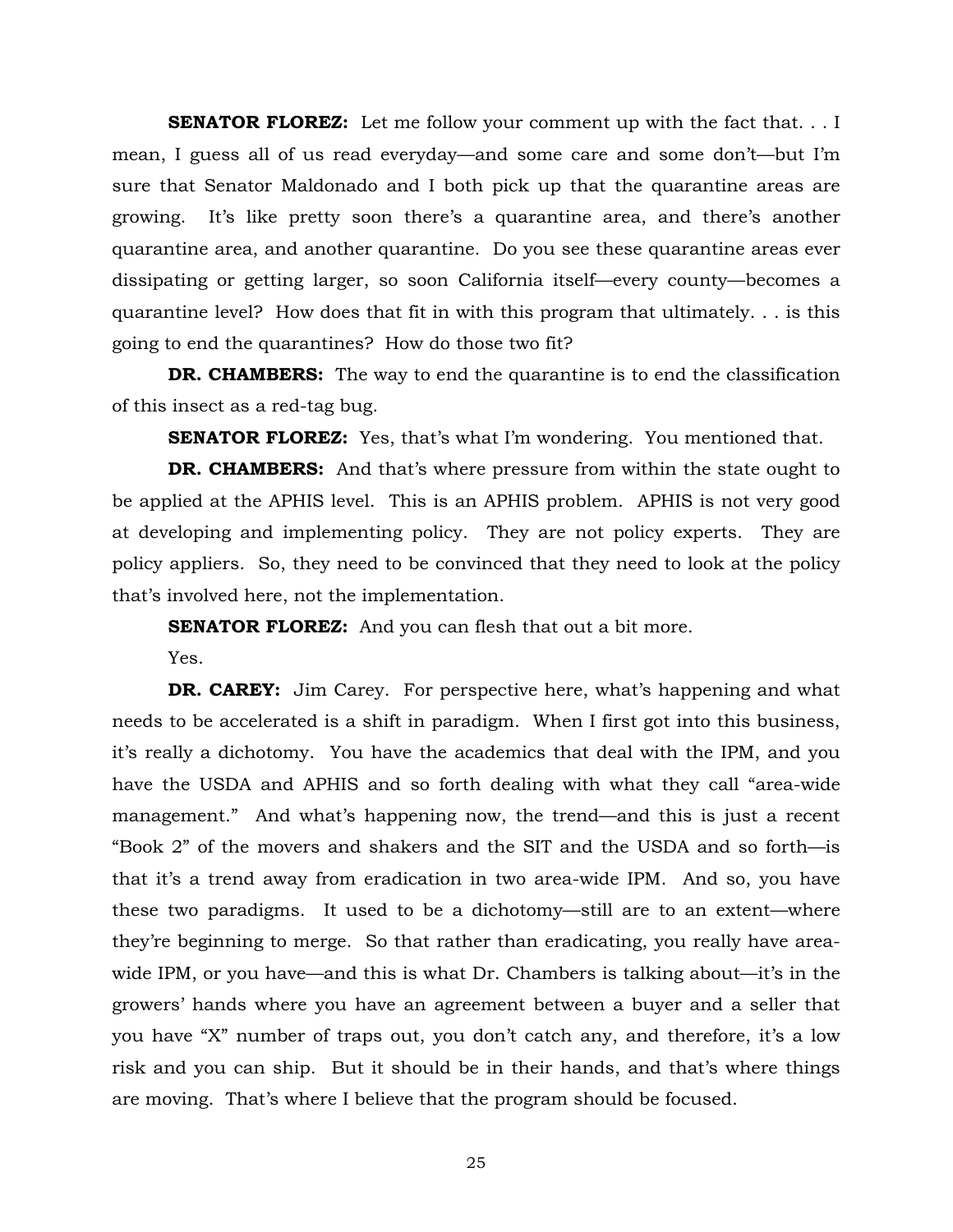#### **SENATOR FLOREZ:** Yes.

**MR. UPTON:** Roy Upton. If I could add something on the trade part. It's kind of a double-edged sword. We can reclassify here domestically, and as long as Canada or Mexico and other trading partners still quarantine against LBAM, we're still under their guns. So, whatever USDA or APHIS has to work out with those trading partners, that has to be worked out. If you remember from the meeting we had in your office with USDA, they had no interest in taking that line of discussion. They told us, *Oh, good luck at changing the minds of trading partners*.

 What I think is very important for this Legislature to understand is two things. In the package that I left for you, in the Citizens for Health package, you have a summary of our reclassification petition. That talks about—the full petition—talks about the quarantine issue. Canada adopted our trade restrictions against LBAM so they could access our market. And Mexico likely did. When Mexico first issued their final sanitary bulletin, they specifically said that *We classify LBAM this way because we want access to your markets. But, if you change your classification, we would consider changing ours. And, if new science suggested that that classification should change, we would consider that*. We got a similar communication from Canada—the ag officer in Canada—saying the exact same thing: *The only reason we quarantine for LBAM is because we have to satisfy trading partner quarantines, and the U.S. is our major trading partner. So, if we didn't quarantine for LBAM, our access to the U.S. market would be threatened*.

 So, it's this revolving door quarantine policy that was initiated by USDA in 1984 in this country and just became part of NAFTA—became part of trade between Mexico and Canada. Japan quarantines for everything. Most of Asia quarantines for most things. And we always get into these trade wars: *This month we want to ship broccoli and next month we want to ship citrus and next month apples*. So, we whack each other back and forth, and this is the basis of what's going on. Only, USDA, as they told us, they don't have the time. They're so constantly busy putting out fires, they don't have the time to go after the trade aspects of the issue. And maybe there's help that can come from this Legislature as who we would go to, to start trying to affect the trade part.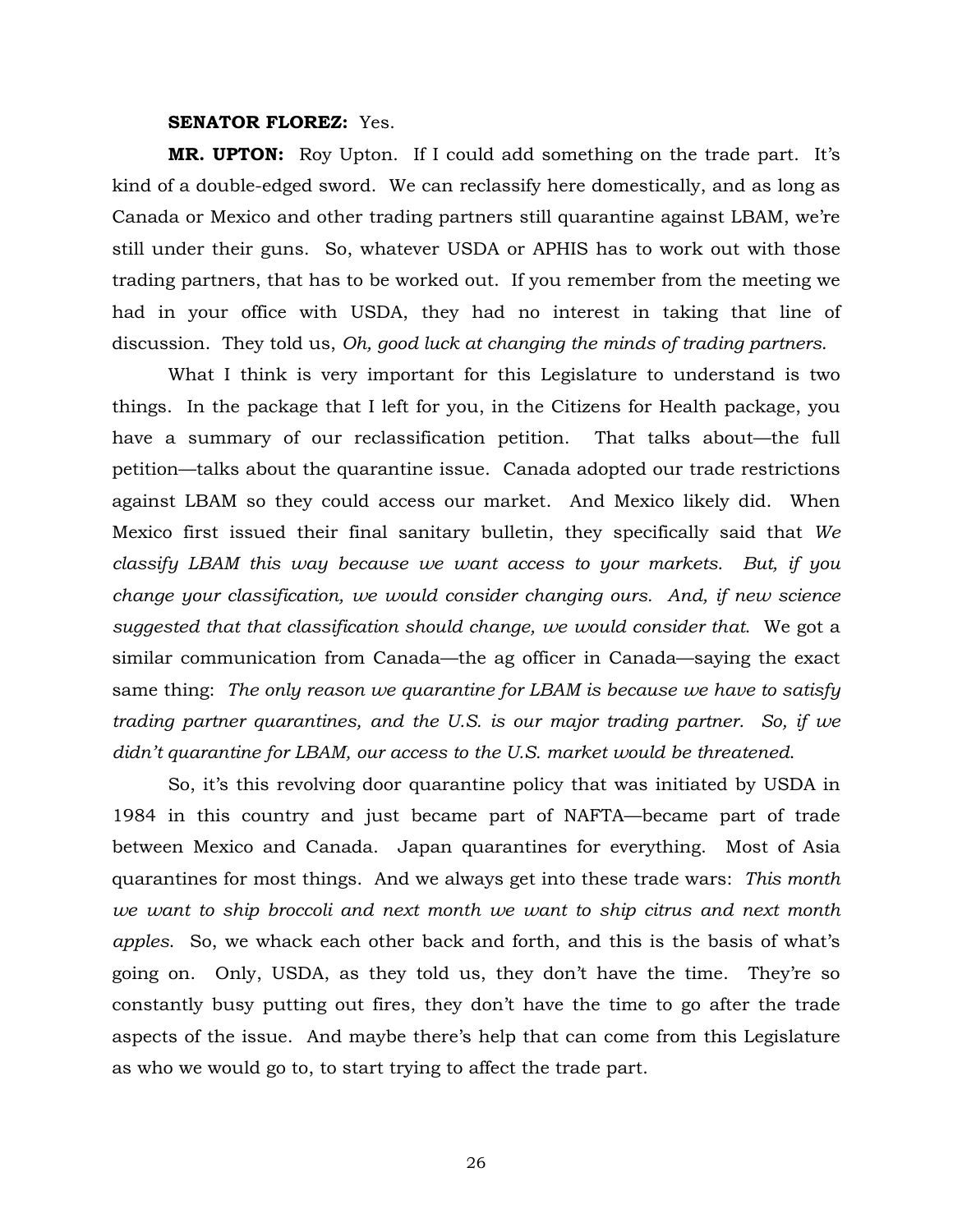And one last thing: Another communication that is in our reclassification petition is a communication from a trade representative, a U.S. trade representative—Richard Dunkle—to the trade representative of Mexico, acknowledging that LBAM was a superficial leafroller, a transient pest, and that the current practices that we utilize in the U.S. for pest management are adequate to prevent LBAM transportation into other countries. They acknowledged that in 2007. Now, that might have been them trying to satisfy Mexico trade representatives, but that was a statement that they put in writing to Mexico, that they acknowledged that this was nothing but a superficial and transient pest that was easily managed in agricultural systems. And that is where we have to go.

 If we maintain our classification, and if we don't take the issue to the floor of the trade representatives, this is going to be just like all the other eradication programs that CDFA has managed over the last twenty-five years.

 I've also given you in that package a list that was given to me by Secretary Kawamura of 274 eradication programs that they have managed since 1982. Two hundred and seventy-four programs for nine insects. Do you know what that means? That they've been eradicating the same nine insects every year since 1982. Secretary Kawamura was on the news claiming 100 percent efficacy in eradication. And they've been eradicating the same nine pests for twenty-six years. These are not eradication programs. They're control programs, but I think predominantly for funding or for political, as Dr. Chambers mentioned, for political quarantine reasons.

**SENATOR FLOREZ:** And this would speak to the \$3 million ad campaign.

**MR. UPTON:** This is actually interesting. The reason they did that is, last year, CDFA sponsored a scientific symposium on LBAM. Graciously, they allowed me to attend. There was a director from New Zealand Ag who showed a commercial that they showed in New Zealand when they had an outbreak of some pest and they sprayed their population with Bacillus thuringiensis (Bt). At first, their eradication program and the idea of aerial spraying was met with great opposition. And then they did this commercial that showed this little moth on a leaf very close up, and they talked about how this moth eats everything under the sun, just like we've been told about LBAM. Then, as they back off, it shows that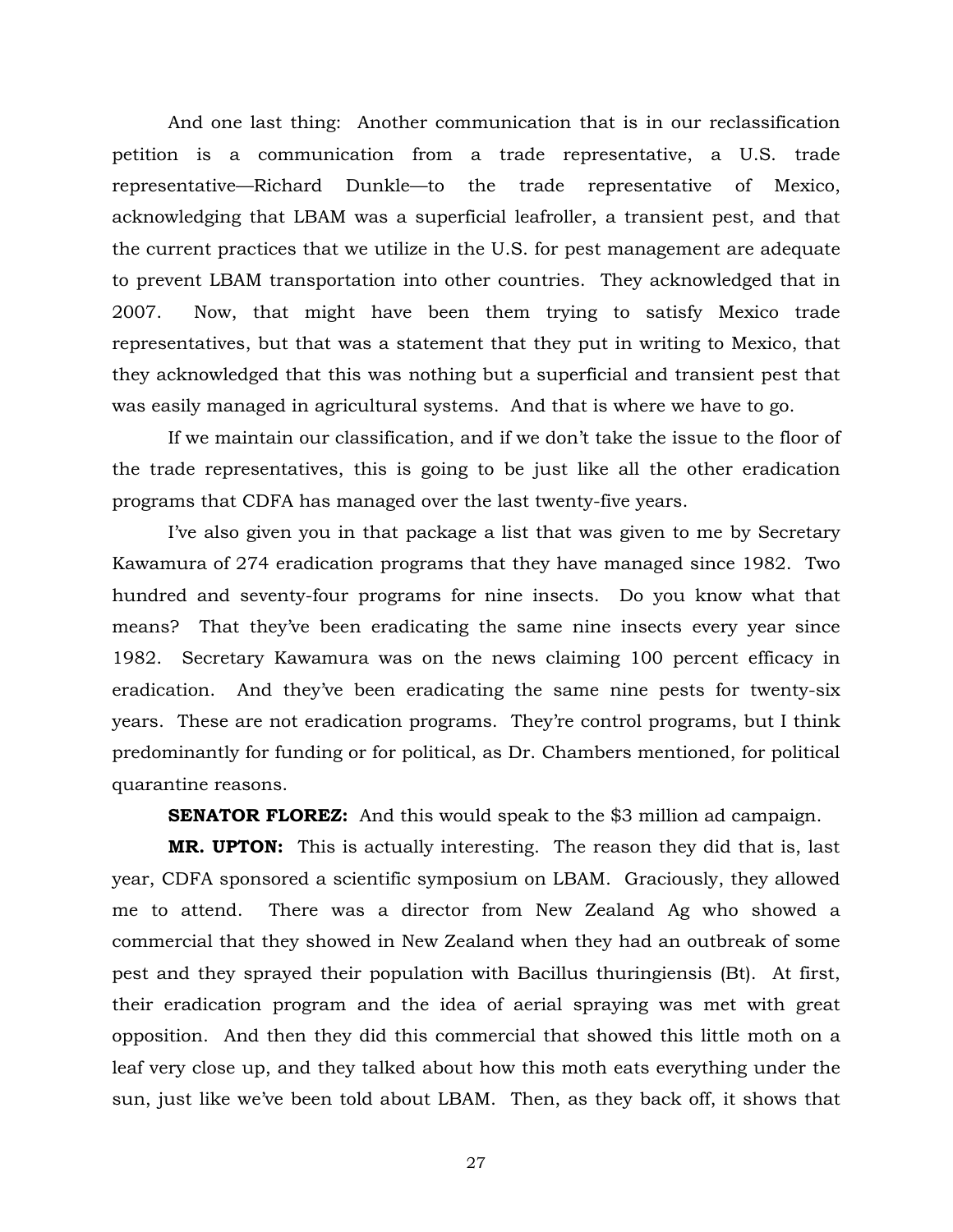the leaf is eaten; and then they back off further, the whole tree is decimated; and then they back off further, and it looks like Middle Earth was destroyed in the Hobbit land. Right? And they said, *This is what's going to happen if you don't support our program*, and that's what they've started with the "hungry pest" program: *We're the light brown apple moth, we're the gypsy moth, we're in California, we're hungry*. And Kawamura is saying, *This is going to destroy our way of life, our food supply, and our redwoods*, and none of it is true. These are little nibblers. They're almost like the light-brown-eats-almost-nothing moth, not the light-brown-eats-everything moth, really.

That's where they got the idea for this ad campaign, though.

**SENATOR FLOREZ:** Okay. Was there any input on the ad campaign from any of the advocacy groups, do you know?

**MR. UPTON:** None whatsoever. We have paid attention to pretty much every advocacy organization, environmental organization, that's been involved in the LBAM program since its beginning, and we heard nothing about this ad campaign until it hit.

**SENATOR FLOREZ:** Okay. Let me ask a question just generally to the panel about the New Zealand model—what's happened in New Zealand. What are they doing that we're not, other than the commercial that we used, but what is New Zealand. . . maybe someone can explain that a bit and what we can learn in California.

**DR. HARDER:** Dan Harder. Since they are under restrictions to import products into the United States, they've spent. . . a group there—HortResearch, which is like the USDA equivalent there—spent considerable time and effort on understanding the biology of the pest and how to control LBAM to zero tolerance levels. When the investigations began, they were using broad spectrum pesticides which destroyed not only light brown apple moth but everything that ate it. And so, when these were banned by mandate from the USDA, saying that *We do not want to have these organophosphate pesticides on any fruit coming into the United States from New Zealand*, New Zealand had to pull back and stop using those substances, those pesticides, which allowed them to see that the predators and the parasites came back within two years, to be able to control the pest to almost a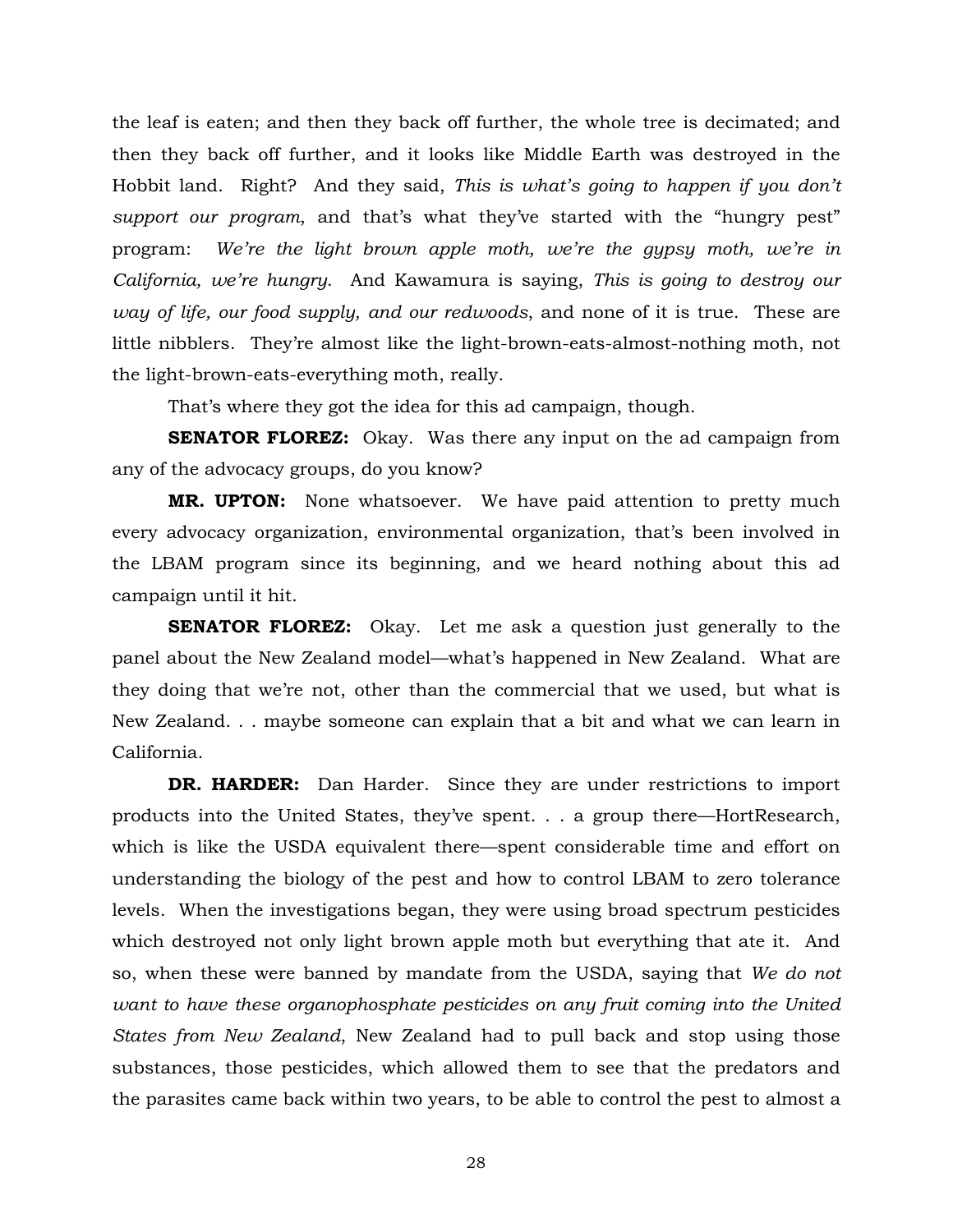99 percent level, plus. They were able to export crops from point of export. Not at the farm level. Once the boxes of apples arrive at the port, they're inspected, and then, if there's an apple found in a crate, that crate is simply redirected to a country that doesn't have those restrictions.

 But there is no on-farm regulations. There are no on-farm quarantines like here. If you have LBAM on your farm, they don't care. I mean, it's up to the farmers—as it's been mentioned here—it's the farmers' issue to keep it under control and meet these restrictions. And the government is actually helping them get their export products out by providing the inspections and providing the research that's necessary to control it.

 The model in New Zealand is that—and we found out by meeting with them personally—that it's a pest of almost no concern. They wanted to talk about it for a very short period of time. We wanted to consume them with questions because we had so many, but they started moving on to other insects that were much more threatening—like Roy mentioned this painted apple moth which inhabited the western parts of Auckland, and they actually aerial-sprayed Bacillus thuringiensis. In retrospect, they got a citizens group and a government advocacy group, a sort of ombudsman, to look at the damage. People got blisters on their skin, and then there were problems with the aerial spray. But they controlled the painted apple moth, which is a serious pest. We don't want it here. That's something that we need to watch out for.

 Light brown apple moth is not that pest, and they made it very clear that natural controls are in place and that if you just monitor your fields carefully, which is a good integrated pest management strategy, you use thresholds to understand, okay, it's over a certain level and the traps are just thirty-five moths per trap, per month. In California, we've never seen anything over four moths per trap, per month—for a period. Over thirty-five moths, that's when they actually start going out and looking for how to control it. They don't even spend time looking at their crops. They look at the traps. So, they're using this very effective trapping program to give them indications about when treatments are necessary, and they need to start looking for it. But actually, it's a background pest; it's not of serious concern.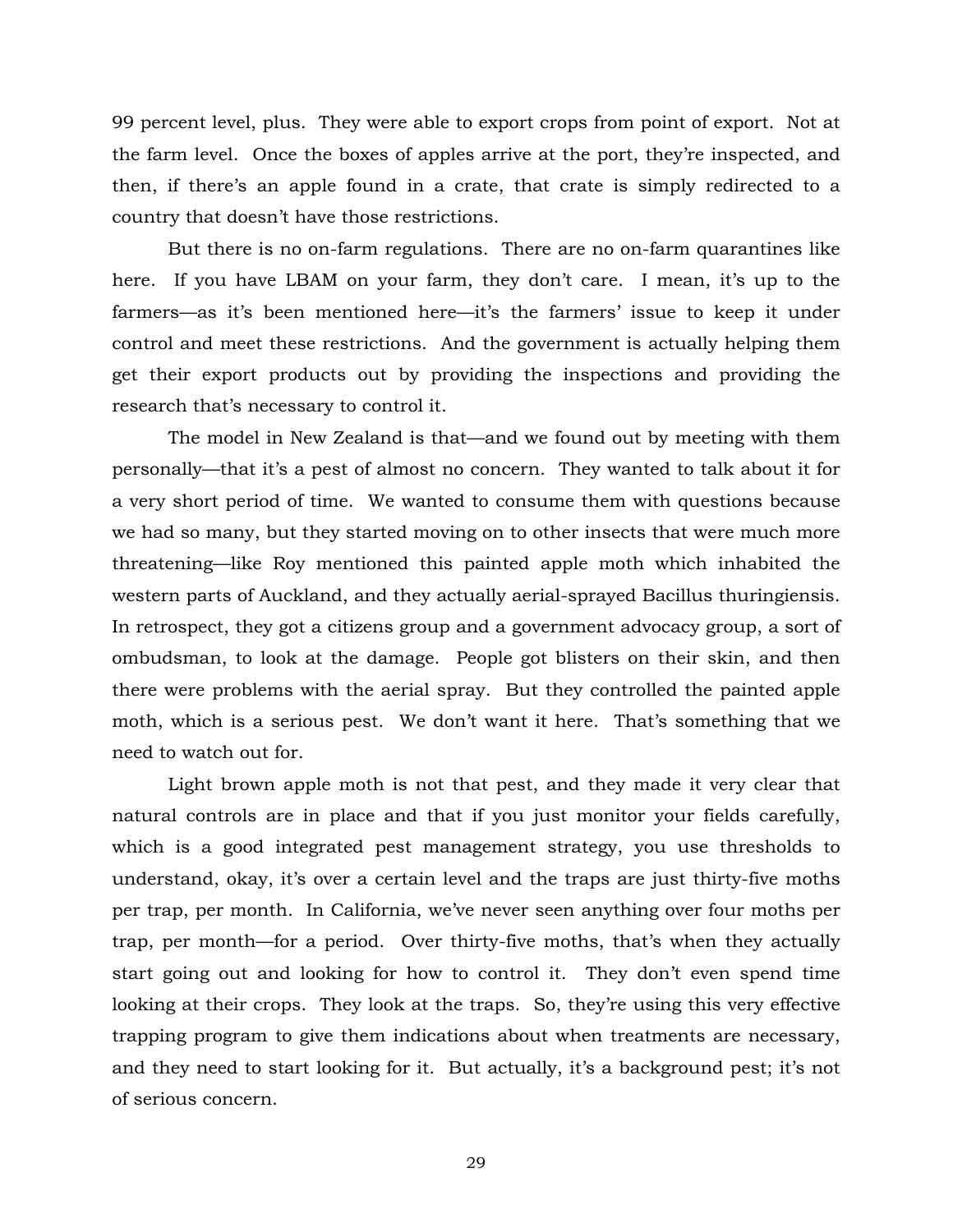You'll notice in the literature that the publication record for LBAM dropped off after they stopped using organophosphates and they figured out how to control it using natural methods, because it wasn't of interest anymore. It wasn't a target anymore, and it wasn't of too much concern. Roy mentioned, 99.9 percent of all shipments are able to leave New Zealand because they're able to control it to those levels.

**MR. UPTON:** To just add—Roy Upton—is their basic strategy is pure, unadulterated IPM. It's one of the things that was completely negated by CDFA in this EIR as part of a no-option program. They specifically state that integrated pest management is not an appropriate strategy because it's not an eradication strategy. But that is the primary reason why New Zealand and a growing number of farms in Australia are able to ship all over the world without any LBAM whatsoever. Formal agricultural studies—and I wish Senator Maldonado was here because I know he's a farmer and that's his strong interest—formal studies in New Zealand show that those IPM practices are not only, at worst, cost-neutral but over the long term actually have cost-benefit because they've got greater control over all pests that allow them to use less pesticides and ship more. So, at worst, the practices of cost-neutral and long-term save money, and this should be important to this committee itself.

**SENATOR FLOREZ:** Right, especially on cost.

Yes.

**DR. CAREY:** Jim Carey here. I'll just make a general point to follow up on that, and that is, I come back to this bipartisan policy—"Science for Policy"—but the issue here is to develop policies that differentiate questions that involve scientific judgments from questions that involve policy judgments. These get conflated, basically, here. CDFA seems to have an endpoint, and then you cherrypick the science that is consistent with that endpoint. I see coming from the University of California, along with Dan Harder, that University of California here really has an important responsibility and role to play here. I really wish that they would somehow step up beyond sort of CDFA appointing a couple on the technical advisory committee or Dan and myself and a few others testifying. There's a major role here as a research arm of the state.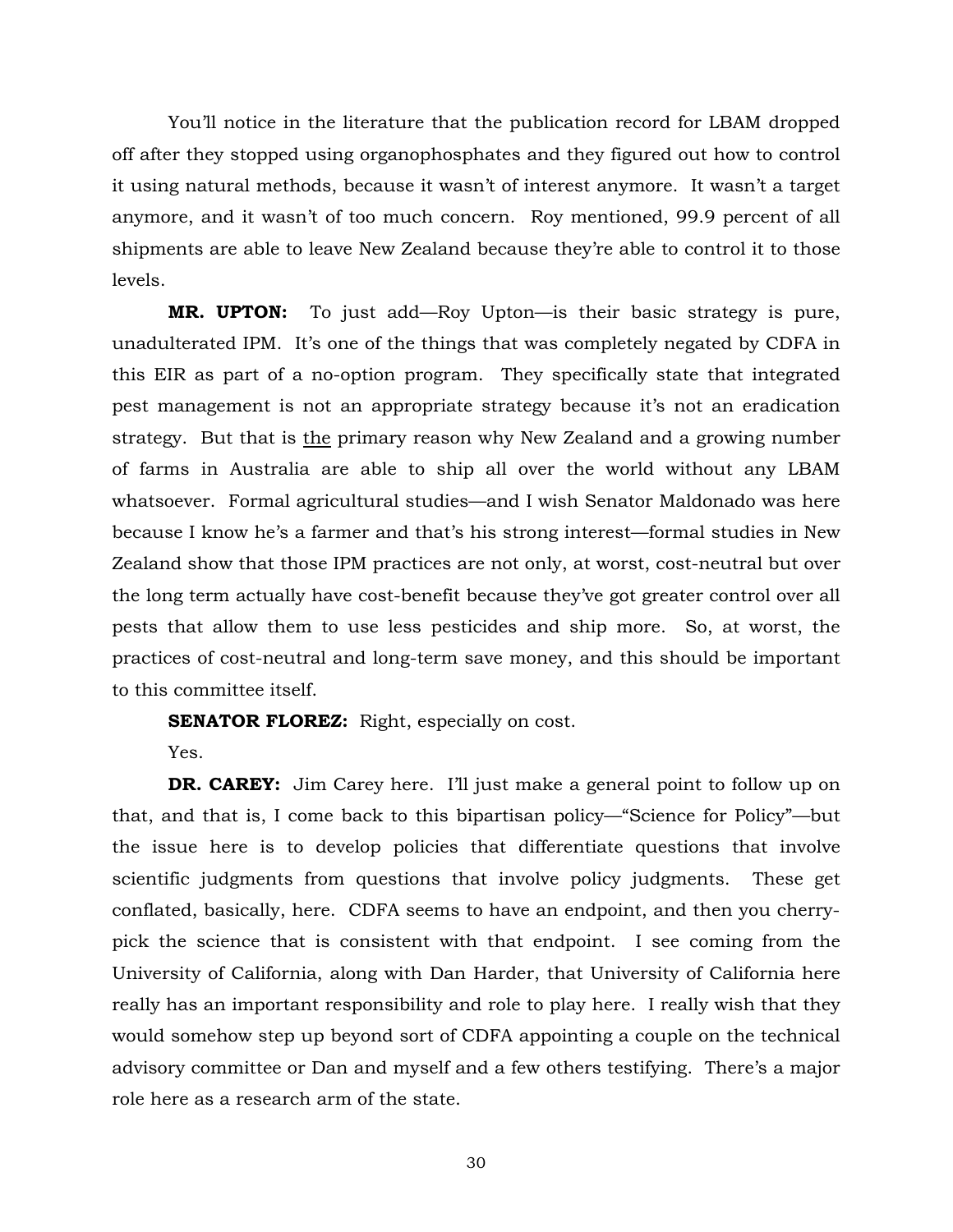**SENATOR FLOREZ:** That's a good point. And let me just transition to the question of independent review, or peer review. Are those both the same, or are those separate? How does the UC play a role in that? I mean, something that Roy mentioned as a recommendation. I'm just trying to understand how we can, in the future, make these decisions and have some confidence that this has been looked at beyond the rush to, I think it's been mentioned—small window, we'll get it done—and here now it's a 2015 window. I mean, how do we move from that small window to. . .? you know.

**DR. CAREY:** That's right. Jim Carey here. Again, as I mentioned in my testimony, I came to UC Davis in 1980, and the policies and the technologies basically are exactly the same now as they were twenty-nine years ago, and the same protocols and so forth. And that's why I come back to this paradigm. I see a long-term and a short-term. The longer term would be where University of California, in coordination with USDA and California Food and Ag, could help take the lead in developing this new paradigm. They really need to rethink this whole thing. And that is, there's trends here that this eradication is just. . . get real; it doesn't work anymore. Or never did, really, but certainly you can only play this game of control in the name of eradication, as Roy mentioned.

 In the shorter term you can have panels. There's a brain trust there of colleagues at ten different campuses. There must be several hundred ecologists and so forth where you could have a pool of scientists, entomologists and others, but it goes well beyond entomology—multidisciplinary, right—that could draw from. Where you have questions like this and policy questions where, through the deans and so forth at UC, they could form an independent panel to really render judgment here. And this goes beyond when you have a technical advisory committee. It's what I call, "Should it be two drops or one drop of lure on the wick?" These are technical questions. The deeper scientific questions have to do with the nature of the invasion and, of course, whether it can be eradicated and so forth. These are the deeper scientific questions, not the technical ones.

 So again, I think University of California really has an important role to play here.

## **SENATOR FLOREZ:** Yes.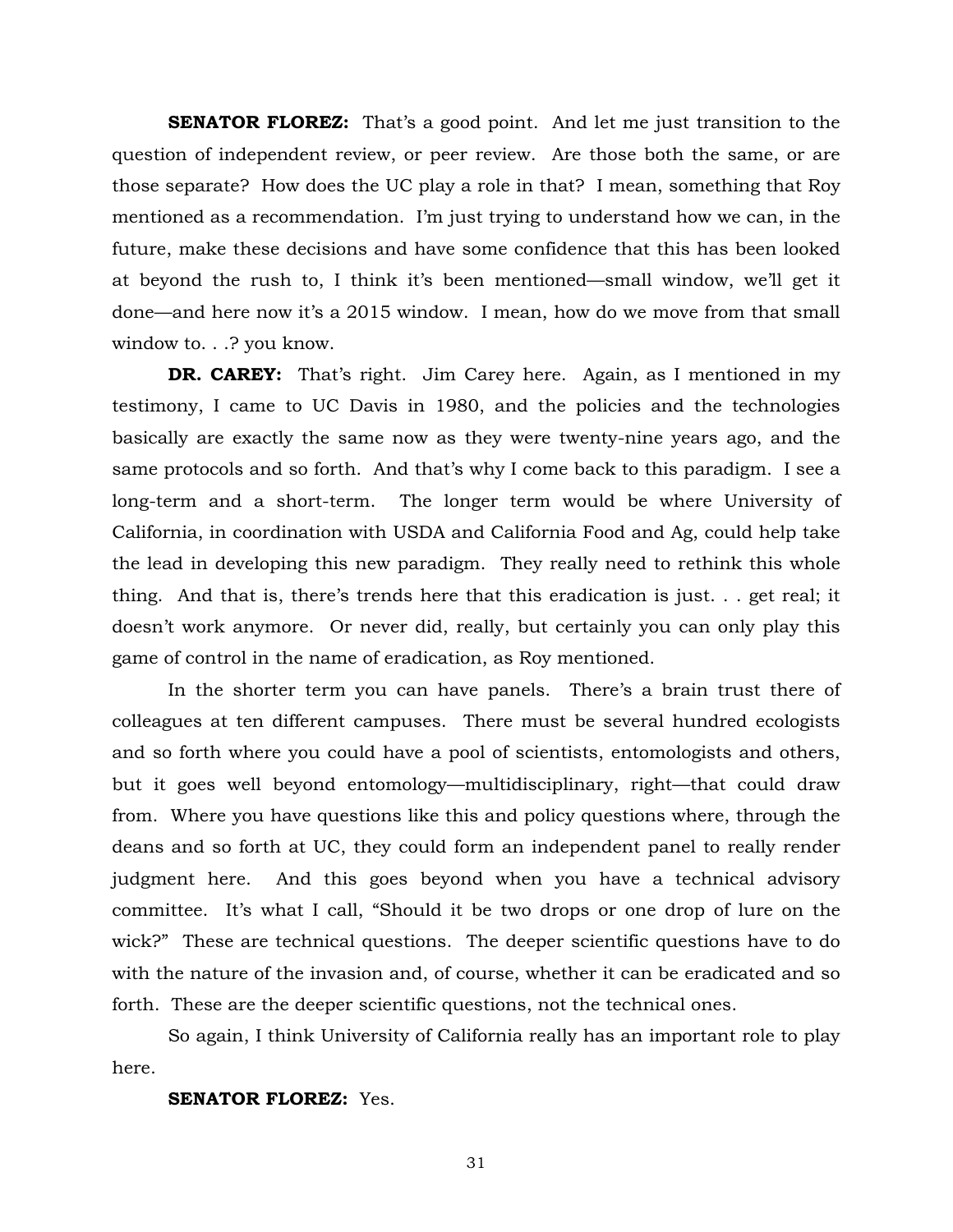**DR. CHAMBERS:** Some interesting history—if you have just another moment.

**SENATOR FLOREZ:** Of course. We've got lots of time now that CDFA didn't show up. So, go ahead. Feel free to fill in time space.

**DR. CHAMBERS:** The Agricultural Research Service was primarily responsible for developing the concept of eradication in the first place. There was the leadership in ARS in the person of Dr. Knippling, who invented sterile insect technique as an eradicator tool. He was the genius in picking the right bug. They eradicated the screw-worm fly. Because of its biology and distribution and low population, it was perfect. ARS became very heavily involved in seeing whether or not that could be extended to other insects, and the fruit flies were one of them, and appropriately so. That is the stage at which there became conflict of philosophy between the University of California and its entomological staff, primarily at Berkeley, and ARS, in that they kind of entrenched the two sides: there's a pro-eradication and there's eradication is unreasonable and shouldn't even be attempted; this is really a biological process that should proceed with natural controls and IPM. That's the stage at which the University of California withdrew interest in participating in the research.

 There was early co-involvement in research on control and biology of some of these pests. As Dr. Carey says, that has to be reconsidered. I think California University system could very well reach out to ARS at this stage and renegotiate this attitude, because it's true. It's been demonstrated that eradication is not impossible but it's rarely appropriate. It's certainly not appropriate here.

**SENATOR FLOREZ:** And thus, the discussion: we continue to eradicate the same pest for two decades. If we really were to eradicate, they wouldn't be on the list anymore.

So, the paradigm shift, then, is one of control, in essence?

**MR. UPTON:** Probably IPM control in agricultural settings more than any other, because as Dr. Chambers says, you have to approach it biologically. The more you try to kill and disrupt ecosystems, the less that ecosystem can stand on its own. And that's, I think, the bottom-line paradigm shift that has to be recognized.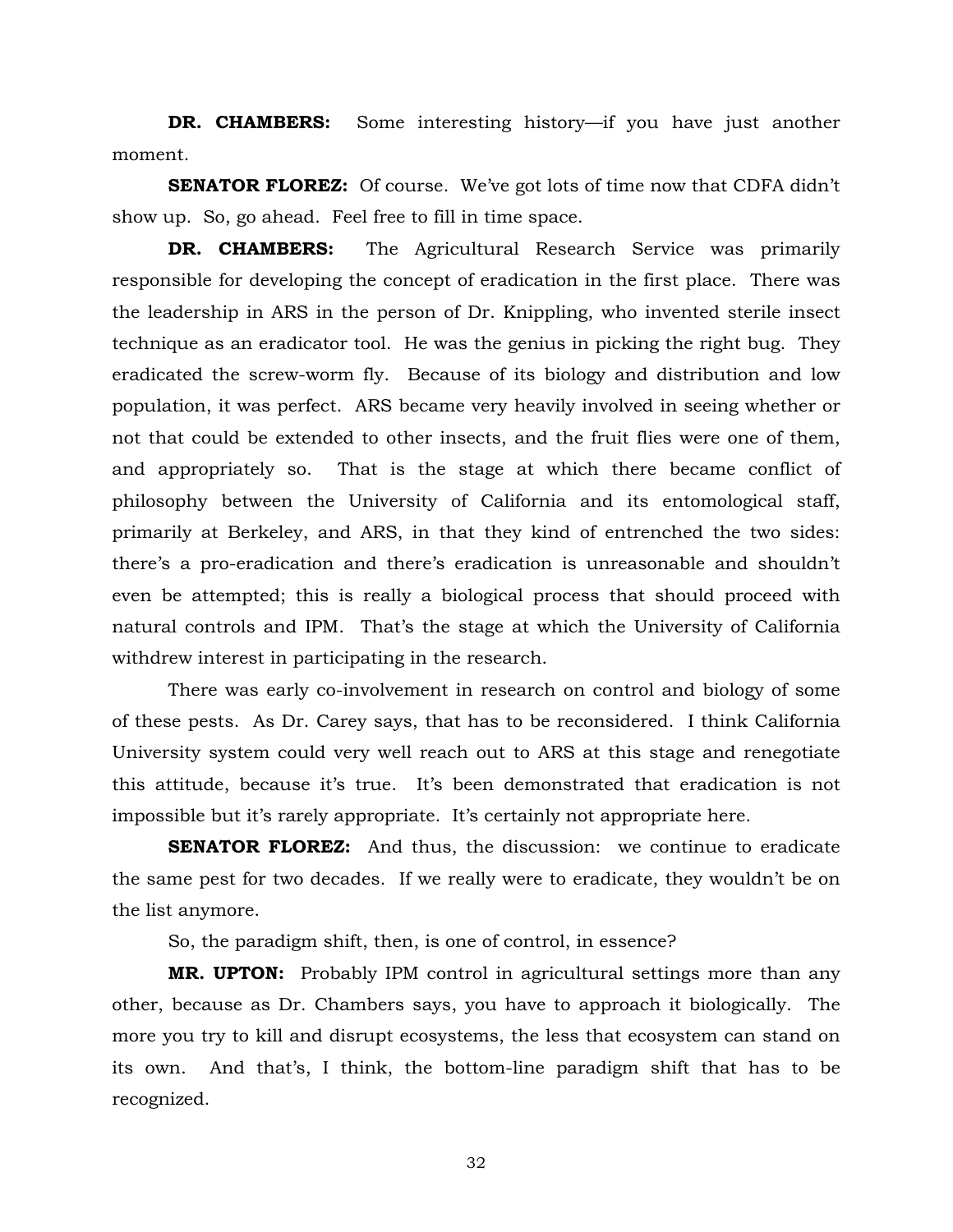**SENATOR FLOREZ:** So, medfly, for example, is not at this point an eradication program.

**DR. CHAMBERS:** Derrell Chambers. The case can be made that fruit flies in particular, because they're so easily moved at the larval stage in fruit, are reintroduced, and that's been an argument within the circle of advisors, even on the science advisory panel, as to what extent is eradication ever achieved? Well, it's not being achieved in L.A.

**DR. CAREY:** Let me just comment—Jim Carey—the paradigm. There's a new paradigm. It's not just adopting the IPM paradigm at the grower level. It's really this area-wide paradigm where it's IPM. That's why they call it that. And so, it would be like a consortium of growers that may get together and agree upon with the people that buy their produce and so forth that they have a low risk; put out enough traps, and if they don't catch any, then they have this protocol agreed upon for when there's no risk of movement of pest and so forth. And so, it's not just adopting the existing paradigm; it's really a merging of both the area-wide of the USDA and the more academic-based IPM.

# **SENATOR FLOREZ:** Yes.

**MR. KELLY:** Tom Kelly. I'd like to just make a comment on the issue of public health and public trust. There are many of us in the advocacy area that were opposing this program from the point in which the spraying took place. And I should note that I worked for the California Department of Health Environmental Investigations Branch prior to the beginning of the CDFA's program, and as a result, I knew many of the people in that branch who were tasked with supporting the CDFA in their public outreach campaign; and also with those who worked for the Office of Environmental Health Hazard Assessment, the state agency that wrote the study that indicated that there apparently was no link between the spraying and the health effects, at least none that they could establish.

 I just wanted to point out two things. One is that there was, in my opinion, a lot of disagreement among those state agencies, especially among the health department and OEHHA, as to their ability to be able to support the CDFA campaign. In part because the CDFA was not completely transparent with those two organizations. An example of that was the study that OEHHA did on the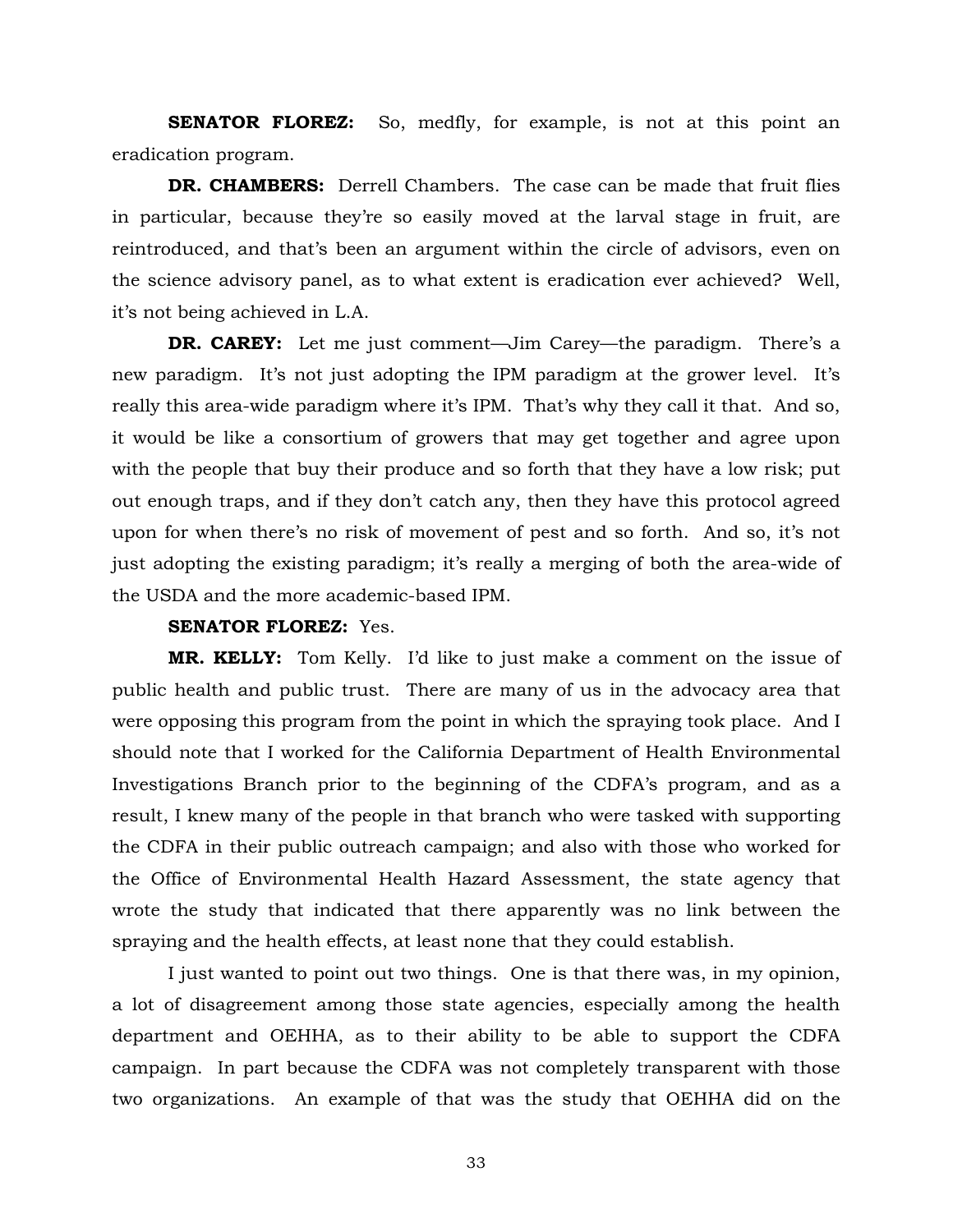health effects of the spraying assumed a particular size of the spray when, in fact, the CDFA realized that the particles were much smaller than they had indicated and were actually inhalable by people who were sprayed. Yet, that information wasn't passed on to these other agencies in time to be able to actually change that health report. Nevertheless, even though after it became apparent that that was the case, they never went back to it again to actually revise that report based on new evidence.

 The health department, over the many meetings at which the CDFA presented its case for the spraying, began to stop appearing at those events because, in my opinion, they felt that it was difficult to support the CDFA's contention that this was not harmful to public health.

 So, I raise this not only because of the public confidence issue, but I also suggest that this has, and continues to cause, some difficulties within these state agencies, which should not be occurring. We should be able to trust those agencies, and we should be able to get good science from them.

# **SENATOR FLOREZ:** Thank you.

 Just a closing question maybe to each of you. Given the manner in which we were drawn into court and asked, I assume, to produce an EIR—and we're now in the process; that EIR will be completed—is it a foregone conclusion that we're going to continue on this path of eradication, any method that we pick in the EIR? In other words, is there any method within the EIR that recognizes a simple control mechanism, or is this purely premised on the fact that this is on the eradication list and we have to continue on that path?

**MR. UPTON:** Roy Upton. The EIR specifically has negated any control program whatsoever that didn't have eradication as its end goal. So, the foregone conclusion of the EIR is that eradication is still the primary goal, and anything short of an eradication program was not considered in this EIR, very specifically.

# **SENATOR FLOREZ:** Okay.

Gentlemen, thank you.

**MR. UPTON:** Can I. . . there's one thing that I could add, if I could, that I would love . . .

**SENATOR FLOREZ:** You absolutely can.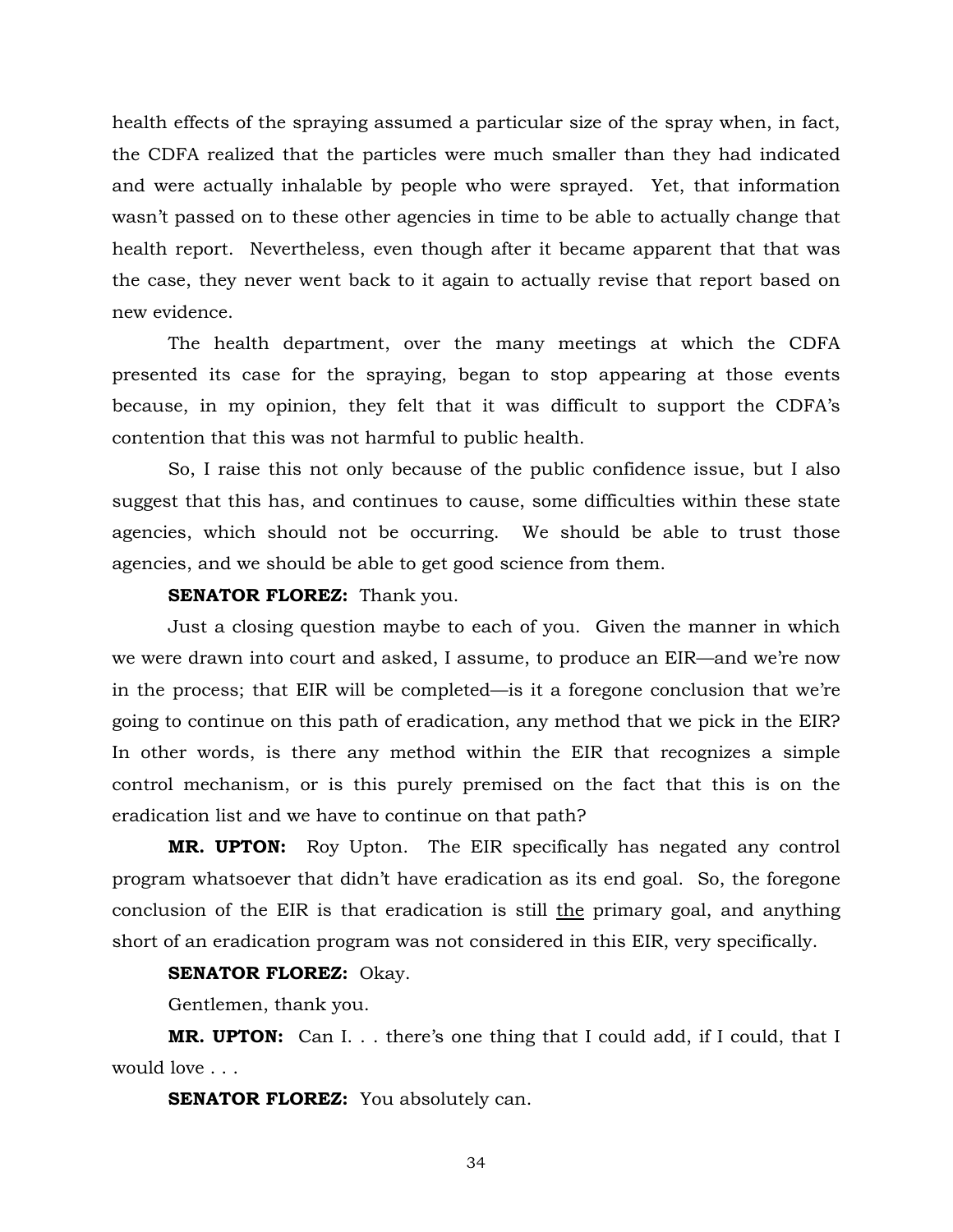**MR. UPTON:** . . . this committee to understand about the natural predation. You asked about how New Zealand controls their crops. We spoke with a gentleman from HortResearch—USDA's counterpart in New Zealand—named Jim Walker, and Jim Walker said that the primary way that they came to control LBAM within their agricultural systems was through the introduction of seven parasitoids, direct parasitoids, and that that's what gave them the greatest control over LBAM. Well, the last number that Nick Mills at University of Berkley has identified as native California parasitoids against LBAM is actually thirteen. So, now we have at least twice the number of native parasitoids that actually prevent LBAM larvae from hatching than they do in New Zealand where they have almost 100 percent control from parasitoids. And as Dan said, that's only parasitoids, not including spiders, flies, and everything else that eat LBAM. This is very consistent with the scientific literature over the last seventy years, is that you have 90 to 99 percent natural mortality—death—of LBAM in all its life stages just biologically.

 The single most important, I think, issue that this committee could understand is that it is nothing more than a background food chain insect, just like everything else that flits around our lights at night, but does nothing to anything, anywhere, of economic or biological significance. It's just part of the ecosystem. And really, that's how we have to look at LBAM, and that its DNA is so close to our orange tortrix here. That orange tortrix is also not a problem in agricultural systems and it's native; that you can almost not tell them apart with DNA fingerprinting they're so close. And there's question as to whether or not they actually can distinguish them.

 So, this is, I think, extremely important background understanding this committee should have, I think, about LBAM.

**SENATOR FLOREZ:** Okay. Thank you. Thank you all for your testimony. Appreciate it.

 Okay, let's, if we could, go to Panel 3. We have Claudia Reed from the California Certified Organic Farmers; Robert Dolezal; and Cynthia Cory.

And we'll have public comment right after this panel.

Ms. Reed. Thank you for joining us. Appreciate it.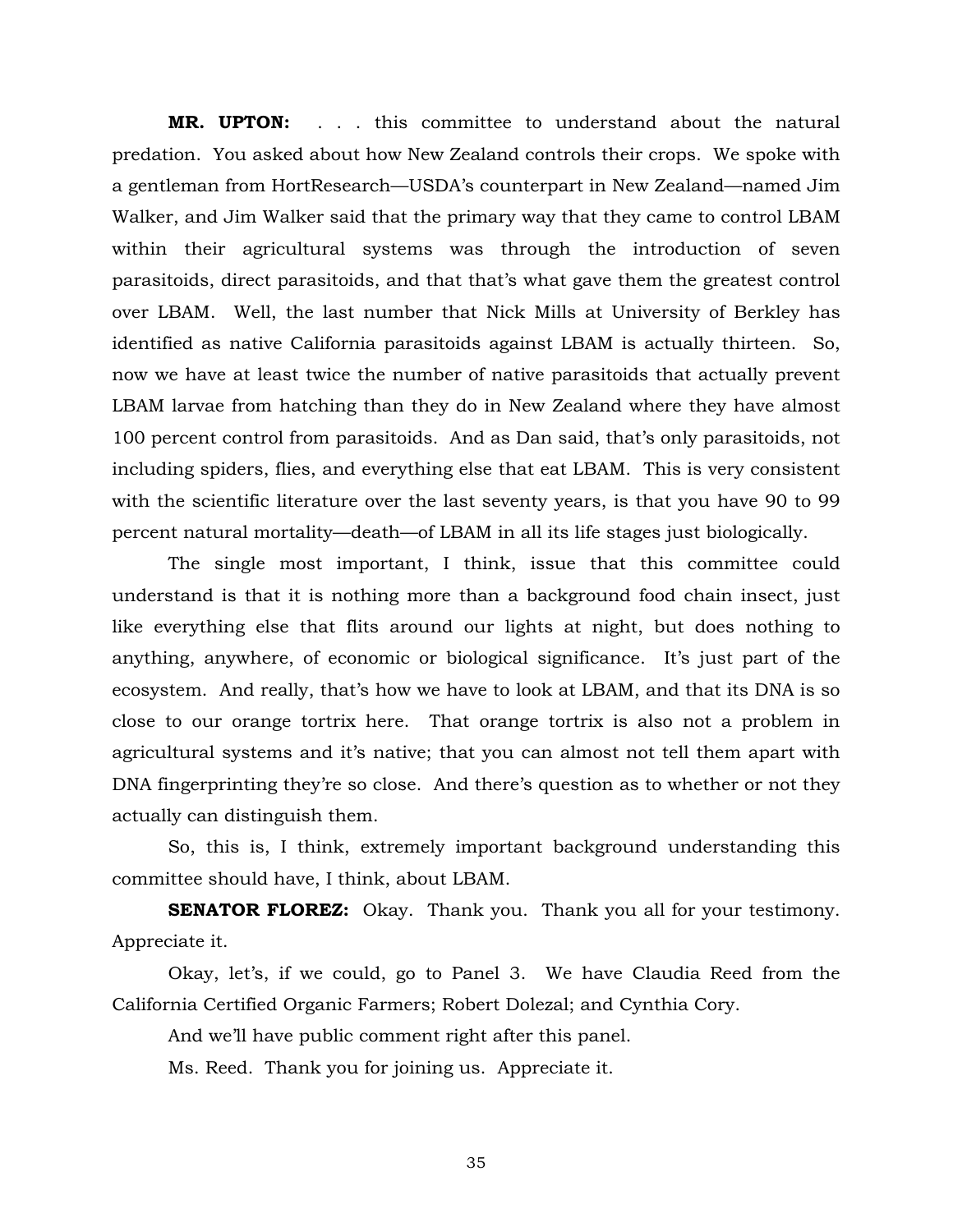**MS. CLAUDIA REED:** Senator Florez, thank you so much for holding this hearing. Thank you especially for the effort to incorporate these comments into an official comment back to CDFA. CCOF will, in addition to participating today, be submitting our own comments that will be more extensive. I'm not going to repeat many of the things that you've heard earlier today, unless I want to do it for emphasis.

 CCOF has been around since 1973. We're one of the largest organic certifiers in North America. We represent about 2,300 certified members through a trade association, and 350 supporting members. Our primary concern right now is the fact that we have many farmers who are being quarantined because of this pest. We are frustrated about the delay in the release of the Draft EIR. We're frustrated that they went the emergency route in the first place. We've got a website full of oppositions and support of some of CDFA's efforts too.

 I really wanted to emphasize the comment that David Chatfield made earlier, that farmers and the public are in a position to need to trust CDFA. What's happened is we've lost that trust. As farmers, we have no choice but to trust the two enforcement agencies that oversee our ability to keep farming: CDFA and USDA. And the sad part about this whole issue is that we're losing trust on a daily basis.

 CCOF supported CDFA's initial LBAM eradication plan because it used approaches that were approved for organic production systems. CCOF does not now support aerial spraying. CCOF feels that there are other ground-based eradication methods that can be used. CCOF's members do not use synthetic toxic pesticides or heavy metals, both because they are prohibited in the National Organic Program and because of our philosophical opposition to the use of these products.

 CCOF does not oppose the use of passive pheromones or of sterile insect technology, although many CCOF members are involved with other organizations, that you've already heard from and that you will hear from, who do oppose these techniques.

 We're really disappointed that CDFA has done such a poor job of reaching out to stakeholder communities with several seriously bad results, including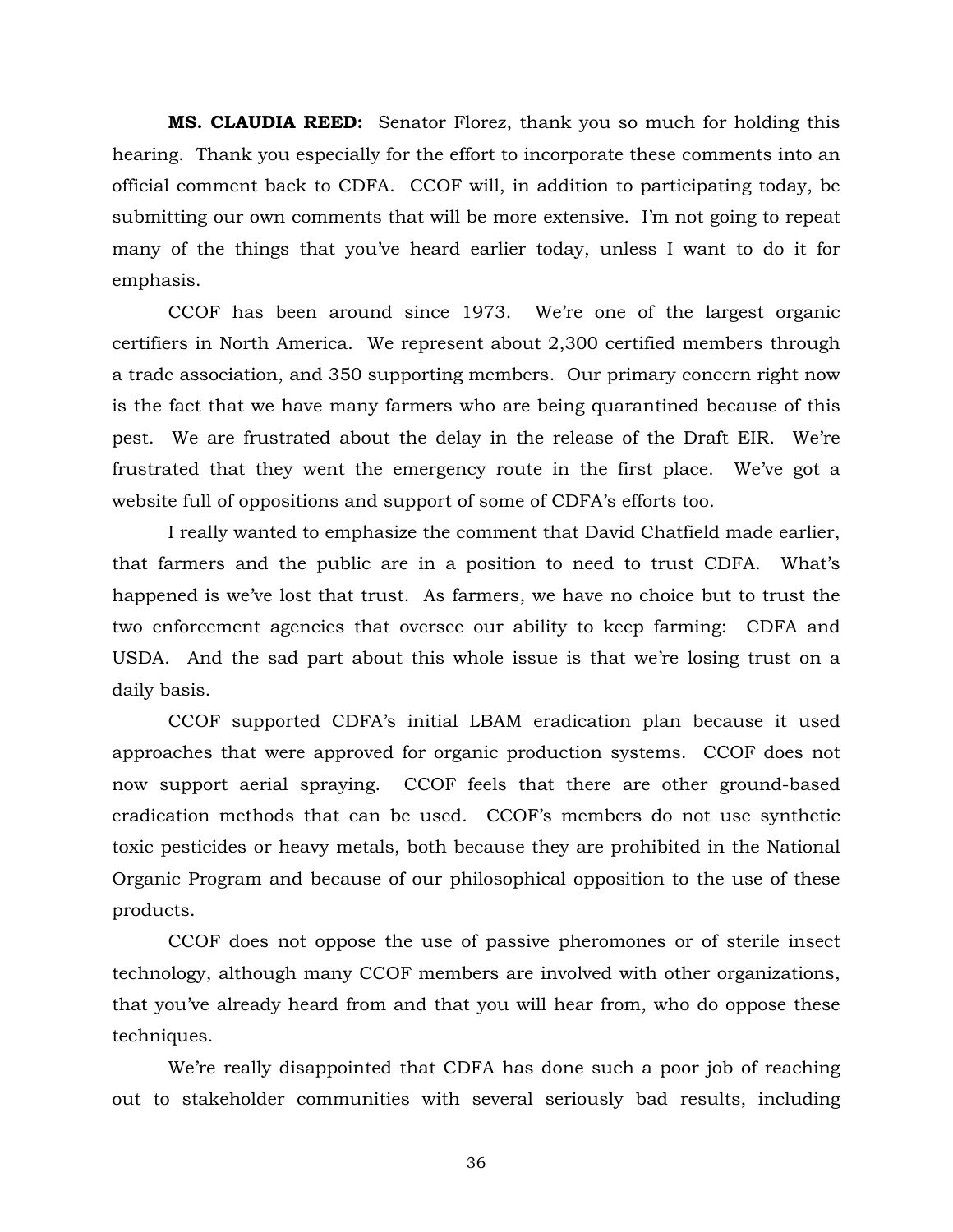avoiding the need to do an EIR in the first place by declaring an emergency; ignoring and treating anti-spray groups with disrespect, further fanning those groups' anger and the public's negative reaction to the spraying and to CDFA staff efforts to explain themselves and their actions; lawsuits and moratoriums in Santa Cruz and Monterey counties resulting in serious economic loss to many of our members and other farmers in those two counties; poorly done quarantine inspections resulting in damaged crops; poor communication with farmers and with public, implying and, in some cases, saying outright that organic farmers were responsible for the spread of LBAM; and most recently, incorrectly and inappropriately advising an organic grower that he could use conventional pesticides on his field where LBAM were found.

 Many CCOF members feel that the department should develop a management or control plan as opposed to an eradication plan. We're still waiting for some evaluation from CDFA about whether the previous aerial spraying program was successful. We would like to see this evaluation. And that is one of the "asks" that we would like to present to you, is to request an evaluation of the aerial spray program—was it effective?

 We were at an industry meeting not too long ago where Mr. Robert Dowell, of the CDFA, made a comment that the sterile insect technology release program was not, in fact, an eradication design, but it was a preventive release program; meaning, that they will release the sterile insects in targeted areas where LBAM are high, such as the Carneros District in the Napa-Sonoma area, and they will hope that it works. We're really concerned that, by their own admission, the sterile insect release technology program isn't an eradication program.

 The Summary Document on page S-4 lists areas of concern and controversy—environmental concerns. That's a pretty accurate statement of how many of us in CCOF feel. CCOF is concerned that many of the alternatives eliminated from further consideration, starting on page S-5 and going through to page S-6, are those that are routinely used in an organic system for all kinds of pest control. And they're used effectively. CCOF and many other organizations work diligently on all policy levels to encourage farmers to use management practices that are environmentally sound, including IPM, biological control, and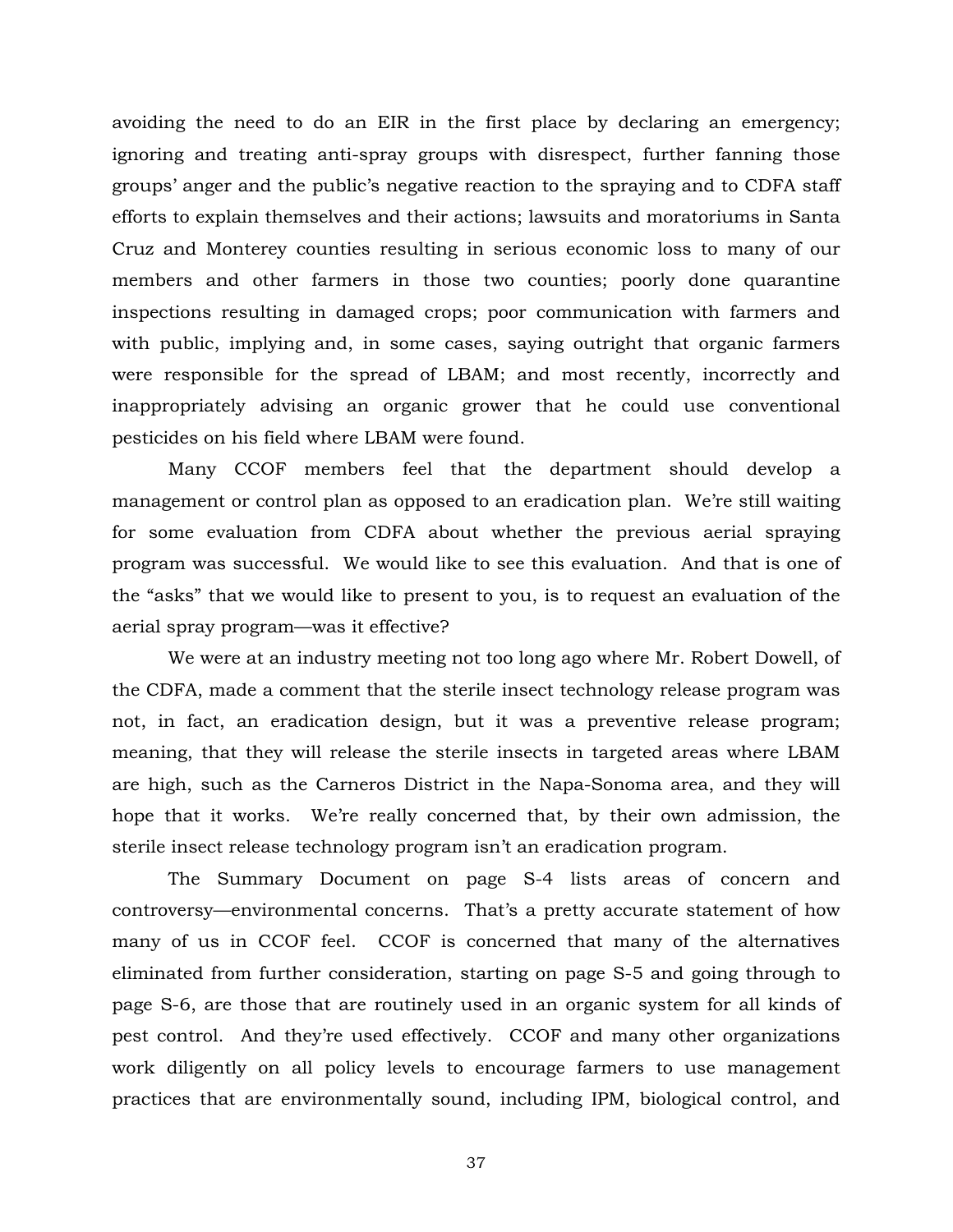similar biological approaches. It really troubles CCOF that CDFA has determined, for purposes of this Draft EIR, that these methods are not useful against LBAM, when organic farmers know that they are effective at controlling all manner of pests.

 CDFA and many other organizations are involved right now in a second year of an Ag Vision process that seems to include some environmentally friendly farming practices; yet, CDFA's own day-to-day operational staff continue to do a poor job of working with all stakeholders and keep promoting farming practices that depend on an eradication concept that does not seem realistic or achievable.

 And that would be the second "ask" that we bring to this committee, is that you request CDFA to explain the supposed tension between this Draft EIR, which eliminates all of those alternatives because they apparently don't work, in contrast to their Ag Vision process, which talks about all those touchy-feely correct approaches.

 That concludes my testimony, and I welcome your questions and comments. Thank you.

**SENATOR FLOREZ:** Thank you very much. I will have some questions at the end.

Let's go to Robert Dolezal.

**MR. ROBERT DOLEZAL:** Thank you, Senator Florez. This is Robert Dolezal with the California Association of Nurseries and Garden Centers. We will be submitting written comments to CDFA as part of their public process. We think that the committee's thanks are in order to CDFA for providing a very long and thorough, detailed, complete scientific assessment as required by the courts in Monterey and Santa Cruz of the likely impacts due, and the alternatives for, the light brown apple moth eradication program in California, including our nurseries.

 As you on the committee know, this serious pest has already caused severe financial and business hardship to California's nurseries and garden centers. It hurts small and large growers and retailers alike. We estimate the losses, to date, for nursery and floriculture due to the destructive invasive LBAM now exceed \$10,550,000, including \$1,600,000 in direct crop loss, indirect losses due to loss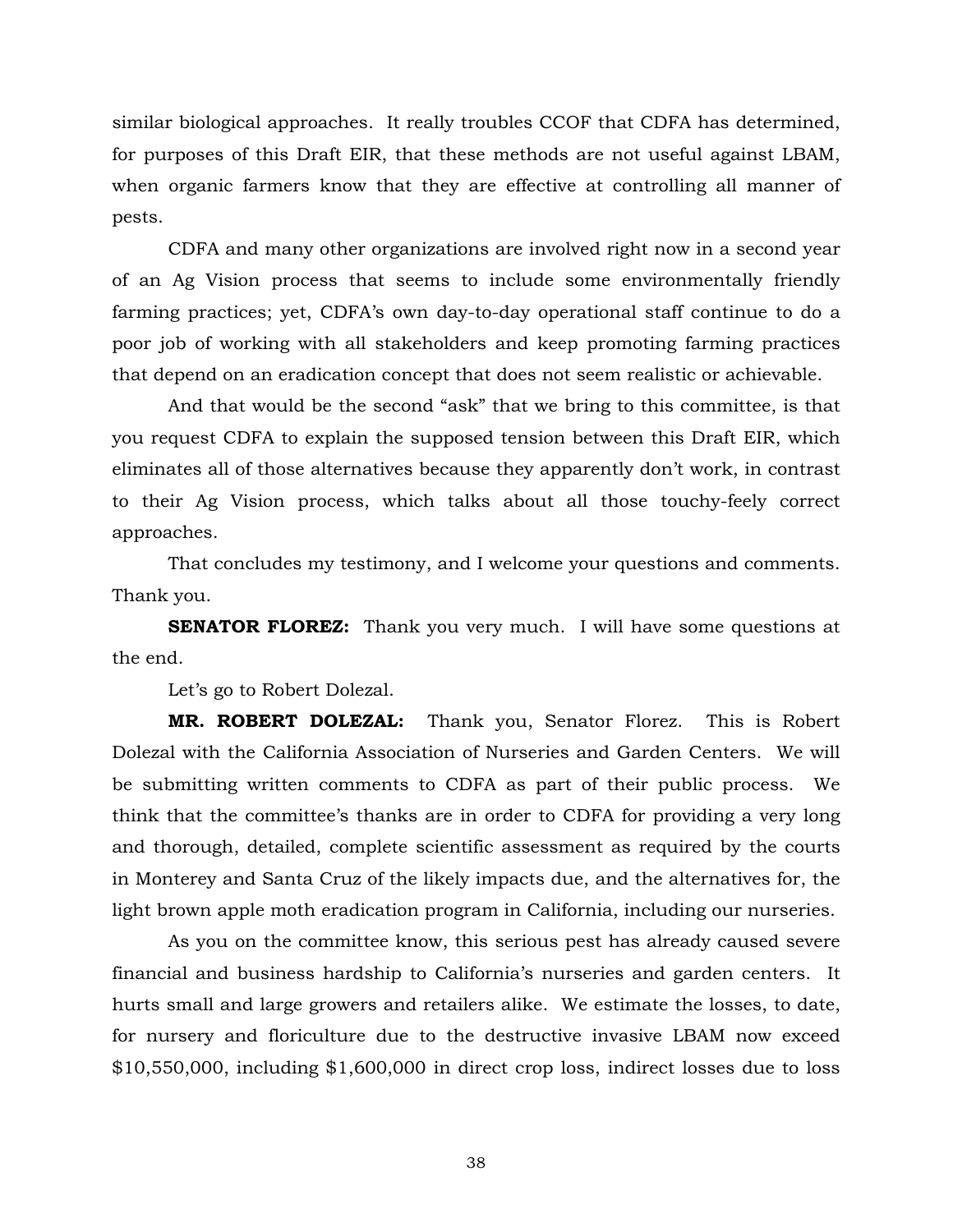of market, and nearly \$8,950,000 thus far in lost jobs that won't be coming back. A continuing cost that grows faster every month.

 Many smaller retailers are included in those who have suffered so much. They're just an LBAM or two away from shutting their doors. To lose the ability of residents of this state—and Monterey, Santa Cruz, and other California communities—to conveniently landscape their homes, buy flowers and trees to plant, because this destructive invasive pest exists in this state, would be a real tragedy with long-lasting impacts.

 I'd like to respond to a few of the claims that were made in prior testimony. During a tour in July of regulators from the southern states, LBAM was found in every life stage by every regulator on raspberries, in organic raspberry fields, in the Salinas-Watsonville area. Those losses range from 20 to 50 percent of their crop. The remainder had to be juiced; it wasn't suitable for sale. I was informed by the ag commissioner of Santa Cruz County that there were currently no organic cane berry growers left in that county. That may or may not be true, but it's what was represented as the viewpoint of the county ag commissioner.

 Further, South Carolina recently imposed regulation for LBAM above and beyond the federal order that makes it virtually impossible for nursery stock to be shipped to that state. Many other southern states, who have combined in a Special Needs Request to APHIS, are watching closely what happens with regard to South Carolina. At the current time, nurseries are voluntarily ceasing their shipments, giving up their markets in that state, and considering whether a test case is necessary so that they can actually sue to have them follow the federal order.

 Continuing back to my prepared testimony—since this hearing is intended to assess the validity of the EIR Draft, we report that the impacts on nurseries are estimated in the EIR at lower values for our segment than actually will be experienced. The EIR chose to use 2004 economic data from Carmen & Rodriguez. It's out of date in light of Dr. Carmen's more recent 2007-8 economic report, which I will provide to this committee. Rather than nursery contributing \$3 billion in farm gate sales therefore, it has grown to \$4 billion in 2007. Instead of \$8 billion in total output, it contributed \$13.3 billion to California's economy. And finally,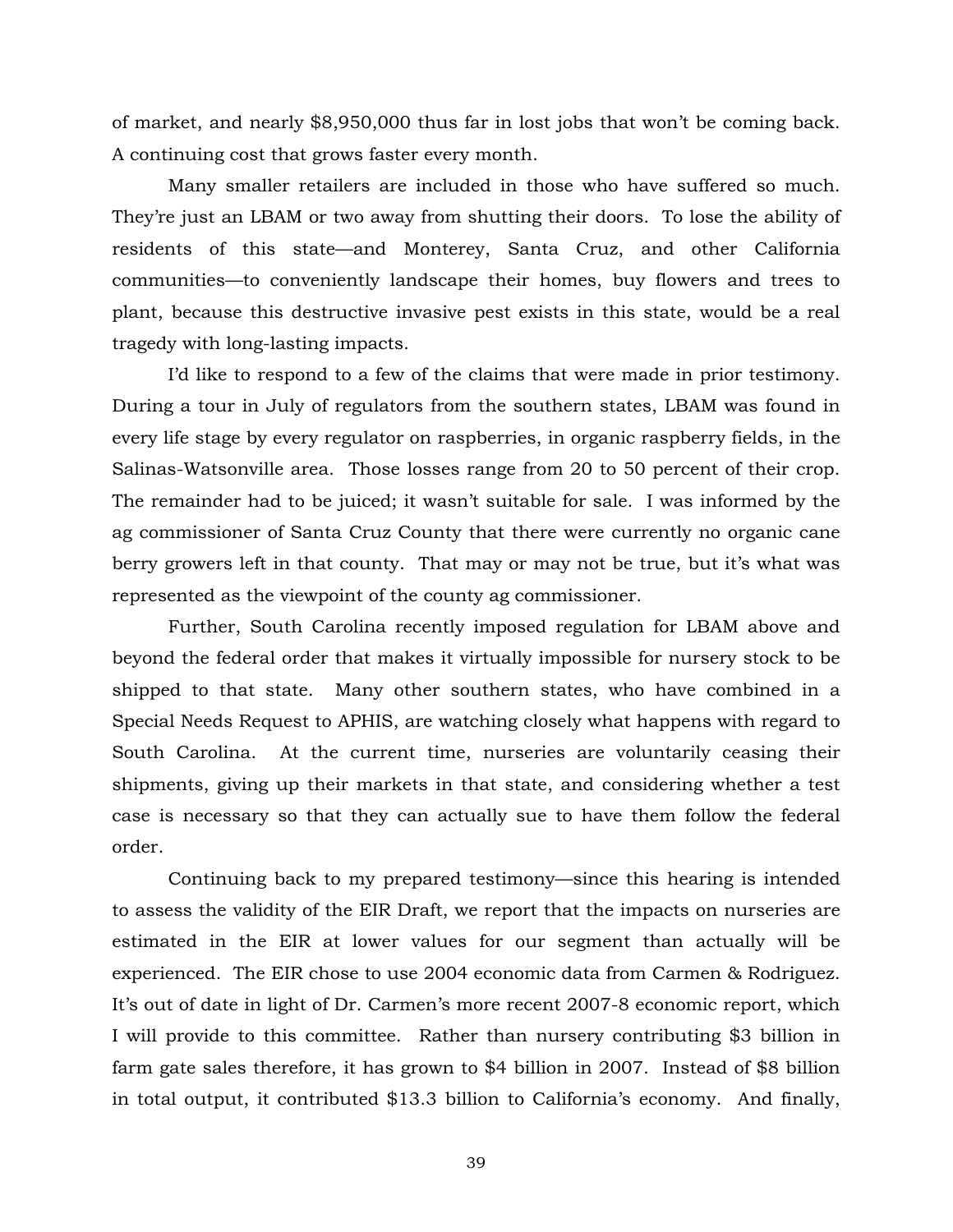rather than providing the 81,000 jobs indicated in the EIR, it now employs 217,500 Californians. So, this is a significant business and it's being significantly impacted.

 Because the base numbers are understated in the report, the extrapolated cost and impact to nursery are understated by at least 25 percent, and in some cases as much as 60 percent. Therefore, the cost of LBAM to our community of growers and retailers is much higher than the EIR Draft suggests.

 We'd also like to correct the assumption in the report that nursery operators would expand their use of pesticides to control this dangerous pest.

 The nursery community has worked closely with regulators, academics, and county agriculture to develop a set of best management practices—systems approaches—that prevent the infestation of our nurseries. This effort is nearly completed. Note that this BMP is contrary to the claims made earlier that IPM was not permitted nor desired. In fact, the BMP, which is required under every compliance agreement for every nursery, relies on prevention and inspection rather than treatment. We stop LBAM at the nursery gates with trapping, perimeter bug zappers, removal of host plants from landscaping, and other measures. When an LBAM infestation is suspected in a nursery by its owners, their first choices are destruction of plant material, stripping of leaves, local spot treatment with horticultural oils, and natural biological controls or other safe methods that are preferred to widespread application of pesticides. We know how important every citizen believes it is that we must be good stewards of the land, our water, and public health. We take these responsibilities to protect our neighbors very seriously.

 Where our BMPs have been applied, the discovery rate of LBAM has dropped from frequent to a tiny fraction. Very rarely—in some cases less than once per year—is a find made in our nurseries following these BMP protocols. For these reasons, we believe that widespread adoption of the BMP will substantially reduce reliance on pesticide solutions in our nurseries, and both the program and noprogram alternatives may overstate the impacts of LBAM on nurseries in the end.

 Thank you. If you have any questions, I'd be pleased to try to answer them. **SENATOR FLOREZ:** Great. Thank you very much.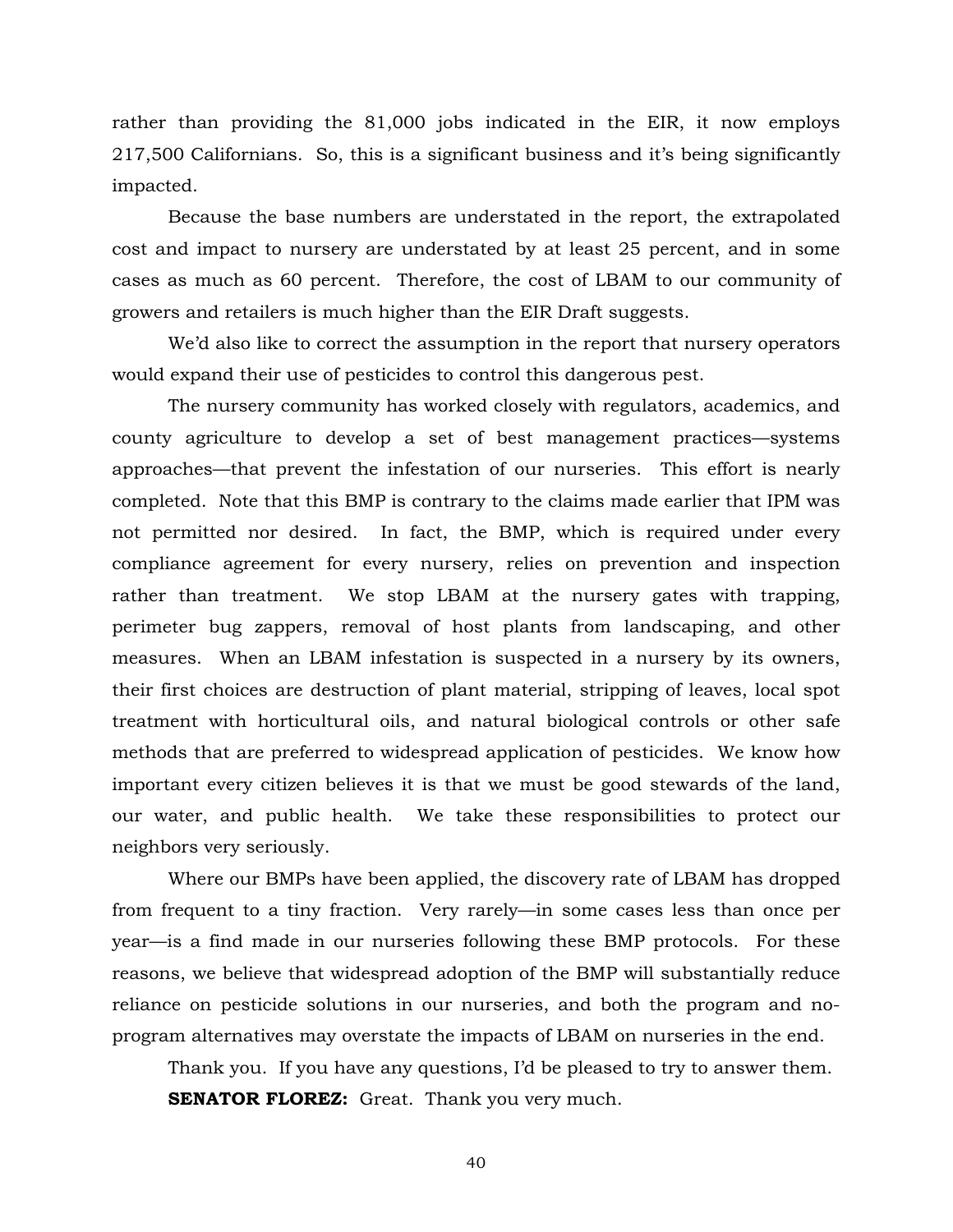Okay. Let's go to the Farm Bureau.

**MR. CHRIS SCHEURING:** Good morning, Senator Florez. Thank you for the opportunity this morning. My name is Chris Scheuring. I am with the California Farm Bureau. I am appearing on behalf of Cynthia Corey, our director of Environmental Affairs. As you know, the Farm Bureau's the state's largest general service farm organization. We represent approximately 85,000 members across fifty-six counties in this state.

 Now, personally, I am an attorney and I am the director of the Natural Resources and Environmental Division at the Farm Bureau, which is a division that includes three other attorneys that work for me on environmental issues that affect agriculture. CEQA, of course, and CEQA documents are a daily part of our lives. In my shop, we are familiar with how they work.

 I have taken a look at this Programmatic EIR for the light brown apple moth eradication program, and it appears to me to be a thorough and complete draft level review of the environmental effects of the alternate LBAM eradication methods.

 Now, I say that without being a technical expert on some of the issues that have been discussed today. I did hear a lot of the technical comments that were just made by some of the experts. What I did not hear were a whole lot of concerns expressed with respect to process or the contents of the EIR on a procedural or legally sufficient basis.

 It's worth noting that the public process here has been, and will continue to be, extensive. The California Department of Food and Agriculture, as you know, has initiated a 60-day public review period for this Draft Programmatic EIR. That's an initial fifteen days beyond the normally applicable 45-day review period; certainly, some allowance there for additional review of what is already an extensive document. And that's in addition to the seven public hearings to obtain public comment, which are currently underway. So, it seems that there is certainly the required legal process associated with this EIR, and we certainly encourage anybody in this room or elsewhere to engage in that. That's what a Draft Programmatic EIR is for. It's a document to comment on. It's a document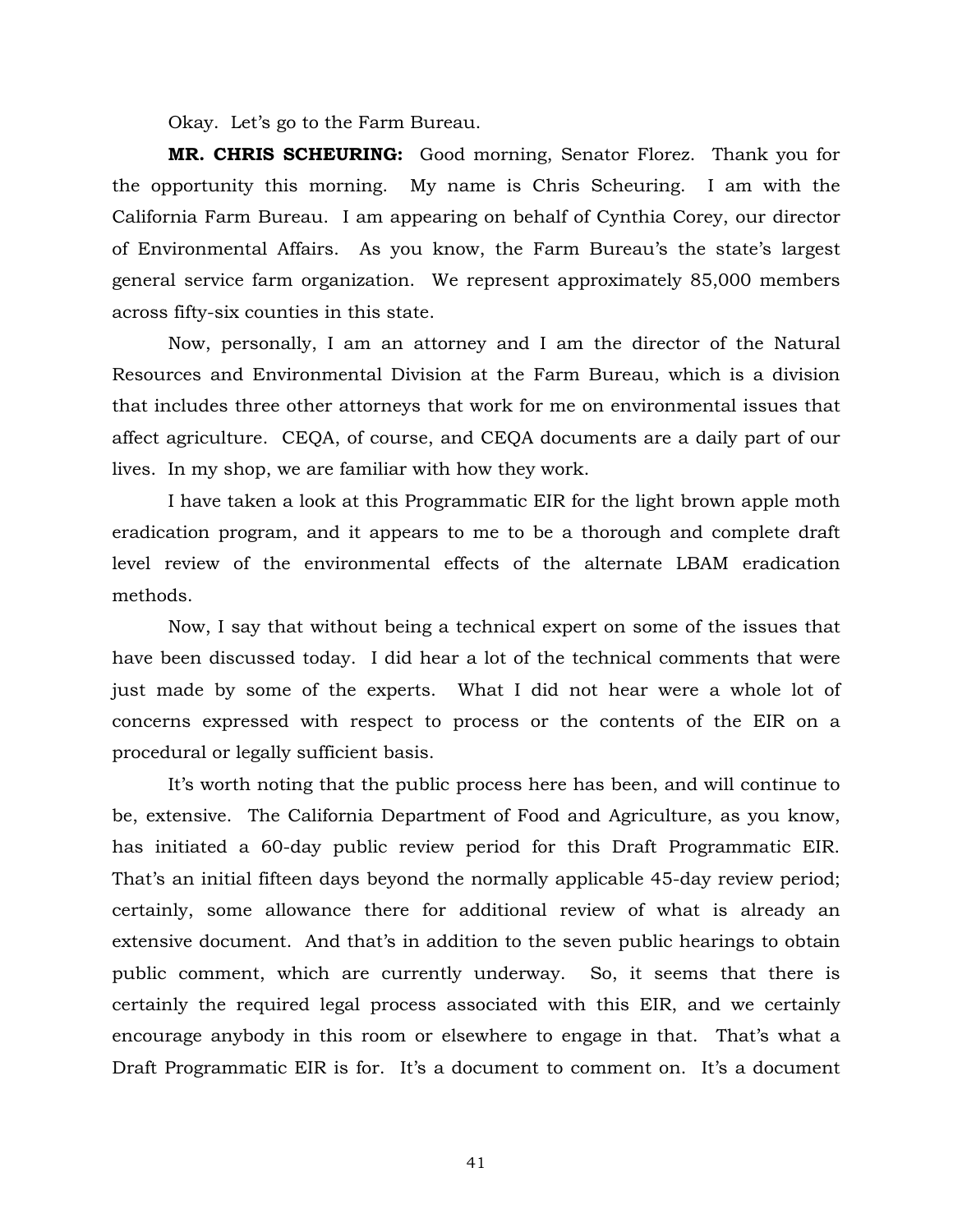that the agency responds to. All of the concerns that have been voiced so far are well placed and should be a part of that final comment procedure.

 Now, the Farm Bureau is completely aware of the concerns surrounding the handling of the LBAM eradication. Many of these concerns are philosophical. We represent both organic and conventional growers and have been in close contact with them on this issue for a couple of years now. We recently had a meeting with federal and state regulators seeking resolution on how to help our members cope in the quarantined areas with the extra burden of inspection and compliance that they're struggling under.

 Just an anecdote: One of our organic members in Santa Cruz County, who sells locally to farmers markets, asked that we urge the state to reinstate groundbased eradication controls using pheromones to help those growers who are facing increased LBAM populations. She has to comply with the LBAM inspection and compliance even though she sells only at farmers markets within the quarantine area.

 Now, the increased spread is now fifteen counties, as I understand it, as of today, and growers' concerns are certainly becoming widespread, especially as we enter the harvest season.

 We at Farm Bureau believe that the LBAM can be eradicated, and we support the various methods outlined in CDFA's LBAM Programmatic EIR. This Programmatic EIR, I think, was clear that doing nothing is not an option. The noprogram alternative in this document, which would expand quarantine detection and inspection activities without any area-wide biological or chemical controls by USDA or CDFA, is the option that actually has the most potentially significant environmental impact compared to all the other methods.

 And in that vein, I'd like to bring to your attention a recent July 14 *Sacramento Bee* article, which you may already be familiar with, Senator Florez. The name of this article is, "The Capitol is Called the Delta's Top Pesticide Source," and this was in relation, of course, to the pyrethroids in the Delta. And this article—I can certainly leave a copy with you if you're interested—it discusses the recent UC Berkeley research that shows that retail pesticides used on lawns and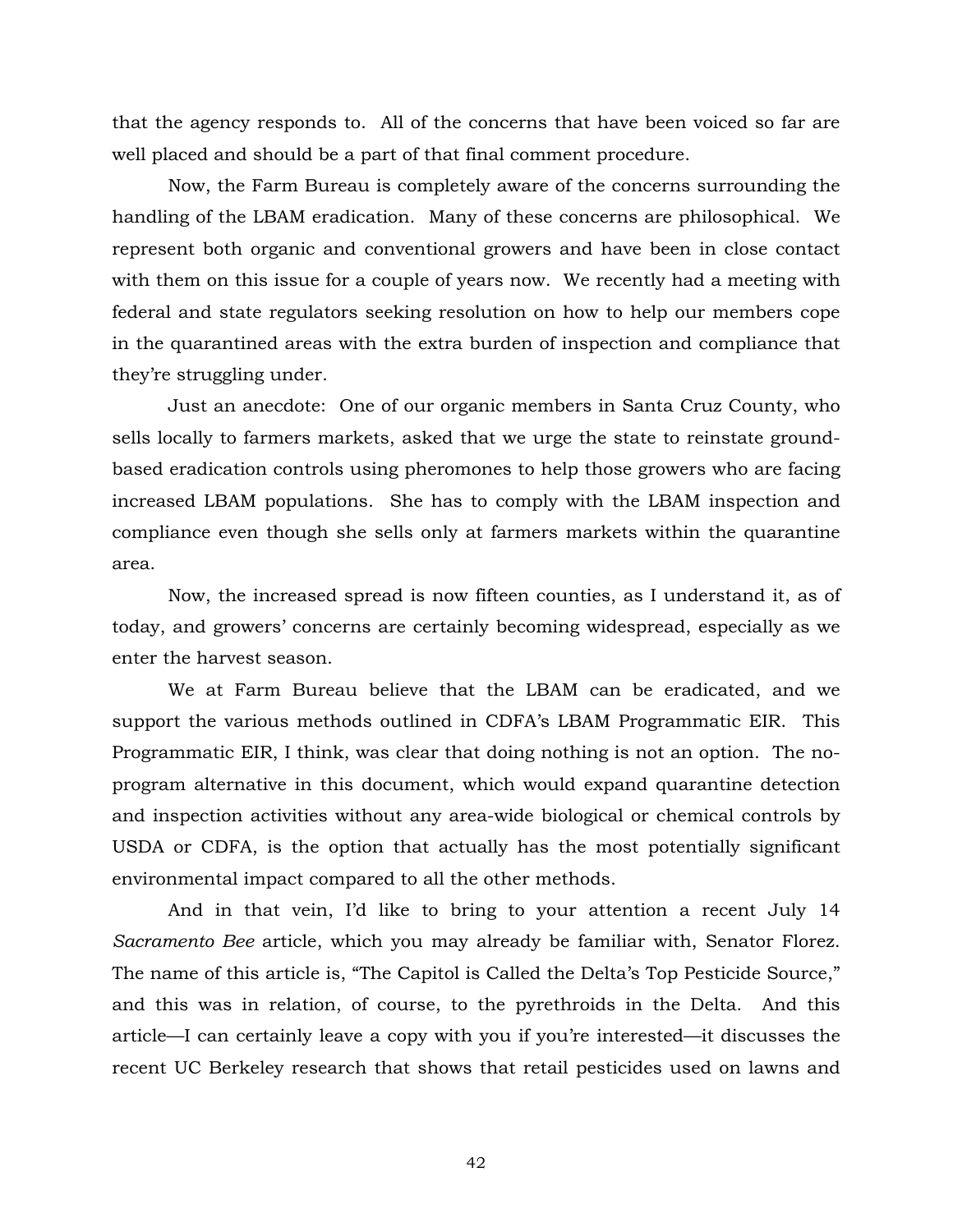commercial properties in the Sacramento area may be the largest source of pyrethroids in the Sacramento-San Joaquin Delta.

 Now, since the LBAM threatens a large number of endangered, agronomic, and ornamental plants, it is clear that expecting growers and landowners to deal with this issue on their own terms, with no governmental eradication assistance, will only lead to the increased use of more pyrethroids and even more noxious pesticides, I suppose, into our water system as compared to sterile moths and pheromones. Now, I've heard that disputed here, but it seems to me a bit of logic.

 We completely support consumer education and prevention as the best control for invasive species. But education in this case can't be the only tool. We're probably going to support the approval of this Programmatic Environmental Impact Report with the methods detailed therein, after we've taken a look at the additional public comments that come in and we believe that the strategies outlined are safe and effective.

Thank you for your time and attention.

**SENATOR FLOREZ:** Great. Let me start at your end. How would you probably approve something you haven't seen? In other words, the decision. How does the Farm Bureau move in a direction that says, *We would probably approve*, if you haven't understood the decision of the Secretary—the EIR?

**MR. SCHEURING:** Based upon our understanding of the program and what we've read in the document and what I've heard today, I would imagine that we would probably—and I use the word "probably" for a reason, Senator Florez . . .

**SENATOR FLOREZ:** Right. That's why I'm asking. Why would you use the word "probably?"

**MR. SCHEURING:** Well, if there were any evidence that was brought out as part of this hearing or any other element of the public process that caused us to believe that the risks were overstated, as some have said today, or that the treatment measures were unnecessary, Farm Bureau is an open-minded organization and we would certainly entertain any doubts as to the program if we think they're well-founded. So, I advisedly use the word "probably" in that case, sir.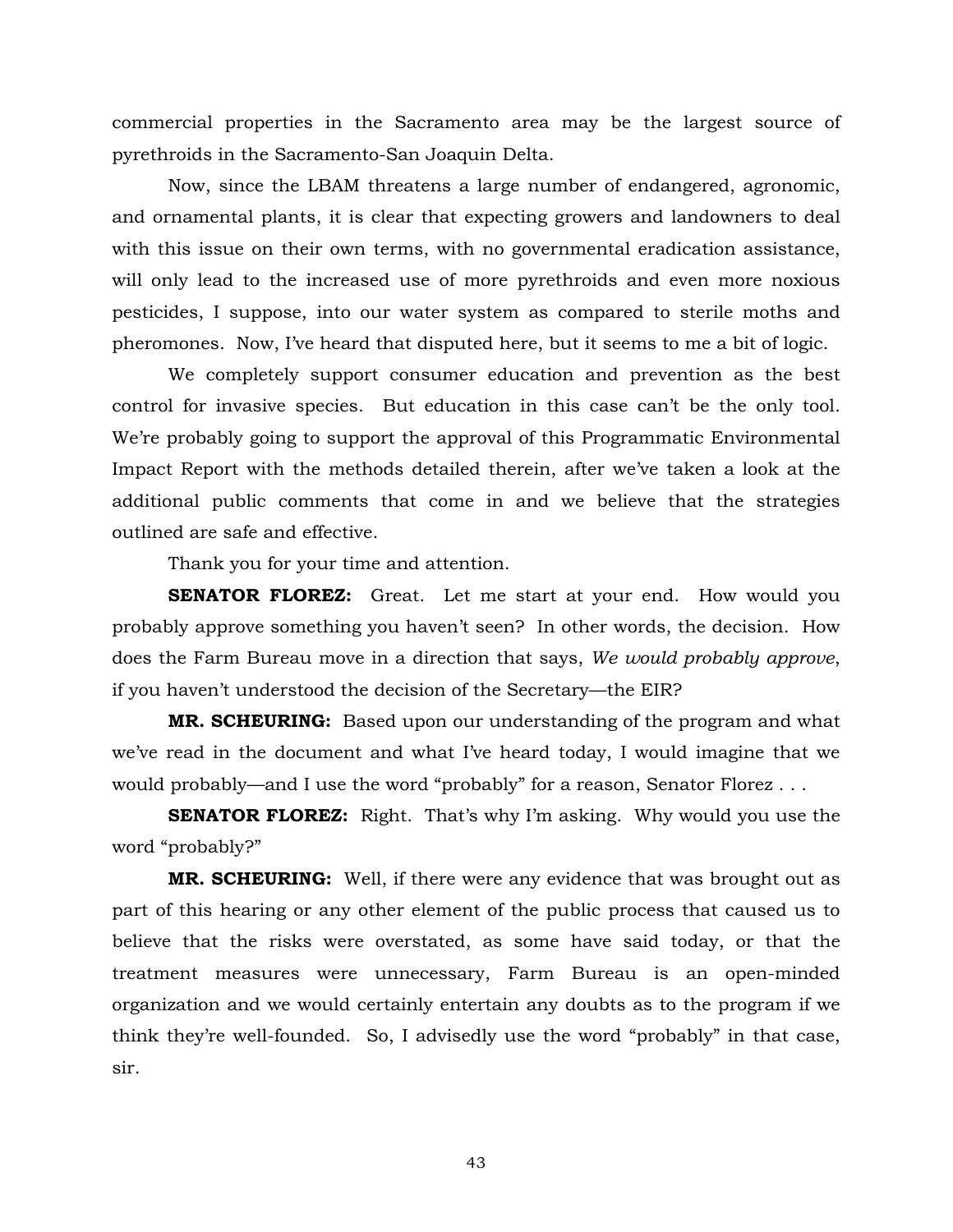**SENATOR FLOREZ:** Okay. And in terms of what you called the "philosophical" issues with the EIR, does that, then, make the EIR. . . is the EIR not supposed to take in large philosophical issues in terms of paradigms and shifts and the distinction between eradication and control?

**MR. SCHEURING:** No sir. I don't believe that is the case. I believe that an EIR is a CEQA document. It assesses environmental impacts. The larger policy questions, which are the philosophical questions, would be an element of whatever approval action is actually before CDFA, which, in this case, would be approval of some sort of program, either this one or a modified version of this one or some other program entirely. I would say that the philosophical debate over the use of pesticides—and I'm familiar with that; as I said, we represent organic growers—is not something that factors into CEQA analysis in legal terms, as a legal matter.

**SENATOR FLOREZ:** You said you are on the legal side and have looked at the EIRs in the past. Is that the role of the Farm Bureau?

**MR. SCHEURING:** Yes sir.

**SENATOR FLOREZ:** Is this EIR sufficient in terms of health effects, in terms of each probable or discussed method of eradication?

**MR. SCHEURING:** In the human health section?

**SENATOR FLOREZ:** Yes.

**MR. SCHEURING:** I can certainly not opine on that because I am not a doctor, technical expert, epidemiologist, any of those sorts of things. So, I can't tell you the answer to that. In the first instance, that's up to CDFA to evaluate when they close their process; and in the second instance, if this were to proceed to litigation, that would be up to the court to decide. I believe there is a fair amount of deference accorded to an agency in selecting among the opinions of competing experts when it certifies the final document, yes sir.

**SENATOR FLOREZ:** Well, I'm just wondering, in terms of the EIRs that you've looked at, does it conform with past EIRs that actually ask for the additional health effects of each method proposed?

**MR. SCHEURING:** Yes sir. Assessing the effects on the human environment is a requirement of an EIR. This one, in particular, goes quite some distance in that regard, where you might have a much lesser discussion of health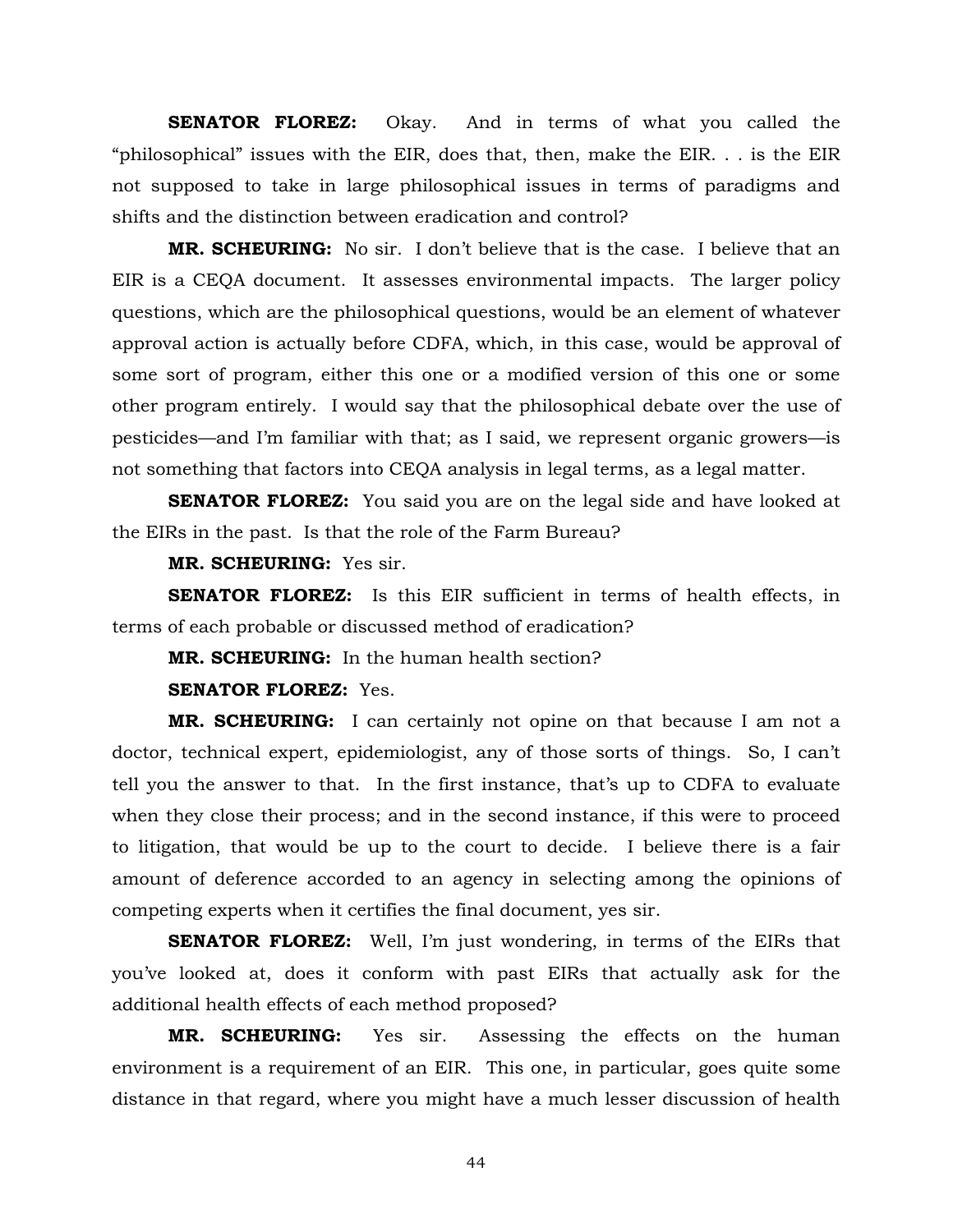impacts in an EIR that is calibrated to address building a housing subdivision or something like that. Obviously, in this EIR, one of the front-and-center questions is: what's the likely effects to human health? So, I would say, obviously, this is a program that involves, among other things, the use of some types of pesticides. So, they knew they had to go there and they did. You wouldn't find that in an EIR for a different type of project necessarily.

**SENATOR FLOREZ:** Let me move on to the nurseries and garden centers. Your view of this, then, this EIR process, is positive? I mean, you like the way... other than some of the incorrect . . .

**MR. DOLEZAL:** Well, let me state philosophically that the nurseries like to ship clean plants, free of diseases, free of pests, to people and have them grow and be beautiful in their yards or grow into the crops that we love so much—the nut trees and peach trees and so on. Anything that stands in the way of our ability to do that, of course, is an impediment. We have trade issues that have already reared their head. We're being restricted from shipment to Canada, to Mexico, and now to individual states on the basis of LBAM—being in an LBAM quarantine with or without the pest being present on the nursery stock. And so, those issues are significant economic disincentives, from our viewpoint. We suffer real pain and frustration from that.

 On a more broad sense, we're good members of the community, and we have no desire to inflict pesticide loads, air pollution, dust, noise, or anything else on our neighbors. It's not something that is built into this. Contrary, we're a green industry. We produce plants that sequester carbon and so on. So, as I look at this situation, the California Department of Food and Agriculture, a court demand was made on them to produce this EIR. This EIR would likely have been produced under any circumstances given; all the issues that had taken place, legislation here in the Capitol that was presented during last session and this session, and so on. And so, I think that the EIR is an appropriate response mechanism under CEQA, to be able to deal with the issues that are involved here.

 From nurseries' viewpoint, our objective is to try to get to business solutions that work for the environment, work for our members, and accomplish the objective, which in this case is limiting a pest.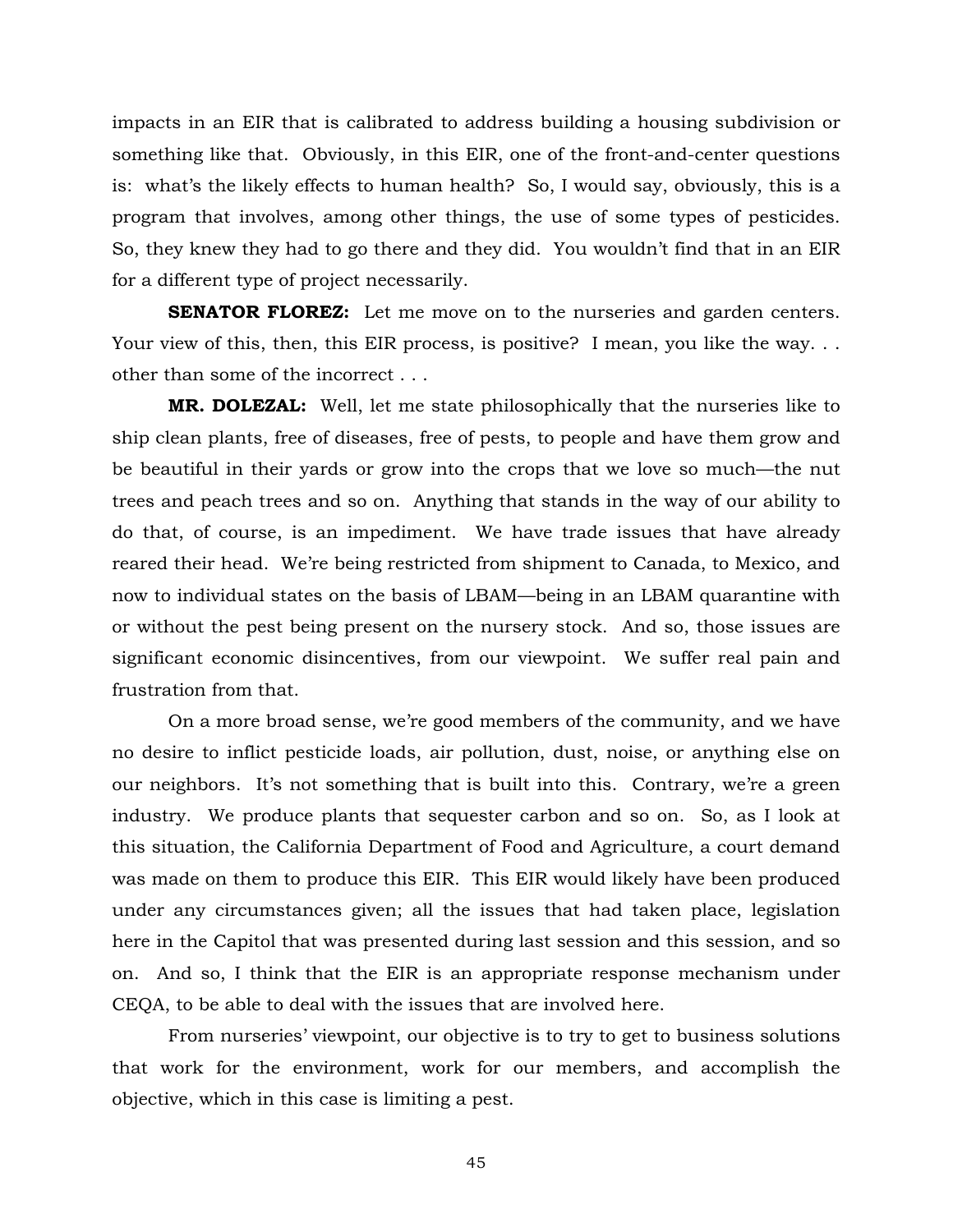As a rebuttal to somebody's prior comment about this pest long being established in California in virtually every county, there are trapping programs that are out in every single county. They've been going on since before this pest arrived and since. The interesting thing about the light brown apple moth that have been trapped in those traps is that they come from fifteen counties with very thin trapping on the outer edges of the perimeter and very thick trapping, up to a hundred individuals per trap, in San Francisco and the East Bay. And so, you expect under those circumstances that that is a population and it is expanding. More importantly, there's no genetic diversity when the DNA is analyzed. They're all essentially clones of the same animal. So, they come from one strain. There's only been one insect found in all this trapping in which the DNA is different. That is not representative of a long-established population.

#### **SENATOR FLOREZ:** Thank you.

Are there any comments that you've heard that you'd like to comment on?

**MS. REED:** No, I think not. I'm fine.

**SENATOR FLOREZ:** Okay. Thank you. Appreciate the comments.

 We'll move to public comment, and we'll do three at a time, if that's possible. So, we have Lynn Elliott Harding, Jane Kelly.

#### **UNIDENTIFIED:** [Inaudible.]

**SENATOR FLOREZ:** Really, what I'd like to do on this is just listen and get it on the record, and if I have any real big question, we'll butt in.

 So again, Lynn? And Jane? Let's ask Glen Chase to come up. Thank you. We'll do three at a time.

**MS. LYNN ELLIOTT HARDING:** My name is Lynn Elliott Harding, and I'm a registered nurse in private practice in Oakland. I'm also on the steering committee of Stop the Spray-East Bay. I represent several different viewpoints. The first one is that I'm one of thousands of people who responded on a grass roots level to this problem and became sort of an accidental activist: people who weren't necessarily involved in an anti-pesticide movement before this. I'm also the daughter, granddaughter, great granddaughter of farmers.

 I'm shocked to find that the role of CDFA and the Farm Bureau, which I've grown up seeing as supporting farmers, is not advocating for them in the way that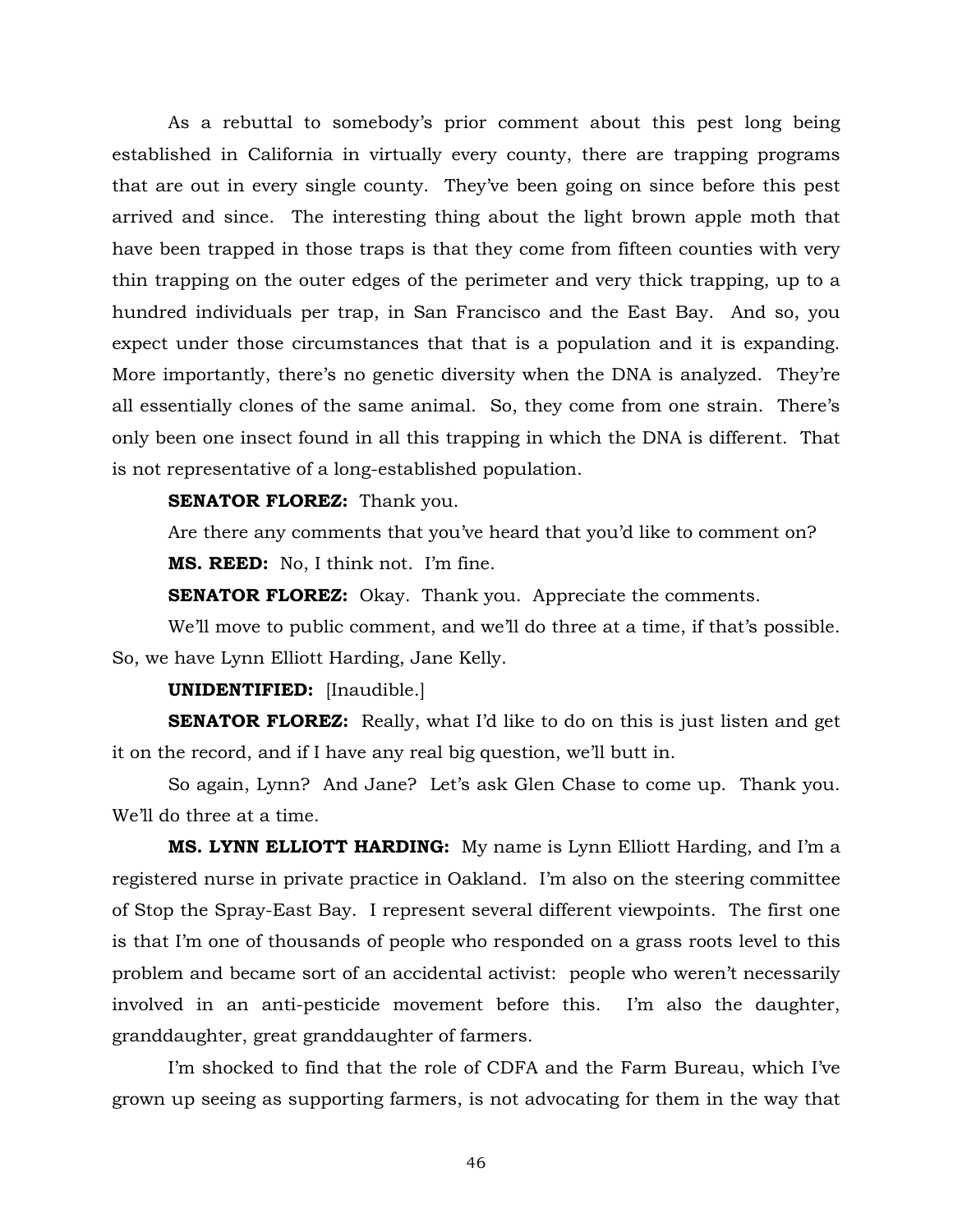they think they should be at a federal level, a state level. That we're on, somehow, opposite sides of this is not understandable to those of us who are consumers of the produce, and feel like we're really joined with the farmers themselves in this issue because we recognize that the quarantines for them are draconian and inappropriate.

 I'm also the mother of a teenager with asthma, which is one of the original reasons I got involved in this, because my sixteen-year-old son said to me, *If we live in a democracy, how can the government spray poison over our heads without our permission?* and I knew that I had to get involved.

 Also, as a registered nurse, which is a science-based field, I need to look at the bigger picture on this too. The environmental—and I'm just going to reference one study—but the Environmental Working Group in 2004 did what they call "The 10 American Study," which you can find on YouTube referenced. They randomly selected ten cord blood samples—so, infant blood samples—and found in those ten samples 287 industrial chemicals in these unborn children, including pesticides, including DDT, which was discontinued thirty years ago. So, what we're looking at is increased cancer rates, incredible impacts even in the parts per billion, and their effects on the health of our children and our grandchildren. I think we have to look at this, especially when we're talking about spraying pesticides—SPLAT which includes the pyrethrums that they were just talking about, and the impacts on our children, our grandchildren, the generations that follow us, particularly when a program has absolutely been shown to be unnecessary to begin with.

 I think it's my profound hope that the CDFA is going to listen to you because their listening to us has been very much like today: they just haven't shown up.

Thank you.

**SENATOR FLOREZ:** Thank you.

Ms. Kelly. Thank you.

**MS. JANE KELLY:** Good morning. My name is Jane Kelly. I am also a member of Stop the Spray-East Bay Steering Committee.

 I was going to talk about just one aspect of this program, but I did want to now just address the comment made by the gentleman from the Farm Bureau to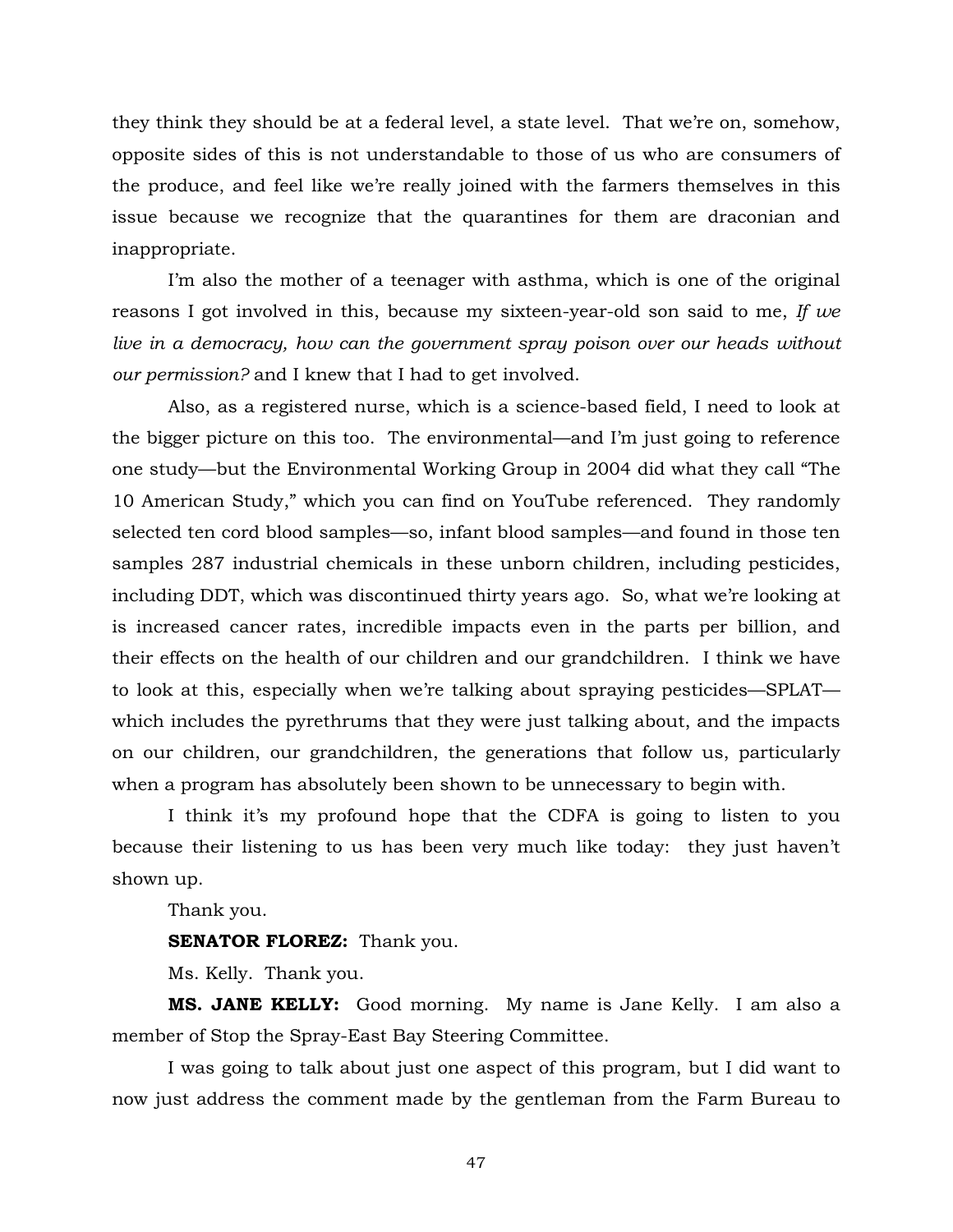say that the EIR is thorough. He's an attorney, I am not; although, I am actually married to one. [Laughter.] There is a colorful term in the legal profession that I've heard and that is, "tainted fruit of the poisonous tree." And I think it applies here. What it means is that any decision or course of action that follows from a false premise is likely to be wrong. I would suggest to you that the EIR is based on two flawed assumptions. First of all, that the LBAM is a recent arrival. It is not. And secondly, that it can be eradicated. It cannot. So, I just wanted to address the comment made by that gentleman.

 I also, in listening to the comments about OEHHA and about the whole health issue, I attended a meeting in Reedley, California, hosted by the CDFA. It was in the farm community. The CDFA was always accompanied by somebody from OEHHA. During the discussions and sort of the back and forth, the representative from OEHHA claimed that there was nothing at all harmful in the pesticide that was sprayed over our friends and colleagues in Santa Cruz and Monterey, even though it was sprayed in plastic particles that could be inhaled. When we challenged that statement, we met outside the meeting room afterwards, and we decided we would engage in a written dialogue. This is actually the written dialogue. It's twenty-eight messages over the course of three months. Most of them are from me requesting responses. The last response I had was August—of 2008, that is—in which I was told that I would be receiving the final answer by the end of the month. I'm still waiting.

 So, when we talk about losing trust in our agencies, I think this is a pretty clear record. And if anyone would like it, I'd be glad to . . .

**SENATOR FLOREZ:** Yes, may we have a copy of that? That would be helpful.

**MS. KELLY:** Oh yes, I'd be glad to provide it to you. In fact, I can leave it here.

**SENATOR FLOREZ:** Okay, thank you.

**MS. KELLY:** One of the other things I just wanted to talk about is I wanted to speak very briefly to this very expensive propaganda campaign being waged by the CDFA. The recent TV ads and website are, in fact, just another scare tactic, and they are, in my opinion, a continuation of the gross exaggerations of the risk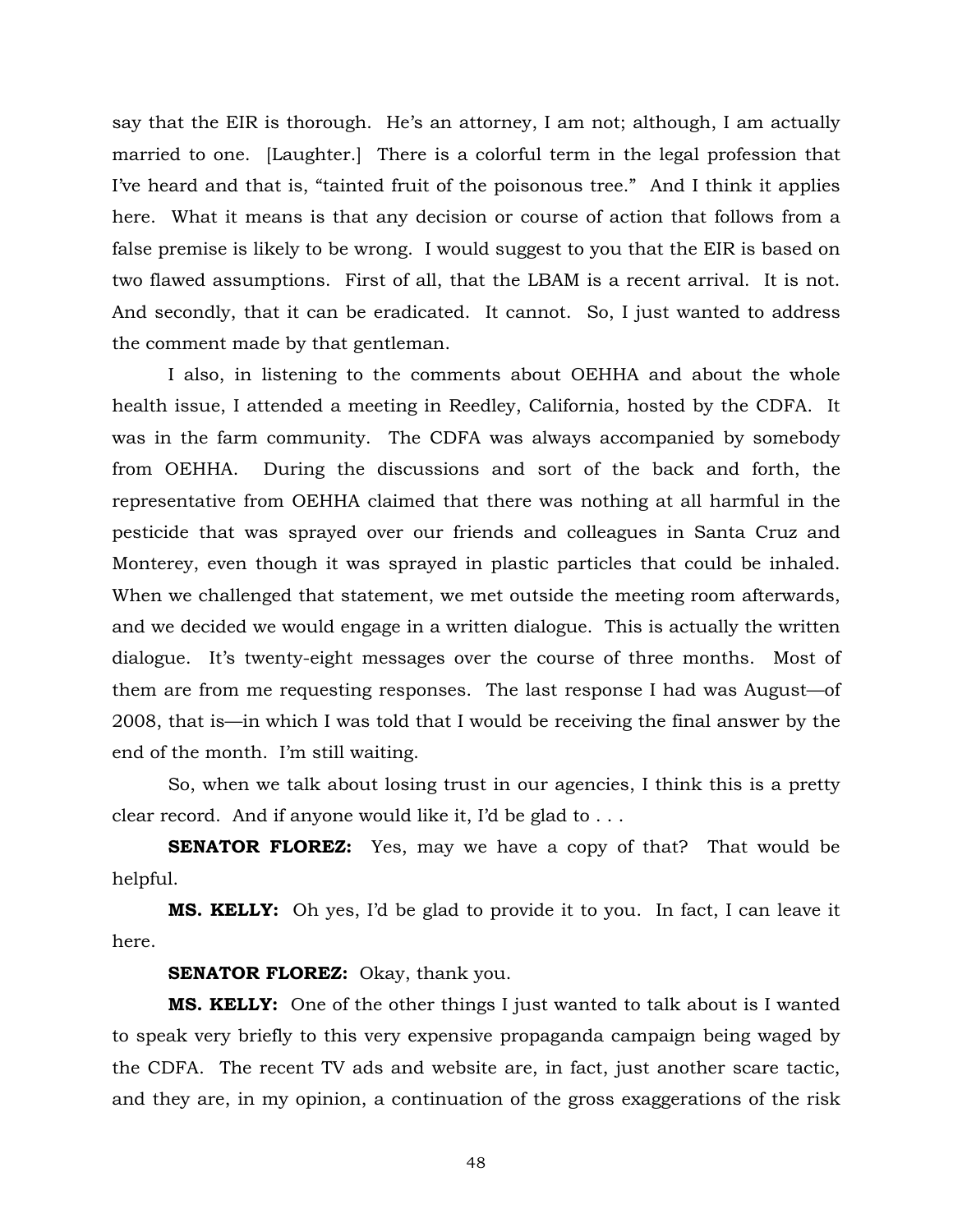this moth poses. The EIR is as flawed as the entire CDFA program to eradicate the light brown apple moth and as flawed as this campaign. The spin doctors received \$3 million to create an overdramatized fantasy campaign about hungry pests on the verge of devouring everything green. I could for no cost at all suggest that the reality is rather more like this: The CDFA, they're here and they're hungry; so hungry they are spending millions to try to convince you to be scared of a moth they've been unable to prove is doing any damage in California; so hungry they are willing to sacrifice the livelihoods of California farmers rather than abandon a campaign of toxic chemicals that is not needed; a chemical campaign that will plague people and our food supply for a long time to come if it is carried out.

 The CDFA has actually taken the course so often taken when facts are not on your side: just gloss over the truth and promote through fear. I respectfully ask you to oppose this EIR and this entire wasteful and unwarranted program.

Thank you.

**SENATOR FLOREZ:** Thank you very much.

Mr. Chase.

**MR. GLEN CHASE:** Hi, Senator Florez. Thanks for allowing me to speak today. My name is Glen Chase. I'm a professor of systems management. My specialties are environmental economics and statistics. My expertise is integrating the complex sciences and using the information from the sciences and the constraints of the sciences and managing programs with that information.

 My observations and conclusion in this situation, in this program: This LBAM program is not a program with a valid goal. The CDFA and USDA effort is a promotion to do the program. Doing the program is the true goal, not eradication.

 Some examples in line with these conclusions: In 2007, the CDFA announced that, as mentioned today, the window of opportunity to eradicate was just a few short months. It's been almost two years now; there's no more mention of that window of eradication. Just continue so the program can go on.

 It was also mentioned that at that time, aerial spray was the only way to eradicate; there was no alternative. When the court stopped the aerial spray—and the public possibly—immediately thereafter, the aerial spray was dropped and a sterile insect technology became the dominant. If you look at that, even at this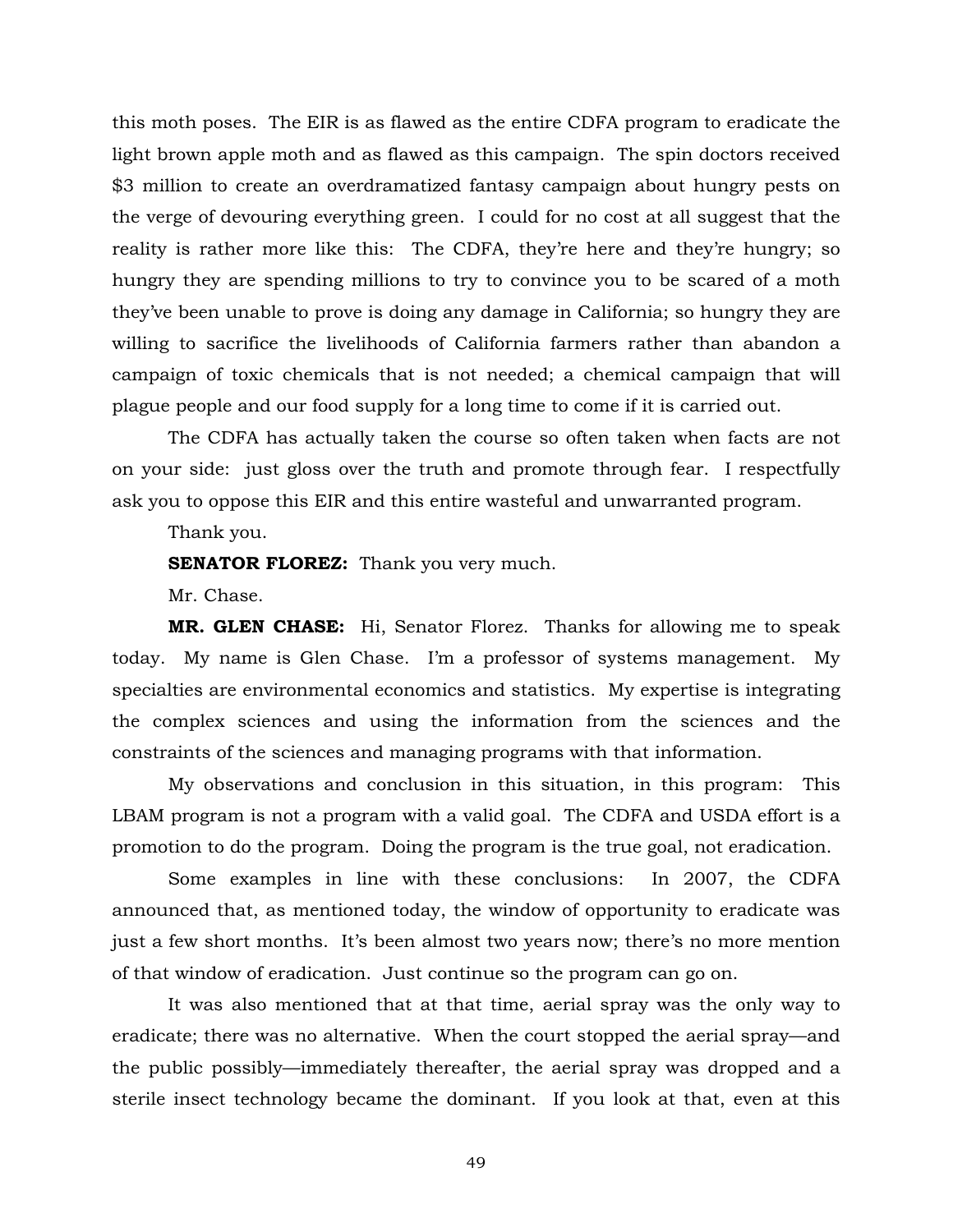time, that's still in the developmental stage, not even yet in the experimental stage; so, they're basing an entire major eradication program, something that's in the development stage. Yet, examples in Canada, where they've tried to use sterile insect technology for a moth that locates exclusively in three crop fields, was a total failure. And that is so much easier than for LBAM, which locates across the state where people live. In other words, if we could eradicate LBAM, we could also eradicate cockroaches, spiders, ants; all the insects that live generally spread across the state mixed in with humans.

 They've also announced that the pesticides were registered with the EPA. That was false. The Secretary of CDFA publicly announced for months on end that the pesticide use was nontoxic. During that time, the Office of Environmental Health Hazard Assessment, the Department of Pesticide Regulation, and the Department of Public Health had a report out that specifically labeled it as a Level 3 toxin.

 The particles have been mentioned. You know, the particles end up, 50 percent of them are less than 10 microns. What that means is they can go deep into the lung, and from there, they're highly likely to get absorbed directly into the bloodstream; and at that point, whether they're toxic or not, simply the size of the particle creates the danger to the systems and the organs in the body.

 Dan Harder spoke today. When Dan Harder's report first came out, the CDFA, prior to submitting it to their technical staff, they had their public relations person attack it in the media.

 So, what I'm bringing to your attention is this method. I'm evaluating the management. The method is, the program goes forward regardless.

 Also, the information that was submitted for the reclassification petition, to my understanding two weeks ago, has still never yet gotten into the hands of the National Academy of Science. Only their description of it. It's almost like the prosecution delivering to the jury the defense's case while they're not here.

 And I want to read this to you, the actual statement. It's been mentioned a couple of times today. This is the report, one of the three done by the three agencies, and their conclusion. Quote: "It is not possible to determine whether or not there is a link between any of the reported symptoms and the aerial spray."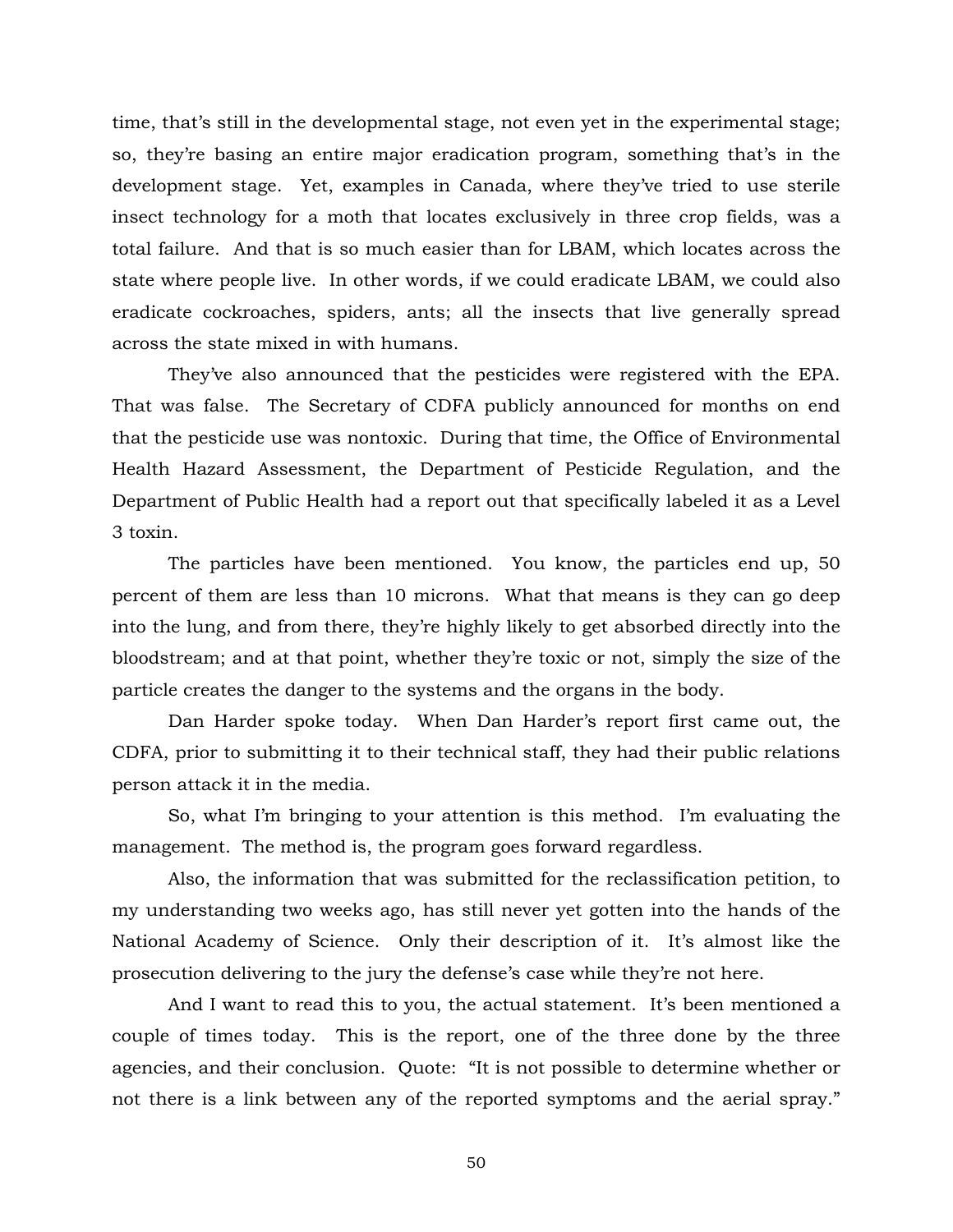So, what they're saying is they couldn't tell if there is or there isn't. Immediately afterwards, CDFA falsely reported to the public that the three agencies reported there was no link, implying that they hadn't. . . in other words, that's what they stated and then assuring them: *We told you so, that this was safe*. These are false, again, with the management.

 I want to comment a little bit on the damage inaccuracies. We keep going back to New Zealand. The CDFA took this period that you heard about today when they literally wanted to get rid of the bugs, and they used a broad-based organophosphate and it killed many bugs. It killed everything and the predators. The CDFA took the cost of applying that broad-based pesticide and represented that as the damage from LBAM in New Zealand, when it had nothing to do with the damage. It had to do with the cost of the spray. They brought that cost to California and escalated it by the number of acres in California, and that's where the CDFA comes up with their potential damage in California, the millions of dollars.

 Prior to the two court hearings, I sat through many hearings, meetings, throughout the Bay Area, and I heard reports similar to the one we heard today from the fellow in the middle talking about damage. I've seen pictures of LBAM damage, reports of LBAM damage, that were delivered. When all of this information was brought into the court, it was all thrown out of court, and the court had the finding of "no damage." There has never been any official damage. The most recent damage they're talking about—cane berry damage in Watsonville—is damage that the CDFA is not allowing the individual farmers to remedy, and then they're attributing that damage to LBAM, when there's absolutely no proof that LBAM has any part of it, let alone some particular percentage that would be the case in a legitimate study. So, to date, the courts threw out all the claims; the pictures were falsified. When we asked to see the pictures to get the places and the dates—*Can we see?*—they wouldn't submit them. They pulled them back and stopped distributing them.

 I'm bringing this to your attention because there's a certain standard that generally you would expect to hear when you talk to a certain agency, and when these standards haven't been met, and when a common person would say, *This*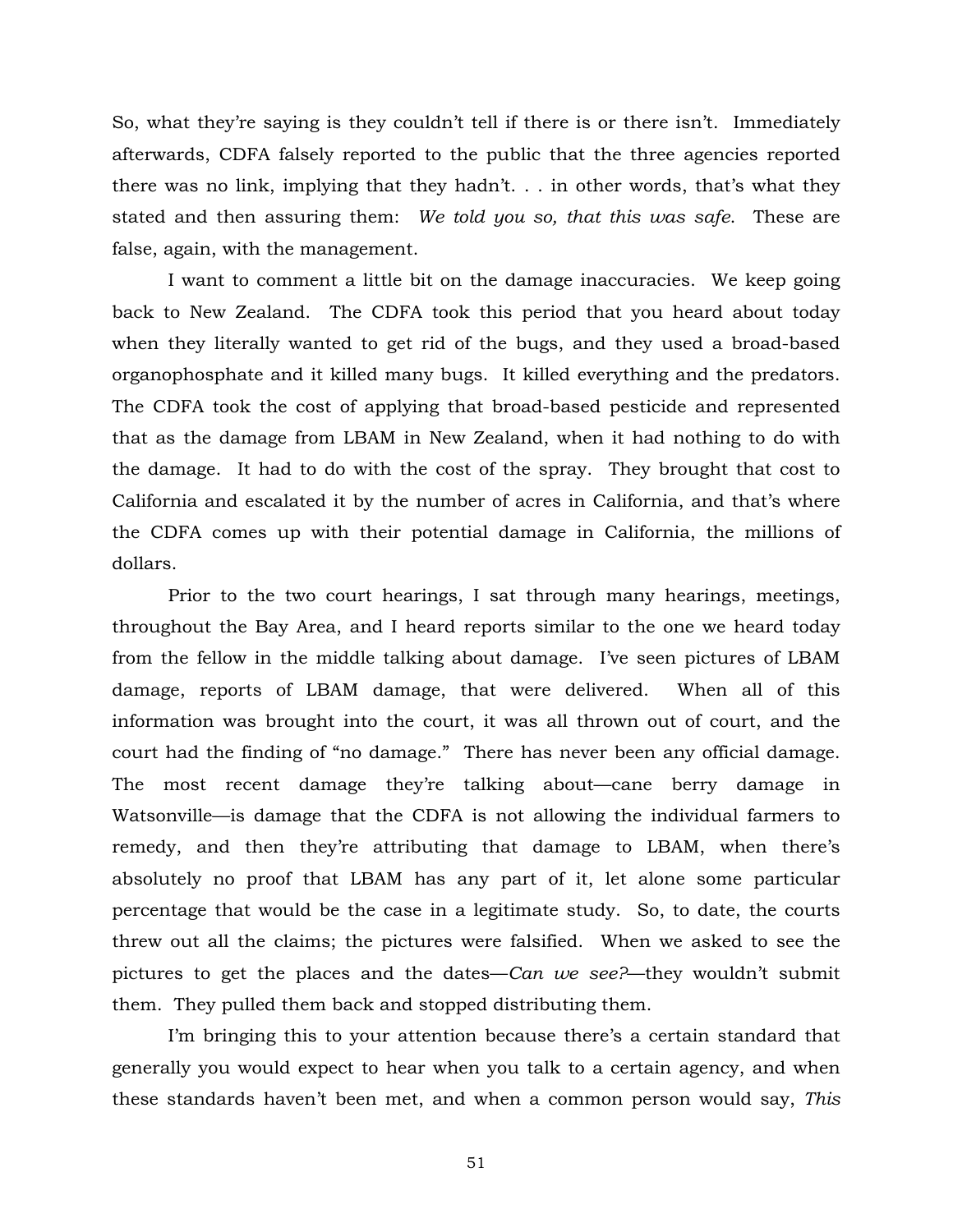*seems to be deception*, I would agree. And so, we have to look at this agency and their methods in a different light.

 I've read, again, in yesterday's press release that this moth can damage over 2,000 plants. Well, I suppose if you gave me about two hours in here, I personally could damage all the chairs and the art, but I never do. And up to 2,040 plants also include zero. I want that noted in the record, that zero is included in up to 2,000.

 My suggestion is a program investigation by an independent agency where the testimony will be under oath, and false testimony will result in perjury charges. This will separate the real scientists at the CDFA from the management of the CDFA, because the staff scientists will not perjure themselves to support the promotion for this program. At this time, the scientists are pressured to promote this program. Very similar to the farmers that you've talked to. I've talked to a number of farmers over a year ago: *Oh yeah, we need this program; we've got to do it*. As I've gotten to know them—and they trust me and they know that I won't give their names and deliver it in a hearing like this—they now admit to me that this thing is absurd, there's no damage, but that if they're the one that stands out and complains, the inspections and the quarantines and the bullying will put them out of business. And this is the pattern that we've seen over and over and over again. And the farming, the growers that are begging for this program are not begging for it to stop the LBAM damage; they're begging for it to get the CDFA off their back. It's a reasonable response to extortion and to bullying.

 I want to make a few comments on the items that have been mentioned today. We've talked about hundreds of reported illnesses. Had there been a means for people to report illness, we could say there were hundreds of reported illnesses, but there was no means. The CDFA sprayed and left. So, the 643 people that reported, each one took the initiative to find an agency that would even listen to them. Okay? So, when we're talking about how many illnesses there were, it's certainly not hundreds. As I mentioned, I teach graduate level statistics in the university. From my personal experience, because I'm very active in this, I've met, now, slightly over two hundred people who felt they got ill from this. Of those, two of them reported. So, this is certainly not scientific. It was never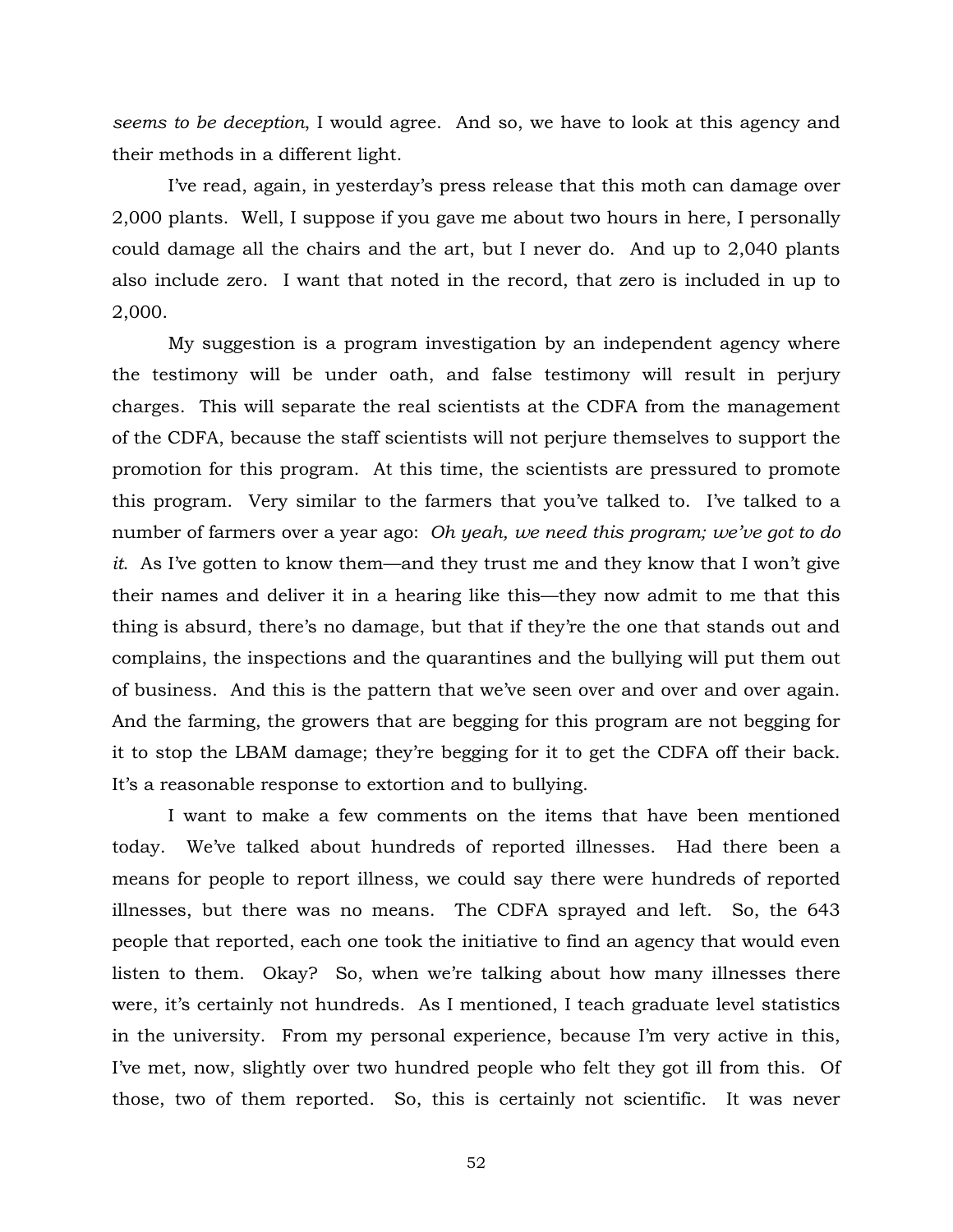intended to be a survey, but two of about two hundred; one in a hundred. So, if we had six hundred reports, we could project that to tens of thousands; somewhere in the area of 60,000 people. That seems to be more realistic, if you lived in the area of Santa Cruz and you were paying attention.

 I'll comment on the rural aerial spraying. There's hardly an area in California that's not within three-and-a-half miles of a rural area. So, when they talk about stopping the aerial spray on the population, that's not candid because it drifts over three-and-a-half miles, by their measurement. And I don't mean because of the wind, but being because of the nature of aerial spray, it drifts. So, anyone living within three-and-a-half miles, which is most all of us, of a nonpopulated area are still going to be in the aerial spray.

 It was mentioned here the official reasons for the birds dying had to do with the red tide and the bacteria in the red tide, and what wasn't mentioned in the report was that same goo that was the bacteria was also inland on the porches and the kayaks and the patios. So, unless the water is flowing uphill these days, the problem came from inland into the ocean, not from the ocean in. And that really disappoints me because the UC professor that wrote this report neglected to put that in his report, and then a lot of other state agencies that are funded by the same places that this agency is funded by signed on to that report.

 Today CDFA did not attend. I've been attending the meetings since fall of 2007. The pattern has been identical. Unless the CDFA can control the meeting, their people speak and then the public is limited to ninety seconds or two minutes, where their questions aren't responded to. They say something, the frustration comes, and they sit there and they let them speak and then that's it. So, not once since the program started has the CDFA ever sat in the same room with this expert panel that you just sat with and responded so that the commonsense. . . they've only done it on a one-way delivery. And consistently, when they've gone up in front of a hearing where they're responsible to respond to someone like yourself, they've always said, *We've made some problems with communication; we'll do better to communicate*. The problem has not been communication. That's been the excuse for the lack of science. And one example is, with all these concerns about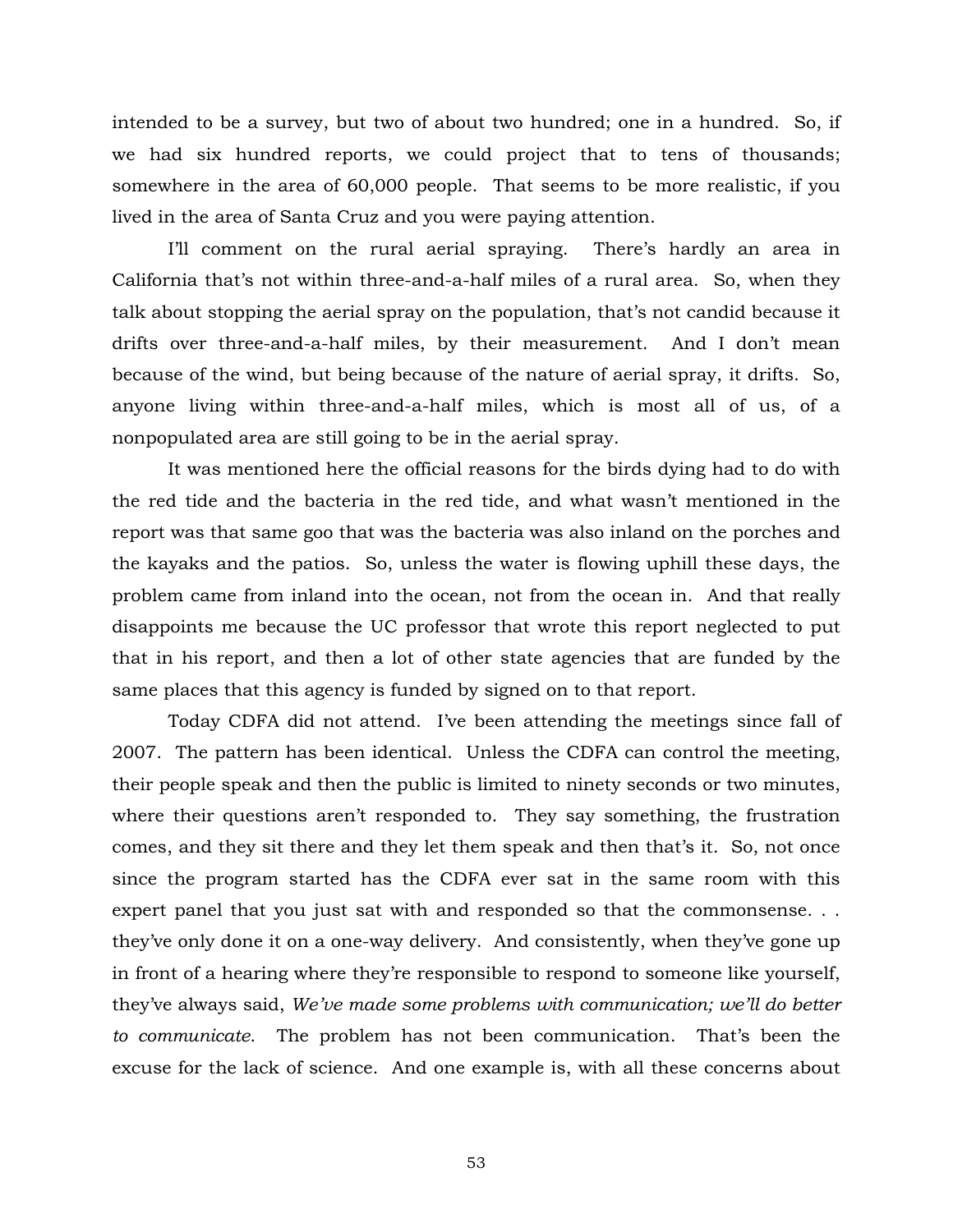this EIR and this program, the one they picked up was the noise from the airplanes. That was the greatest concern.

We've talked about: why are they doing this? Is their science that bad? Are they stuck in it? They may be, some of them. But I would suggest to you to look at the numbers and recognize that the annual dollars that they will receive into their budget every single year are greater than their current existing general fund's budget for all of the programs they've got in every area across the state. That is certainly a significant motivation, as is the pressure from the pesticide companies that are very, very powerful in this state, to enter into contracts. And the pesticide company, in the actual activity in Santa Cruz, it was about 85 percent of the total went to the pesticide company that supplied the CheckMate formula.

 It was spoken here about the problems with spraying and doing all of these things. The single most important item to handle LBAM is to monitor it. You have to know how many there are. Tortricids, leafrollers, their population fluctuates. It's cyclical. Look worldwide. You know, read yourself. This moth, like they say, it's a background insect. We'd never know about it if the CDFA hadn't brought it to our attention. So, we need to monitor it so when it hits the high cycle, then we watch and see if it does anything. Typically it won't and typically the methods used for other insects covers the light brown apple moth, as it does the hundreds of other leafrollers that are related to it. But we have to be able to monitor it. When you use the pheromone, you give up the ability to monitor. And as you know in war and communications, you've got to keep the communication open; and what this does, it closes the communication. And based on the other methods of this management system that CDFA is demonstrating that they want to do, it reflects the same pattern of not wanting that communication, not wanting the monitoring to be seen. That's what it reflects, in my expertise.

 Laird, before leaving office, had a bill passed that rather than a bug coming up and making such a quick decision, we should have an invasive pest commission that looks at these things well in advance and comes up with a plan for them, which theoretically is a great idea; it's a good planning tool. Unfortunately, the commission has been formed; people were put on the commission; and from my opinion and my interpretation who these people are,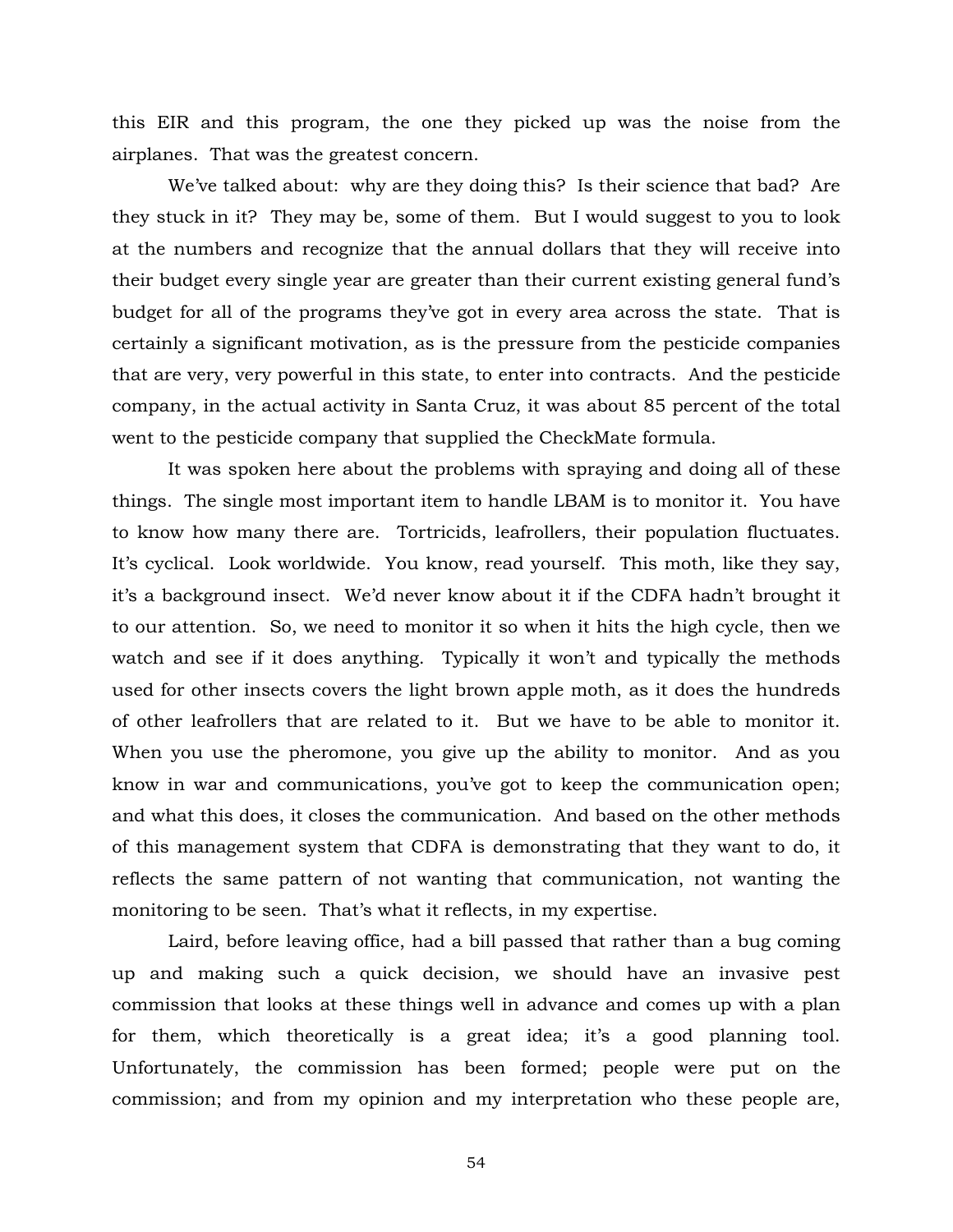they're people that are ready to simply make the decision that CDFA wants in every single invasive pest that comes down the line.

 And Senator Florez, I want to be a little humorous on this, but your hearing on possibly eliminating the CDFA and certainly affecting or reducing their budget to cooperate with all the agencies that are reducing their budget, since that time, they have gone on an incredibly aggressive offensive campaign to demonstrate that they are indispensable, and the USDA has stepped in, in a management sense, to contribute. You've seen examples of that with this "hungry bug" program. You've seen examples of all of a sudden, they found more pests since your hearing than they've mentioned in the media for the last few years. And so, LBAM is no longer the main one because they've got tremendous opposition. They've made it broad.

 The motivation for this campaign was to keep people from bringing invasive pests into the country. Well, if you're going to spend money to do that, it's so obvious that you would spend the money at the airports and at the ports of entry and the people returning from specific countries where those insects come from rather than to the general population which a tiny, tiny, tiny fraction of which are going to be leaving the country and returning during their memory of this ad campaign. This ad campaign, from a management expertise perspective, is simply to get the people aware that there's these invasive pests, so when they see something like an airplane or a truck with a sprayer, it will desensitize them and give them some understanding of, *Oh, they must be taking care of this*.

 The CDFA will also mention the hundreds of eggs that each moth puts out. If you do the math real quickly, you take a hundred eggs and then the next one has a hundred eggs and then another hundred eggs. You know, it sounds pretty serious. But let's remember that nature has insects. The ones that produce a hundred eggs are the ones whose offspring don't live and they have to produce a hundred to get one to possibly carry on. Humans have a very high rate of continuing the life cycle. That's why we generally only have one. But the thing is, what bothers me significantly is, these are the kind of information, *With a hundred eggs each!* and people that don't understand math can still go, *A hundred times a hundred times a hundred gets awfully large awfully quick*.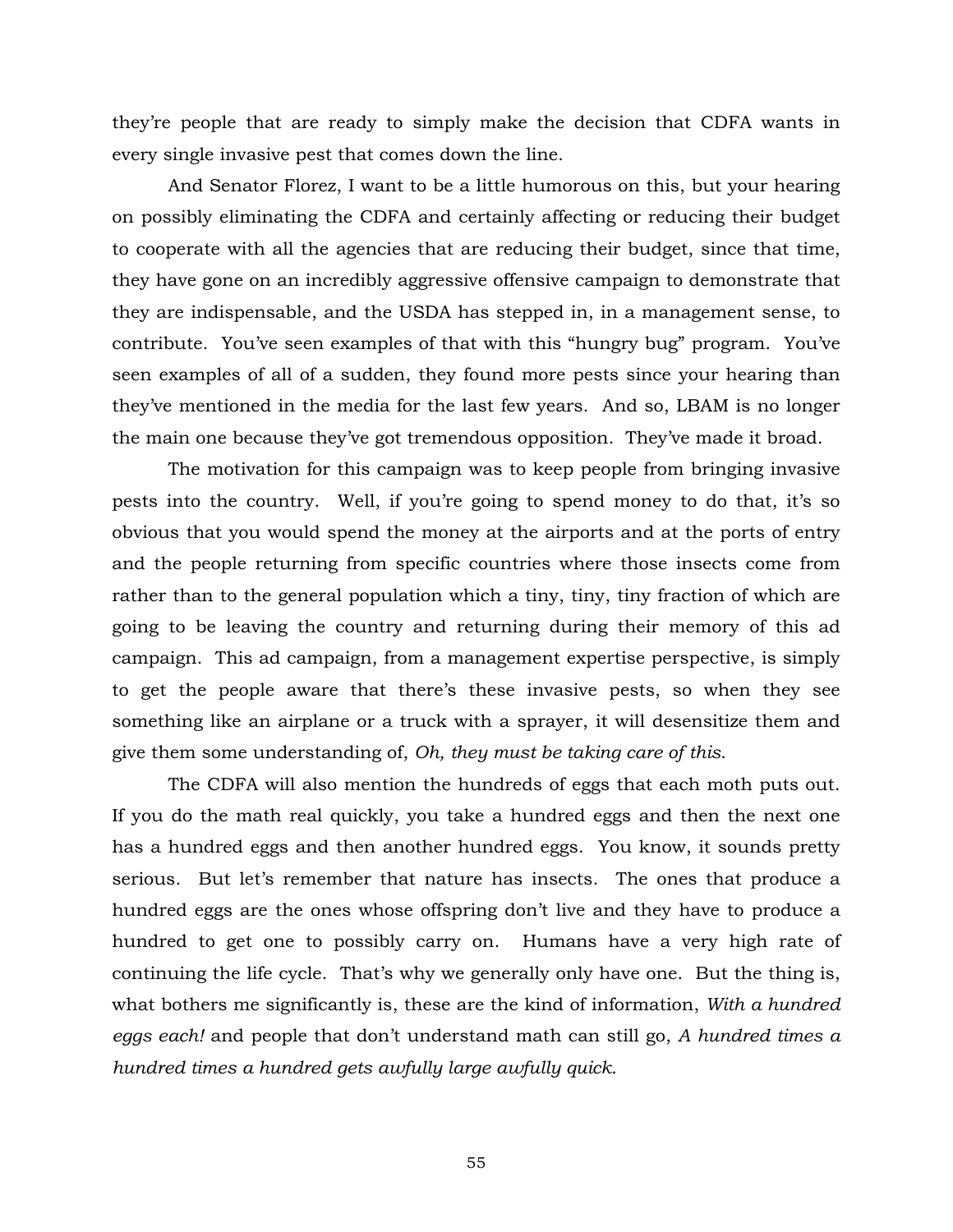The no-action alternative. It's identified as a disaster. It's going to be a catastrophe here. What they've done is they've identified the no-action alternative, but they've continued to keep the quarantines, the inspections, and all the bullying methods they're using on the farmers with the no-action alternative. The no-action alternative we're looking for is get off their farms and monitor. So, I want to be very clear that when you look at this Environmental Impact Report, it has misrepresented the true no-action alternative that all of the people here today have asked for.

 And I'll finish with one statement of Secretary Kawamura on a *CBS* investigative report by Anna Werner, who has done probably the most significant investigation in this. She asked him to give some substantiation of some information: *How do you know this moth's going to do this? How do you. . .? How do you. . .? How do you. . . ? Give us some proof.* And he says, ". . . those of us who believe. . ."

**SENATOR FLOREZ:** Thank you very much.

**MR. CHASE:** Thank you so much.

**SENATOR FLOREZ:** You do know that's all on the record, right?

**MR. CHASE:** That's why I'm here.

**SENATOR FLOREZ:** Great. Thank you very much.

 If we could have Helen—I saw her here—Kozoriz, and Michael De Lay come up, and Frank Egger, and then the last two, after this panel, will be Yannick Phillips and Gary Lasky. And then we'll close.

Helen, thanks for being here.

**MS. HELEN KOZORIZ:** Thank you. My name is Helen Kozoriz of Stop the Spray-Alameda County. I'm actually here to read a statement prepared by Don't Spray California, who were unable to attend today's hearing.

 Don't Spray California represents a group of people living in the LBAM quarantine zone, most of whom are disabled by pesticide poisoning. The continuation of CDFA's LBAM eradication program is a direct personal threat to the health and lives of our communities. Over the last decade of exposing many such government pesticide programs, we have found that false emergencies, like the LBAM program, are manufactured to secure funding for the agencies involved.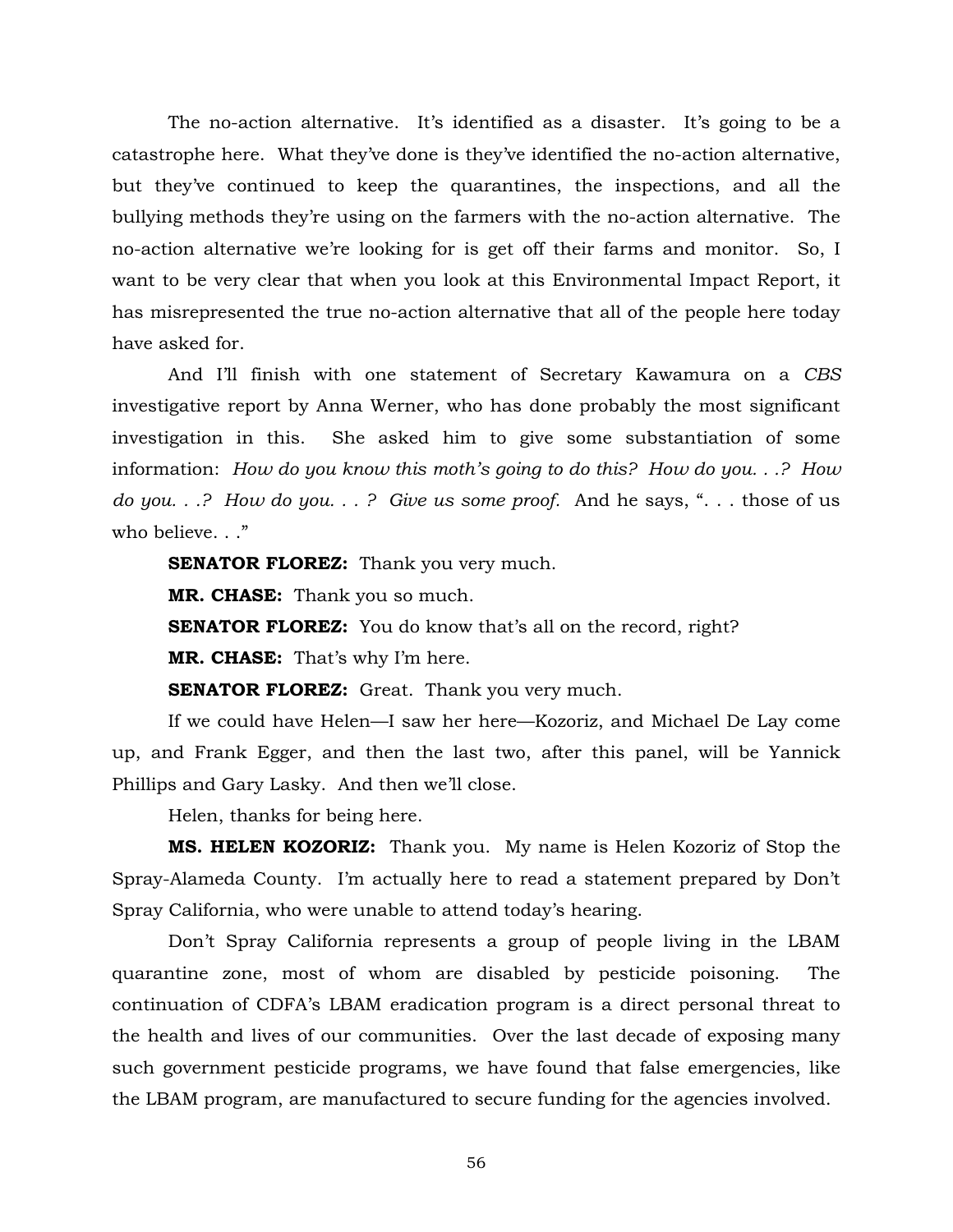USDA recently launched an expensive advertising campaign to convince us that foreign insects will invade if we don't let them apply pesticides. This campaign represents the interests of the pesticide industry to which Invasive Species Councils have well-established links.

 Eradication programs are being justified with trap finds which trigger quarantines and forced pesticide applications. However, increased numbers of insect finds do not reflect that numbers of traps are also increased. Furthermore, consistent finds in massive trapping programs is statistically expected in any naturalized population of insects.

 Trap finds do not justify eradication programs. Trap finds determine the presence of an insect, not whether it is doing damage, likely to do future damage, or whether the local ecology is keeping it in balance. There is no evidence that LBAM has done any damage. In fact, CDFA continues to receive funding to develop a reliable identification method to identify LBAM.

 Independent scientists have determined that the LBAM program is not based on sound science. Hundreds of people have reported illness from exposure to pesticides used in the LBAM program. The environmental devastation was obvious to all who witnessed bird and bee deaths, including the worst red tide in decades immediately following aerial applications on the Central Coast. Overwhelming sociopolitical opposition alone should have ended the LBAM program, according to USDA's own emergency programs manual. Instead, we are forced to pay with our health and taxes for CDFA and USDA's chemical dependence.

 CDFA and USDA's reliance on monocropping increases vulnerability to pests because such fields lack a biodiverse self-managing ecosystem. Organic growers rarely worry about pests, but they are targeted and harassed by CDFA and USDA eradication teams. They are forced to bear the brunt of the burden of quarantines with the associated requirement to apply pesticides and destroy their crops or lose their farms and livelihoods of all who work there.

 Many of the insects we are told to fear have natural cycles where their populations ebb and flow. Eradication and control programs interfere with these cycles and with nature's ability to adapt to change.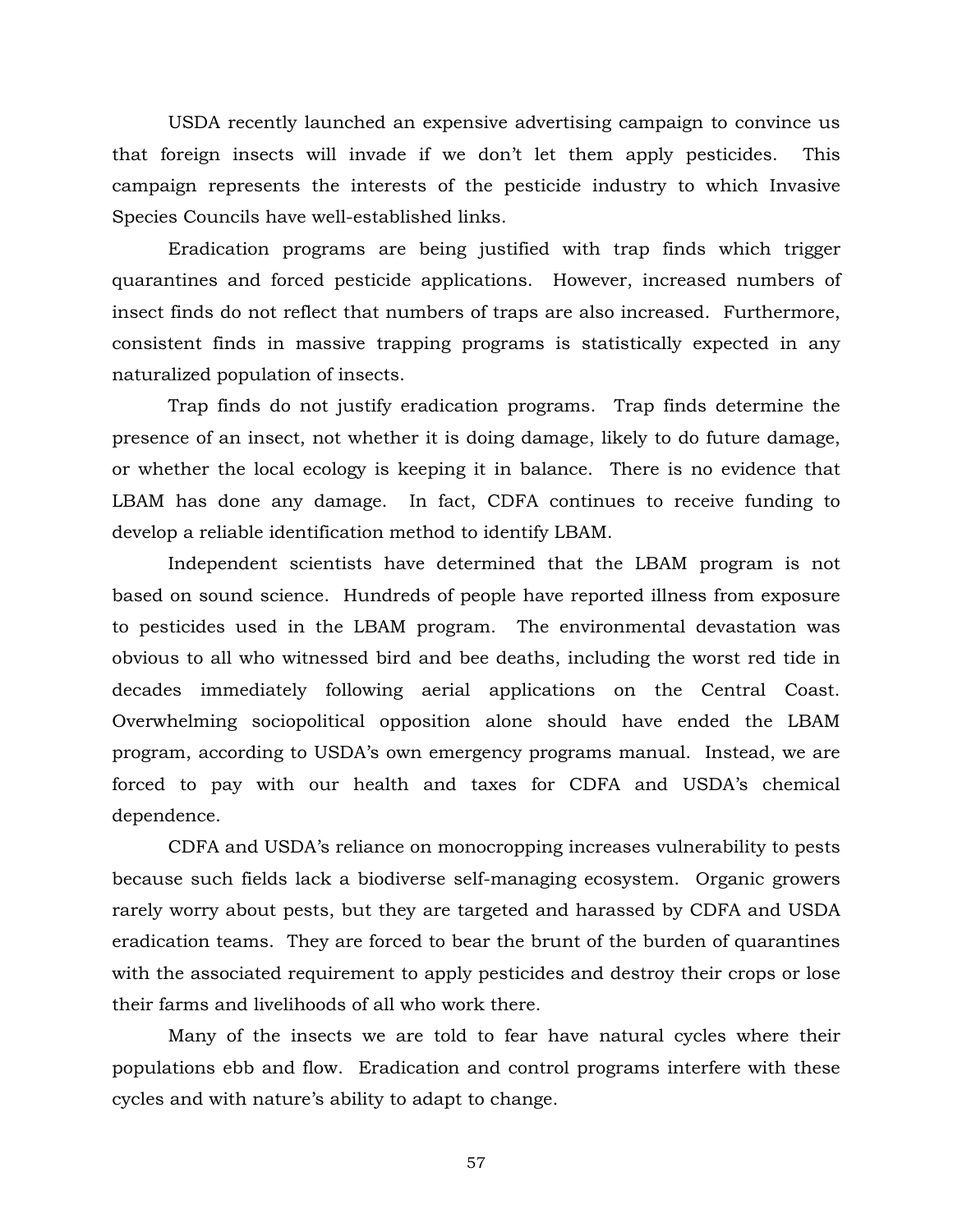Nature does not operate according to industry's fiscal cycles. Moreover, the industry's unwillingness to share some of the abundance of the harvest with the ecosystem at large is unrealistic. The insistence that everything grown in a field must go to market is a policy that causes more damage to the environment than any insect ever could.

Thank you.

**SENATOR FLOREZ:** Thank you.

Yes, thank you.

**MR. MICHAEL DE LAY:** My name is Michael De Lay. I live in Pacific Grove, on the Monterey Peninsula. I'm an individual who is one of the 643 families—it's not individuals, it's families—that we contacted Mike Lindberg back in September of '07, after we were sprayed by CheckMate OLR-F, reporting injuries, because both my wife and I suffered harm.

 Frankly, the only thing I want to say with that is we believed that the CDFA would be a trustworthy organization back in August of '07, at the end, when they said they were going to aerial spray us because *It's just a pheromone, it's safe, it's mostly food-based product, and you won't even know we did it*. As an individual kind of trusting that, with some concern, and a husband with a wife that had suffered from asthma most of her life, we had concern about it. They did spray us. I took her out of town, actually, to avoid the spray, so that she wouldn't have any exposure to it; and without knowing it, their spraying program was extended one night, and we returned that night expecting to be free from what we thought was small risk. She became very ill as the airplanes bombarded our house. I'm on record with all that, so I'm not going to spend a lot of time discussing it.

 But I do think it's important to come here and put on record that people are harmed. I was harmed, my wife was harmed. I was harmed at the second spray with CheckMate LBAM-F. I suffered harm from it. We personally believe—and I'll stress that word "believe" because it continually runs through all of my studies and research in looking at CDFA and USDA—but I believe that we were harmed, and we are still working to recover from the harm of the exposure of these two products.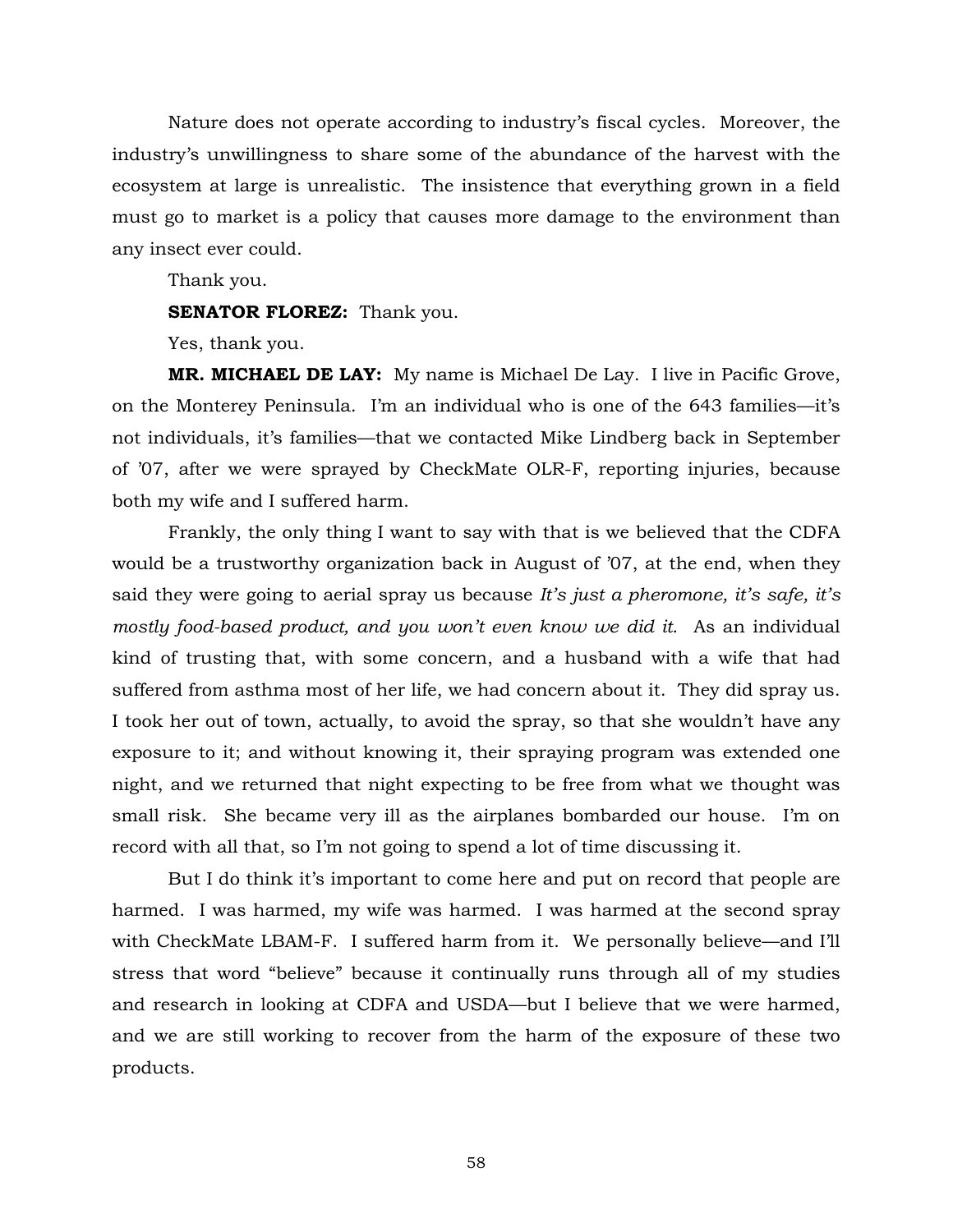And I also know, from talking to other residents in my community, that they were harmed. In fact, today I can go around the town and bring the subject up and find people continuing to talk about the harm they've suffered—this harm that is reported by CDFA to not have really occurred, or leaving that impression. You know, they never talked to any of us. They never called us. They never questioned anything, and we were completely available to them at all times. And that gets kind of frustrating,

 The other thing we did out of necessity—we thought after the spray finished the second time that this would be the end of it, but when they came back in December and told us they were returning April of '08, once a month for the next nine months, for the next three to five years in aerial spraying us, that left me and my wife with the conclusion of two things: either I close my business of 38 years in the town and move, or stop them. That's all we had, because we believed that my wife would die as a result of the aerial spraying, from our experience with it which I haven't gone into—if we stayed in the town and let them do it.

 We started the Coalition of California Cities, my wife and I, in March of '08, with an idea, kind of a test, kind of an experiment: What if we got cities to pass resolutions in opposition to aerial spraying? Could that even work, and would it have an impact? We didn't know. We started it and it was amazing to see. Two of them sitting next to me, people I didn't know, that I have since come to know and respect greatly, went out to their communities and their mayors and requested them to get involved in this issue. In three months—mind you, three months thirty cities and three county boards, ninety organizations, passed resolutions in opposition to the aerial spray program, and most of them have other questions and doubts and statements as to the continuance of the program by these communities. As a result, 2.4 million Californians became represented by their local elected officials in opposition to the aerial program, and guess what we discovered? That's belief of consent. That's constitutional. That is the Constitution of the State of California being represented the moment the word "belief" is brought into the issue. And I understand, by being in contact by representatives in this building, that belief occurred.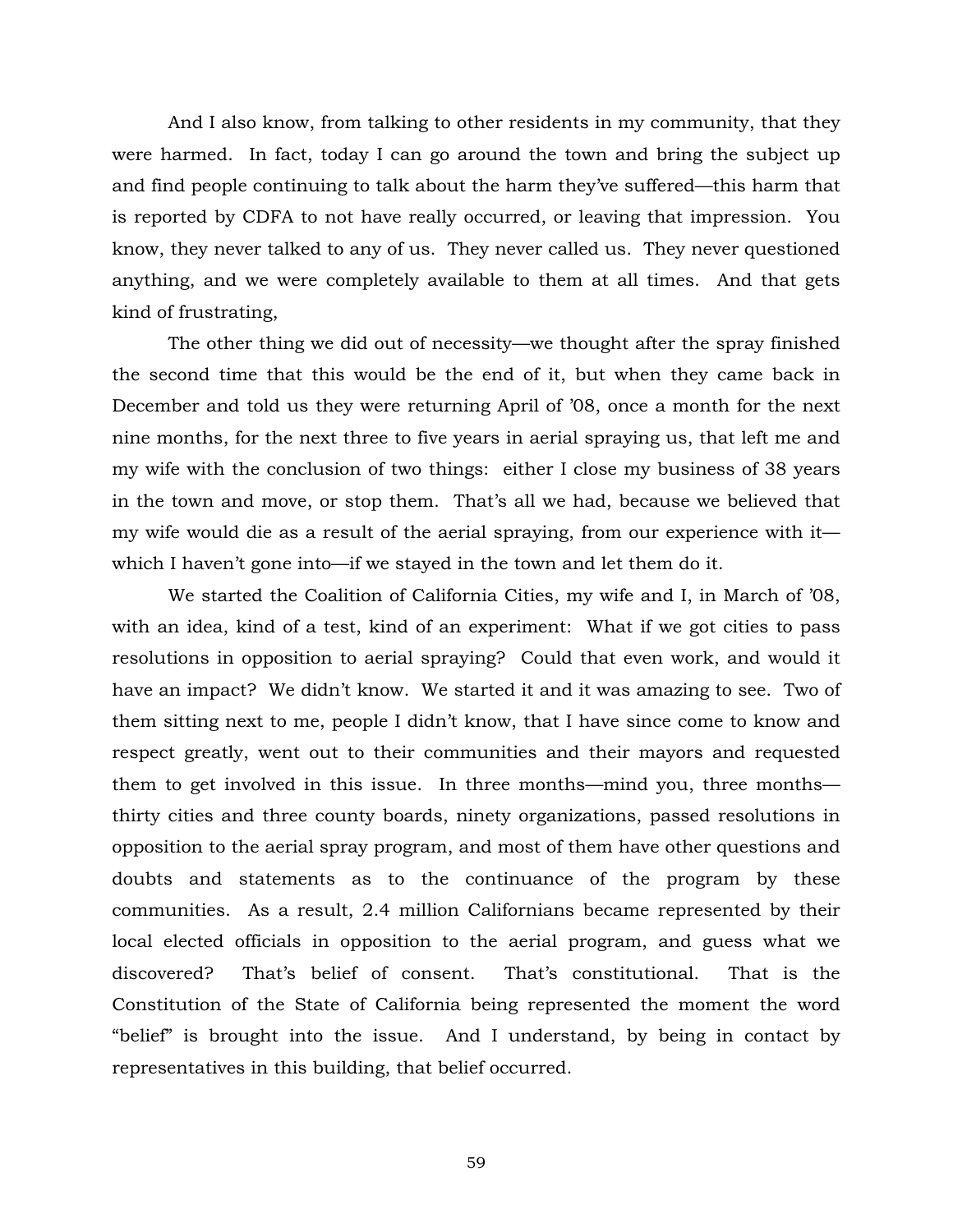We then started looking at that experiment. What happened? I didn't know that could happen but became very shocked and studied. So, I started looking back in history, just looking at the Constitution. And I have to admit—I apologize as a citizen of California for not being involved in this body more than I was in the past. I never was political or active in anything prior to the threat that came to us. And I was wrong because I've discovered that this nation was founded under the principle that people do have Creator-given, certain inalienable rights. Not everything's a right, but certain things are inalienable rights. And I own them. They're mine. They were given to me at birth, and nobody in this country or world can take them from me, and I won't let you.

 And guess what? I've also discovered everybody has the same right that I do. Everybody does. And I'd forgotten this. And I'm now to declare again today—I declare my individual certain right given me for health, promise to be protected by sworn oath by every member of this body, including the Governor, to protect that right; and that right is above any law, regulation, code, ordinance, executive order, emergency order, order of the President or the Supreme Court. That is the highest law that we hold in the foundation of this nation. It truly is. I'm sorry I wasn't here to watch and help along the way. I'm here now, and I hope other people— Californians—will wake up, not to come here and bombard you guys. You guys aren't at fault, as I see. Most of the representatives here are trying as hard as they can. But the people aren't here. Only the organizations, the groups, the lobbies, the companies are here. The individuals aren't here to declare their right. Rights are not made by laws. They're only declared. I declare mine.

 A few other things, just in closing: I'm concerned that throughout this whole process, nothing has been discussed obtaining my consent to expose me to pesticides and insecticides that were created only solely for the use in agriculture in fields and crops, that were never designed to be exposed to humans in their homes or residences or churches or schools or hospitals. Never have they been designed for that. And it's just unbelievable to me that any of us sit here, even at this forum, and discuss: *Can they do this in our communities?* It's outrageous! It's unethical! It's unprofessional! How do you take untested pesticides only declared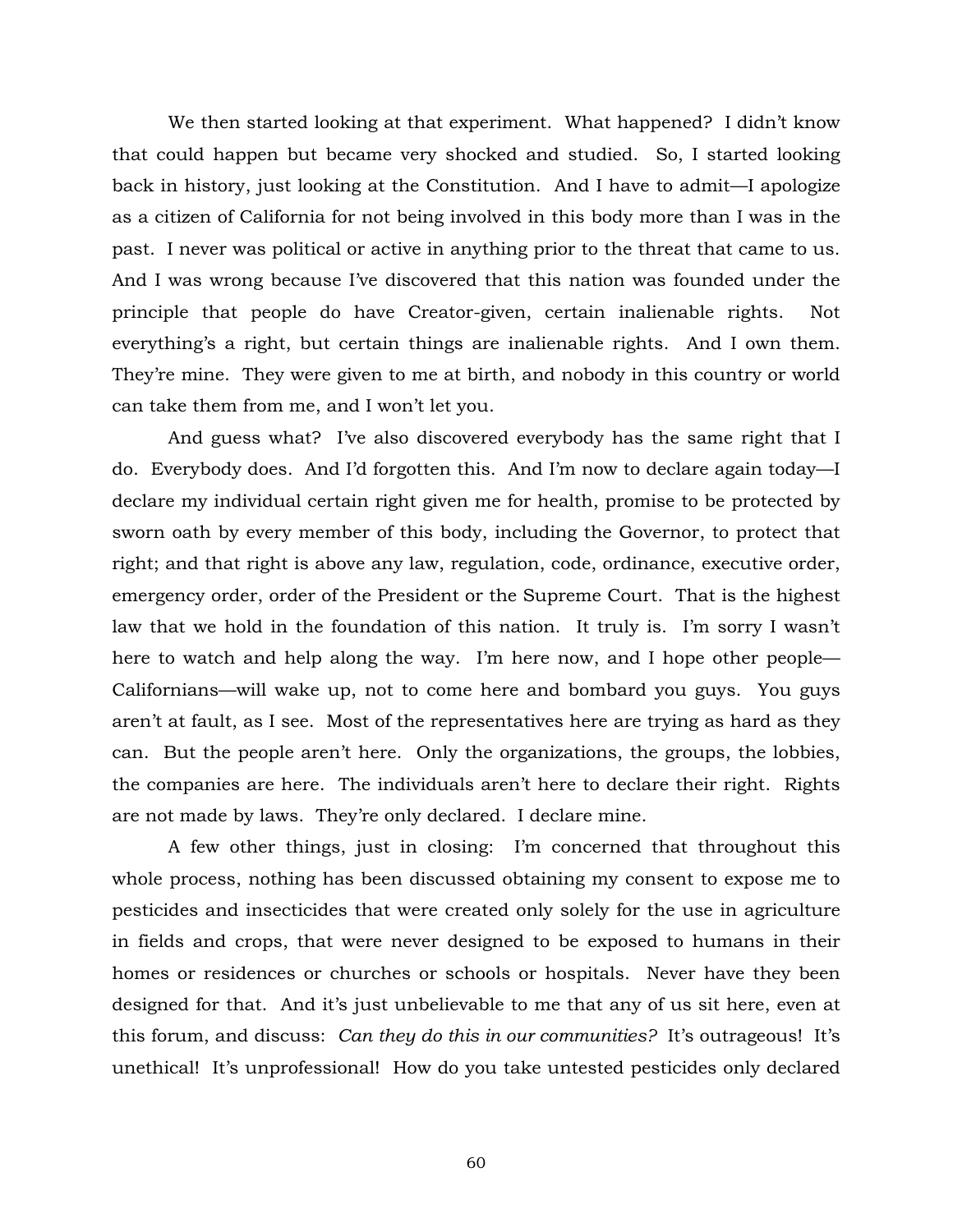to believe to be safe? You're back to the word "belief" because there's no factual evidence. I couldn't find it. I looked and I've looked for two years for the proof.

 I find Osama El-Lissy, Executive Director, USDA invasive species program, sitting next to Jackie Speier in San Carlos in September, which was the only forum that we attended that we could ask questions direct, straight on, to any official representative of our system of government and expect an answer. And we asked him: *When is testing done on humans with regard to any program you've established today or in the past for any pesticide or insecticide that you've done? When was the testing performed?* And Jackie Speier made him answer, and his answer was: *concurrently with the program*, which only confirms our discovery in looking for the facts. It's against the law to test pesticides on humans.

 In fact, it's so obvious to me that, gee, CDFA will never test pesticides in any of their programs because the moment they do, they'll discover the harm that they cause and establish that fact, and that will shut down any program that they care to begin with. Because at this point, we cannot find any pesticide that doesn't have any minor to moderate harm. Their EIR actually even admits to the harm it will cause. It seems that it's okay to deny my certain individual inalienable right that I own by some legal regulatory process and say that the process exceeds my right; they can ignore my right and cause harm. And a certain amount of harm is okay as long as the economic benefit is greater than the harm caused. That is what they say in their regulatory process when you read it. That's what EPA says when they do their testing of pesticides. They test them, when? Ten to fifteen years after they release them. And what's the test? What's the economic benefit? What's the harm it caused? If the economic benefit outweighs the harm, it's okay to continue the product.

 It's outrageous that we even sit here and discuss this kind of exposure. And for that reason, I stand here and declare, I will not let CDFA, USDA, or anybody come into my town and expose my body to untested pesticides without my consent. And that statement, the only action I know we can take now, after we've. . . no, I'll say one other thing, and then I'll quit. Aerial spraying was, without a doubt, the easiest program to develop belief of consent on because it was so simple to show that nobody wanted airplanes flying over their houses, and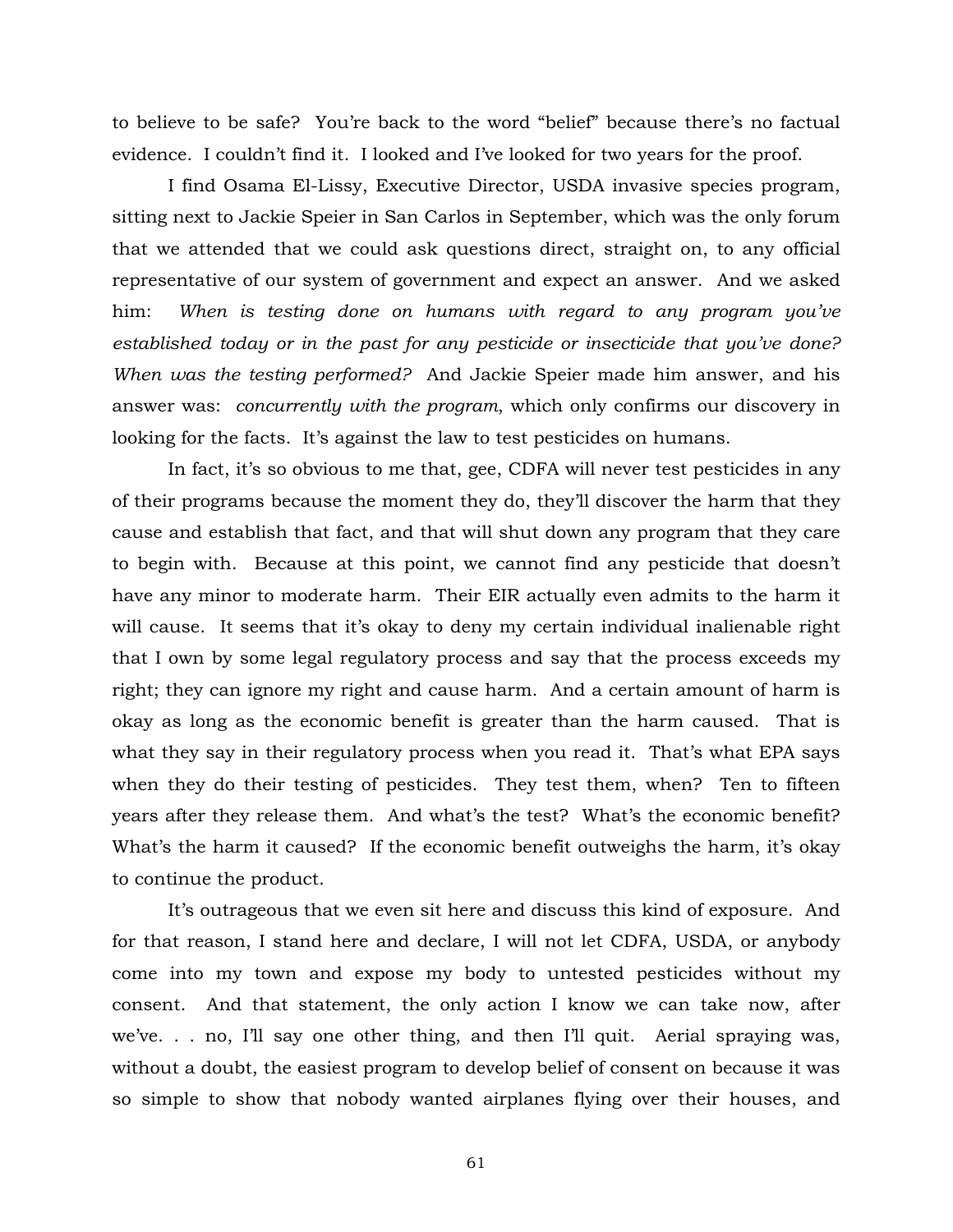belief of consent was so easy to develop, we had no idea. In fact, if they want to continue the aerial spraying, it is the greatest platform they can give me. I'll have five million people represented in a few more months and probably within a year at least ten, if they want to continue aerial spraying. I don't want them to do that. I don't want the harm to even be out there to the people. But I invite them to do so because I'd love to get those numbers. Because, if I had those numbers. . . now, it's not me—I keep saying "I"—I forget. The Coalition of California Cities was nothing but a mirror. We only reflected what the mayors and the city councils did in all these communities. The communities did it. I didn't. We only reported it. It was true. It's real.

 Mike Lindberg only wanted me to read one thing. He couldn't be here today. The author of the report reporting the 643 families, which we're in there, he basically says, "The USDA/CDFA LBAM policy and program have no credibility in the terms of ensuring the public safety because they won't take responsibility for injuries caused by the aerial spraying program in 2007, which three other California agencies said could have been harmful to sensitive individuals. Also, the EPA withdrew its exemption of the product that the CDFA used when faced with a lawsuit challenging the product safety." I understand in May, CheckMate LBAM-F and ORL-F were removed from exemption and banned for use in the LBAM program.

Thank you.

**SENATOR FLOREZ:** Thank you.

**MR. FRANK EGGER:** Hello, Senator. Frank Egger, president of the North Coast Rivers Alliance, 13 Meadow Way in Fairfax.

 The CDFA continues down the same path they started in 2007—an unnecessary and unsafe eradication program to rid the state of the so-called dreaded light brown apple moth. When the courts shut down their unlawful project last year because of no EIR, they were undaunted. They wanted to hire a consultant to prepare their EIR with the results they wanted: an LBAM eradication program. Entrix was chosen. The Entrix website tells us why they were selected. In Entrix's own words: "We can meet or exceed the expectations of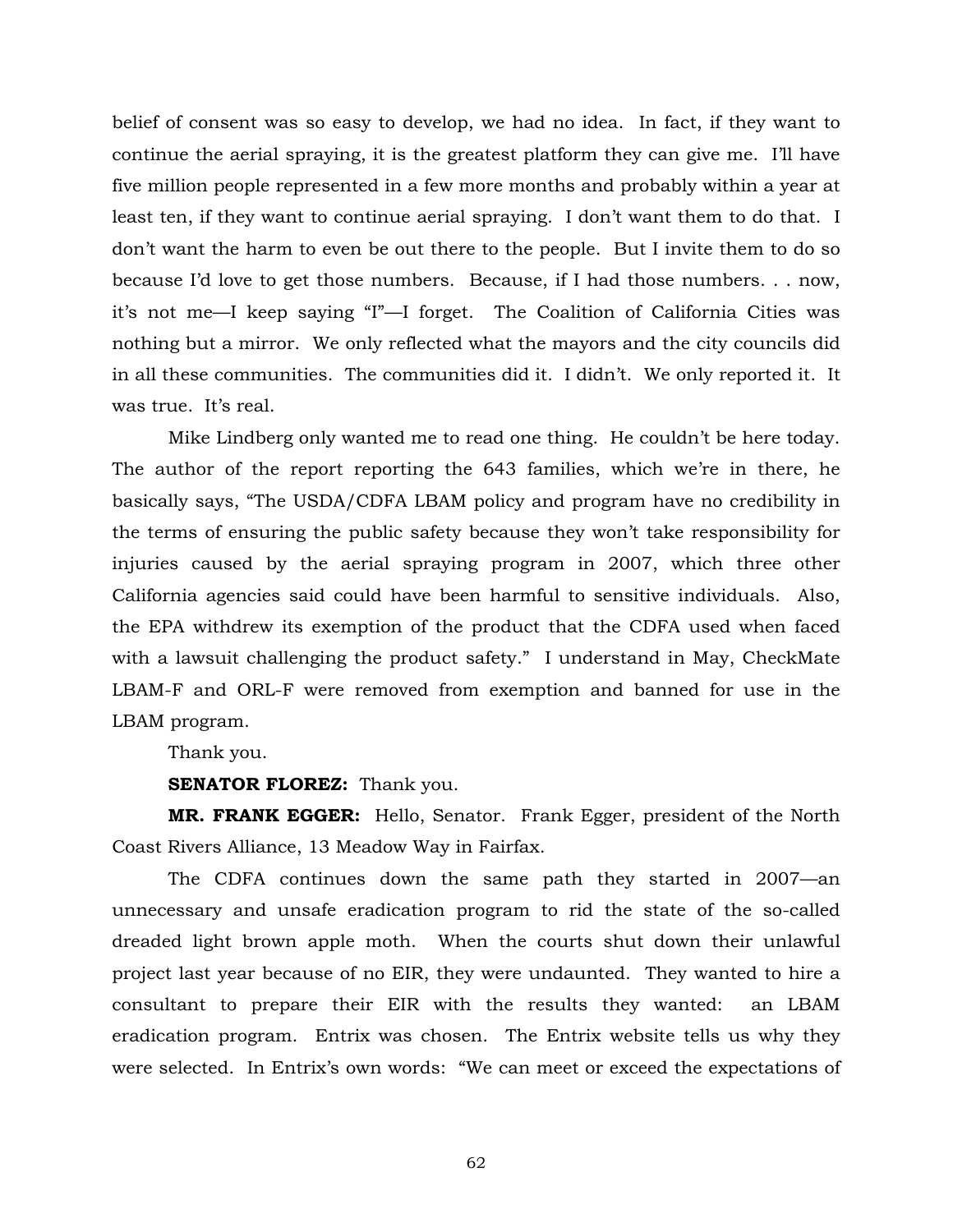our clients . . . to help [our] clients develop successful projects while meeting the demands associated with ever-changing environmental laws and regulations."

 This EIR has been predetermined. It's the CDFA's green light for its unsafe, unnecessary eradication program.

 As we poured over the Draft Programmatic EIR, it'd become so obvious that the EIR is not an unbiased, independent study document, but rather a sales job for their eradication program. The new pesticide of choice is Hercon Bio-Flake LBAM. Only two inert ingredients are identified: Micro-Thic and Micro-Tac. It states no toxicity information exists for Micro-Thic. It states, also, that all inert ingredients in its formulation are on the USEPA exempt list. That's exactly what the CDFA told us about CheckMate, and the EPA also told us they were exempt.

 The impact on salmon, they address it in the Draft Programmatic EIR: "Such a decline of salmon is from many sources. This program's incremental contributions is less than significant." So, what they're saying is, *We've already lost our salmon and a little more poison's not going to hurt them*.

 The CDFA is holding our farmers hostage with unlawful quarantines. They have exceeded their lawful authority. The CDFA has become the judge, jury, and executioner. There is basically no crop damage in California. This whole program is about hundreds of millions of dollars of federal dollars to supplement the CDFA's budget. The Governor is forcing us to close state parks at the same time his Department of Food and Ag is ignoring the real issues: the health, the safety, the welfare of California residents, the significant adverse impact on our land, our water, and our farmers. When we challenged CheckMate in federal court in San Francisco in November, the EPA, rather than prove CheckMate was safe, withdrew its previously approved exemption. As it turns out, the CDFA said CheckMate was safe, but by law it could not be sprayed on conventional crops, let alone organic crops.

 The sterile insect technique is bizarre. Take the Sonoma-Napa focus test that they want to do. Dumping 1,400 moths per acre weekly over 3,000 acres for 27 weeks will put 113,000,000 eradiated moths along the Sonoma-Napa border. The CDFA will create the problem where none exists.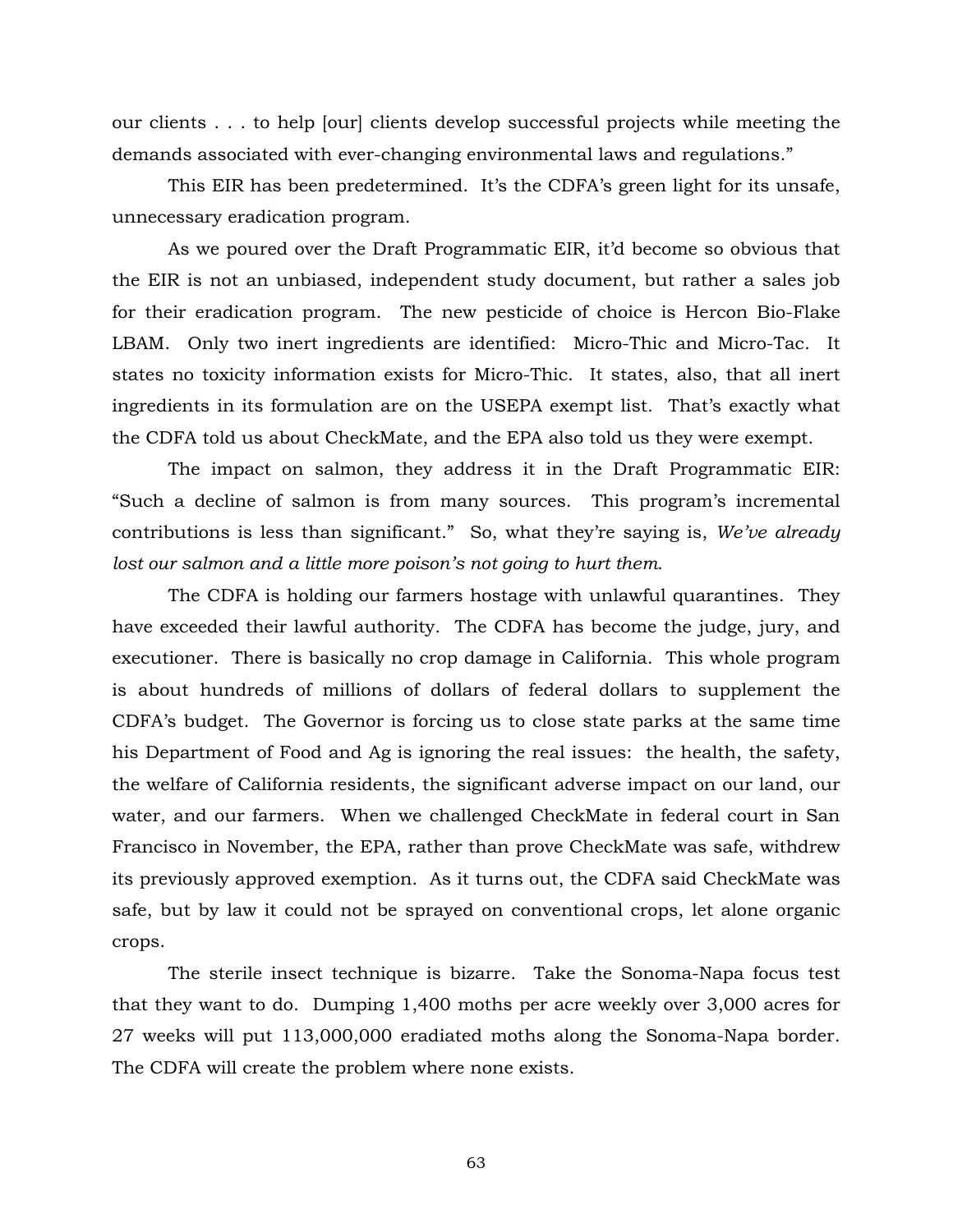California has been presented with a Programmatic EIR that is woefully inadequate. I will copy your office with the North Coast Rivers Alliance comments on that draft.

Thank you very much, Senator.

**SENATOR FLOREZ:** Thank you. Thank you all. Appreciate the testimony.

 Okay. Let's go to our last two witnesses: Yannick Phillips and Gary Lasky. And then we'll close the hearing.

**MS. YANNICK PHILLIPS:** Senator Florez, thank you very much for hosting this, and your staff for preparing and hosting this great hearing. My name is Yannick Phillips, from Sonoma County. I'm a third generation Californian, where my grandparents farmed citrus in Fallbrook. And I'm a fierce supporter of California agriculture.

 I am here today on behalf of the farmers, the growers, the nursery owners, the farmers market managers, agricultural commissioners not present in this room, to give testimony. They are not here today in fear of retaliation from CDFA. They're not present in this hearing to state their real opinion, and that is that LBAM is not a significant threat to California agriculture.

 As stated by numerous farmers, CDFA is a nuisance to them with their restrictive quarantines, and from the ag commissioner's perspective, CDFA's LBAM eradication program is, and will continue to be, a tremendous burden with additional paperwork and inspections to each ag commissioner who encounters LBAM in their counties, taking ag commissioners away from truly doing their job to support our farmers.

 In the past, I have called dozens of New Zealand growers, farmers, governmental officials, New Zealand entomologists, who state, and I quote: "LBAM is not an issue." "This insect is like aphids." 'It's insignificant." Recently, with the Watsonville berry per se "damage," recently I've contacted New Zealand cane berry farmers, apricot farmers, cherry, blueberry, strawberry farmers, and they all state, and I quote: "I don't think we have this insect here." "You are wasting your time calling me," and "LBAM is not an issue here." And there's others.

 CDFA needs to take each insect case by case, and we need to nip this eradication program in the bud.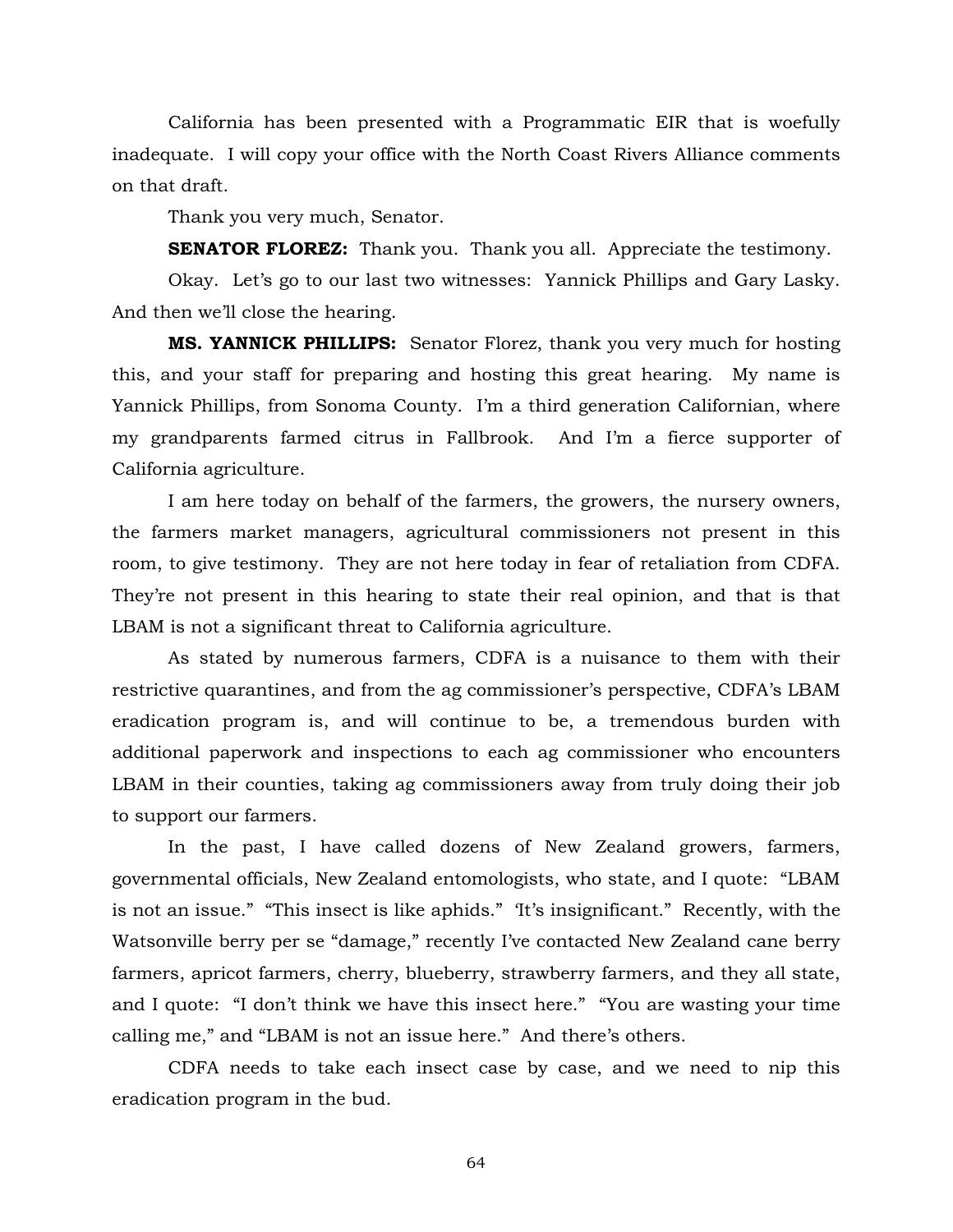In closing, I would like to invite the Farm Bureau—I spoke to Chris, I think Chris Stirling [Scheuring] is his name—outside this room. I'd like to invite the Farm Bureau, the Nurserymen's Association, the fruit and vegetable commissions and, in fact, all the agricultural interests under Kahn, Soares and Conway, as well as the Western Growers, that we demand, together, protection for their members and demand that CDFA push the USDA to reclassify LBAM, as well as urge them to unify with our trading partners and have LBAM immediately become a nonactionable insect. Those of us who are fierce advocates for California agriculture would like to focus and deal with the real issues at hand for our farmers, and that's water and their current financial hardship.

 So, to CDFA, while you would like to have us believe that a three million media campaign—"hungry pests"—and millions of dollars for LBAM eradication program is needed, many of us believe you are wasting tax dollars and putting fear into California citizens and putting our state's greatest assets in great jeopardy, that being our farmers.

 If I can just say a couple of more things. To Chris from the Farm Bureau: In Sonoma, grape growers have told me that they are spraying more pesticides, not because LBAM is a threat but because they're scared to death of being quarantined. So, it's not necessarily that citizens on their property is going to be spraying more. The farmers now are scared to death to be quarantined. They're spraying more.

 And Senator Florez, since my testimony is on record, I would also, for the record, like to state to CDFA that I and Sonoma County will not allow CDFA's LBAM eradication program to enter my county. They have my word on that.

Thank you very much.

**SENATOR FLOREZ:** Thank you.

**MR. GARY LASKY:** I want to first thank everyone for this wonderful presentation and for taking your lunch hour. I'll keep my remarks brief.

My name is Gary Lasky. I live at 4677 North Stafford Avenue in Fresno.

 Fresno County has hundreds of farmers, and our commercial crops were worth more than \$4.8 billion in 2006, according to our county farm bureau.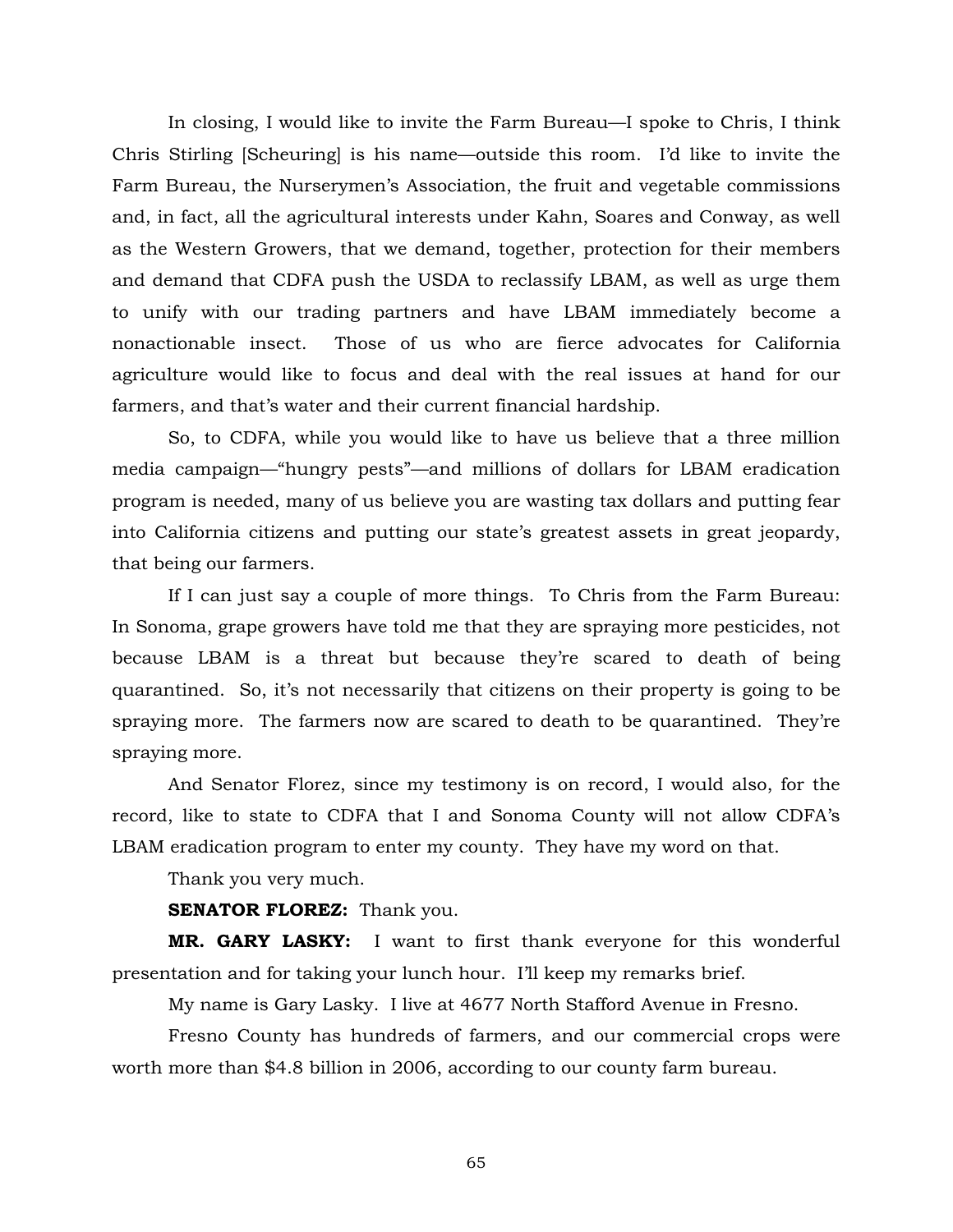I wish to make two points here today. First, an LBAM quarantine would hurt farmers in Fresno County and create a huge burden for our county's agricultural commissioner who's responsible for overseeing hundreds of farms with a very limited staff.

 Second, the LBAM aerial spray program has created a legacy of mismanagement and damaged the ability of the state to proceed with any further LBAM eradication methods. This is due to a loss of public trust in CDFA and the state government in general. This Programmatic EIR only compounds this mistrust because, as we've heard today, it basically relies on the same nonscientific bases that it relies on to produce these conclusions.

 We've heard of the environmental damage from the aerial spray to seabirds, pets, and other wildlife where I lived in Santa Cruz. But the damage from the aerial spray is not limited to just these impacts. There's lasting political damage to the credibility of the State of California. The state is responsible for a panicked population—that's not an exaggeration—as it continues to insist that the spray is merely a benign activity. I know Santa Cruz residents who continue to live in a sustained state of high anxiety of the thought that they could be exposed to the aerial spray in the future. This mistrust by the public extends beyond CDFA to state government. In fact, CDFA could not more effectively unravel popular support for government if it set out to try to do it. CDFA's now calling for the use of the other benign methods to contain the LBAM, but in this state of crisis, this crisis of credibility, the public is really not prepared to buy whatever they're told. The outrage and fears—they feel like they're human guinea pigs. These are justified until the state begins to recognize the precautionary principle.

 As a final point: I'm disturbed to see a pattern from CDFA and other government agencies in the state that attempt to evade the California Environmental Quality Act (or CEQA), the environmental review process in general. CDFA attempted to use the so-called emergency situation to rush through this eradication program without an EIR before. Now we learn that the science for such a campaign is lacking. It's a bedrock principle of the California Environmental Quality Act that an EIR must examine a wide range of options when considering a proposed project, including the no-project, no-program option.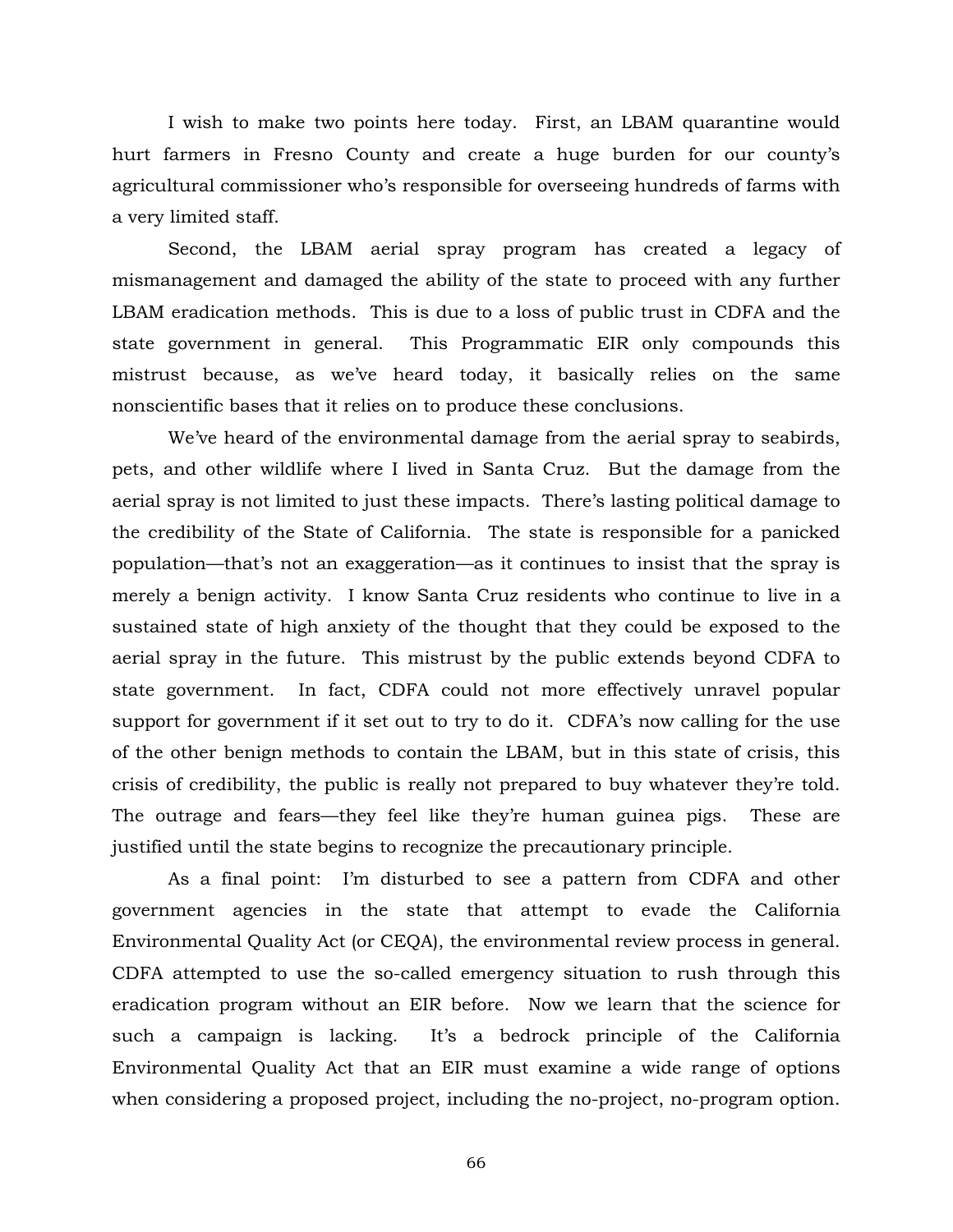The no-project option always evaluates existing conditions. This is the only way to develop a baseline so we can know what the incremental impact of a project will be. As we've heard, the no-program option in this EIR states that there will be widespread use of the organophosphates, which is speculative. Technically, you would say, *Okay, that could be another possibility*, but it's not the no-project option.

 Another core principle of CEQA is that the EIR needs a stable and consistent scope in order to evaluate the impact of the project. This is lacking from the LBAM EIR as well. We really have no idea where the spray would occur. We don't know its scope. There's no definition of urban or rural. And in my studied opinion—I've studied environmental law for fifteen years—this EIR does not stand up to close scrutiny.

 In conclusion, the public and the reputation of government have been harmed by the CDFA LBAM program. This damage is lasting in terms of credibility, and the LBAM Programmatic EIR lacks the most basic elements required by CEQA. We need to rein in an executive agency that ignores and distorts good science in favor of scare tactics—the shock doctrine—as an excuse to bypass basic environmental safeguards embodied in California environmental law.

Thank you very much.

**SENATOR FLOREZ:** Great. Thank you very much.

 Okay. We're going to close the hearing. It is 12:10; we started at 9:10. It was very extensive, and I do appreciate everyone's comments on the record. I would ask the sergeants, if possible, along with staff, to expedite the transcript on this if we could—very, very important—and to make sure it's online, on our sites here in the Senate. I'd like to see if I could hand-carry that to the Secretary myself and have a discussion with him about some of the recommendations put forth here. I'm sure I won't jeopardize any litigation in talking to our Secretary as the chair of the Food and Ag Committee in the Senate. But I would like to have the transcript in hand, and I'd like to get his comments back on the transcript itself, to questions that were raised here. That would be very important.

 I will say, also, thank you for traveling and being here. I want you to know that this is not one of those hearings where we are trying to, in essence, get ahead